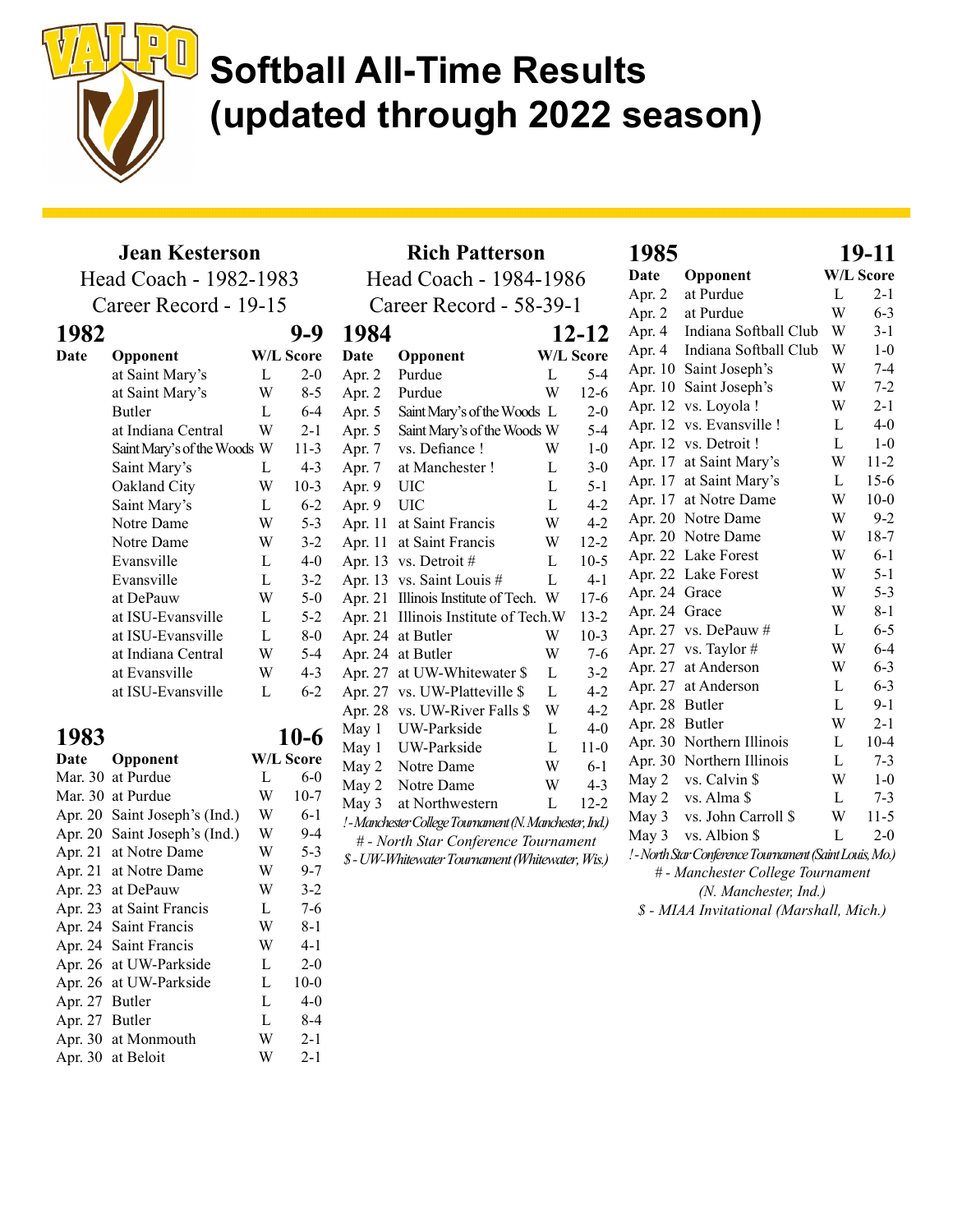

| 1986           |                                                       |   | $27 - 16 - 1$    | <b>Carl Galow</b>                 |              |                  |      |                       |   |                  |
|----------------|-------------------------------------------------------|---|------------------|-----------------------------------|--------------|------------------|------|-----------------------|---|------------------|
| Date           | Opponent                                              |   | <b>W/L Score</b> | Head Coach - 1987-1988            |              |                  | 1988 |                       |   | 18-18            |
| Mar. 3         | at Florida Tech                                       | W | $8 - 2$          | Career Record - 45-33             |              |                  | Date | Opponent              |   | <b>W/L Score</b> |
| Mar. 3         | at Florida Tech                                       | W | $2 - 1$          |                                   |              |                  |      | at Georgia State      | L | $6 - 3$          |
| Mar. 4         | at Bethune-Cookman                                    | W | $6 - 1$          | 1987                              |              | $27 - 15$        |      | at UNC-Wilmington     | W | $7 - 6$          |
| Mar. 4         | at Bethune-Cookman                                    | W | $4 - 2$          | <b>Date</b><br>Opponent           |              | <b>W/L Score</b> |      | at Miami (Ohio)       | L | $11-3$           |
| Mar. 5         | at Stetson                                            | L | $4 - 2$          | at Samford                        | W            | $14-1$           |      | at Saginaw Valley     | L | $4-0$            |
| Mar. 5         | at Stetson                                            | L | $2 - 1$          | at Samford                        | W            | $1-0$            |      | at Huntington         | L | $4-0$            |
| Mar. 6         | at Florida State                                      | L | $5-0$            | at Columbus                       | L            | $2 - 0$          |      | at Columbus           | L | $2 - 0$          |
| Mar. 6         | at Florida State                                      | L | $2 - 0$          | at Columbus                       | $\mathbf{L}$ | $2 - 0$          |      | at Columbus           | W | $5 - 1$          |
| Mar. 7         | at Ball State                                         | L | $6-0$            | at Georgia State                  | L            | $3 - 2$          |      | at UNC-Greensboro     | W | $6 - 3$          |
| Mar. 7         | at Ball State                                         | L | $3 - 0$          | at Georgia State                  | L            | $9 - 1$          |      | at Georgia Tech       | W | $1-0$            |
| Mar. 8         | at Ball State                                         | L | $7 - 2$          | at West Georgia                   | W            | $6 - 1$          |      | Northeastern Illinois | W | $2 - 1$          |
| Mar. 8         | at Temple                                             | L | $5-0$            | at West Georgia                   | W            | $9 - 0$          |      | Saint Francis (Ind.)  | W | $2 - 0$          |
|                | Mar. 10 at Liberty                                    | W | $2 - 0$          | Chicago State                     | W            | $7 - 2$          |      | Saint Francis (Ind.)  | W | $6 - 2$          |
|                | Mar. 10 at Liberty                                    | L | $8-4$            | Chicago State                     | W            | $12 - 1$         |      | Concordia (Wis.)      | W | $8-0$            |
|                | Mar. 12 at Detroit                                    | W | $3-1$            | at DePaul                         | L            | $5-0$            |      | Concordia (Wis.)      | W | $16-2$           |
|                | Mar. 12 at Detroit                                    | W | $4-0$            | at DePaul                         | L            | $2 - 0$          |      | at IUPUI              | L | $5 - 0$          |
|                | Mar. 15 at Georgia Southern                           | W | $10-2$           | UW-Parkside                       | W            | $5-0$            |      | at IUPUI              | L | $7-1$            |
|                | Mar. 15 at Georgia Southern                           | W | $7 - 6$          | Saint Francis                     | W            | $3 - 2$          |      | at Lake Forest        | W | $8 - 2$          |
| Mar. 26 DePaul |                                                       | L | $6 - 3$          | Saint Francis                     | W            | $6-0$            |      | at Lake Forest        | W | $9 - 4$          |
| Mar. 26 DePaul |                                                       | T | $0-0$            | at Saint Mary's                   | W            | $5 - 3$          |      | <b>IPFW</b>           | W | $15 - 8$         |
| Apr. 5         | at Butler                                             | W | $3-0$            | at Saint Mary's                   | W            | $11-3$           |      | <b>IPFW</b>           | W | $12 - 2$         |
| Apr. 5         | at Butler                                             | W | $8 - 1$          | vs. Bradley !                     | L            | $11 - 1$         |      | Loyola                | L | $1-0$            |
| Apr. 7         | Saint Joseph's                                        | W | $1-0$            | at Western Illinois!              | $\mathbf{L}$ | $10-0$           |      | Loyola                | W | $6-1$            |
| Apr. 7         | Saint Joseph's                                        | W | $8-0$            | vs. Eastern Michigan ! L          |              | $3 - 1$          |      | DePaul                | L | $7-0$            |
| Apr. 9         | Saint Francis (Ill.)                                  | L | $2 - 1$          | vs. Iowa State !                  | L            | $6 - 2$          |      | DePaul                | L | $12-0$           |
| Apr. 9         | Saint Francis (Ill.)                                  | W | $2 - 1$          | Saint Joseph's                    | W            | $10 - 0$         |      | at Butler             | W | $3 - 2$          |
|                | Apr. 15 Saint Mary's                                  | W | $8 - 5$          | Saint Joseph's                    | W            | $14 - 4$         |      | at IUPUI              | L | $4 - 0$          |
|                | Apr. 15 Saint Mary's                                  | W | $6 - 5$          | <b>IPFW</b>                       | W            | $6-1$            |      | at Saint Xavier       | L | $16-0$           |
|                | Apr. 18 vs. Evansville !                              | L | $6 - 2$          | <b>IPFW</b>                       | W            | $9 - 0$          |      | at UW-Parkside        | L | $11 - 1$         |
|                | Apr. 18 vs. Dayton !                                  | L | $3 - 1$          | Loyola                            | W            | $7-0$            |      | at IPFW               | W | $7 - 0$          |
|                | Apr. 23 at Lake Forest                                | W | $7 - 1$          | Loyola                            | W            | $7 - 0$          |      | at IPFW               | W | $12 - 2$         |
|                | Apr. 23 at Lake Forest                                | W | $5 - 3$          | Lake Forest                       | W            | $3 - 0$          |      | at DePaul             | L | $10 - 0$         |
|                | Apr. 26 vs. DePauw #                                  | W | $9 - 8$          | Lake Forest                       | W            | $9 - 3$          |      | at Northern Illinois  | L | $3 - 1$          |
|                | Apr. 26 at Manchester #                               | W | $6-0$            | vs. Butler #                      | W            | $6 - 3$          |      | vs. Dayton            | L | $9 - 2$          |
| Apr. 28 Lewis  |                                                       | L | $2 - 1$          | at IUPUI#                         | L            | $6-0$            |      | at UIC                | L | $4 - 2$          |
| Apr. 28 Lewis  |                                                       | W | $15 - 5$         | vs. Spring Arbor #                | W            | $5 - 2$          |      | at UIC                | W | $2 - 0$          |
|                | Apr. 29 Anderson                                      | W | $3-1$            | vs. Saint Xavier #                | W            | $8 - 2$          |      |                       |   |                  |
|                | Apr. 29 Anderson                                      | W | $7 - 3$          | vs. UW-Parkside #                 | W            | $1-0$            |      |                       |   |                  |
| May 1          | vs. Albion \$                                         | W | $3-1$            | at Anderson                       | L            | $5 - 3$          |      |                       |   |                  |
| May 1          | vs. Adrian \$                                         | W | $4 - 3$          | at Anderson                       | W            | $16-4$           |      |                       |   |                  |
| May 2          | vs. Calvin \$                                         | L | $4 - 2$          | at IPFW                           | L            | $6 - 5$          |      |                       |   |                  |
| May 2          | vs. Rockford \$                                       | W | $2 - 0$          | at IPFW                           | W            | $15-0$           |      |                       |   |                  |
| May 3          | vs. Alma \$                                           | W | $3 - 1$          | vs. DePaul \$                     | L            | $4 - 2$          |      |                       |   |                  |
| May 3          | vs. Calvin \$                                         | L | $5 - 2$          | vs. UIC \$                        | W            | $6 - 1$          |      |                       |   |                  |
|                | ! - North Star Conference Tournament                  |   |                  | vs. Cleveland State \$            | L            | $7 - 2$          |      |                       |   |                  |
|                | #-Manchester College Tournament (N. Manchester; Ind.) |   |                  | at Dayton \$                      | W            | $5 - 3$          |      |                       |   |                  |
|                | \$ - MIAA Invitational                                |   |                  | ! - Spring Classic (Macomb, Ill.) |              |                  |      |                       |   |                  |

# - IUPUI Tournament (Indianapolis, Ind.) \$ - North Star Conference Tournament (Dayton, Ohio)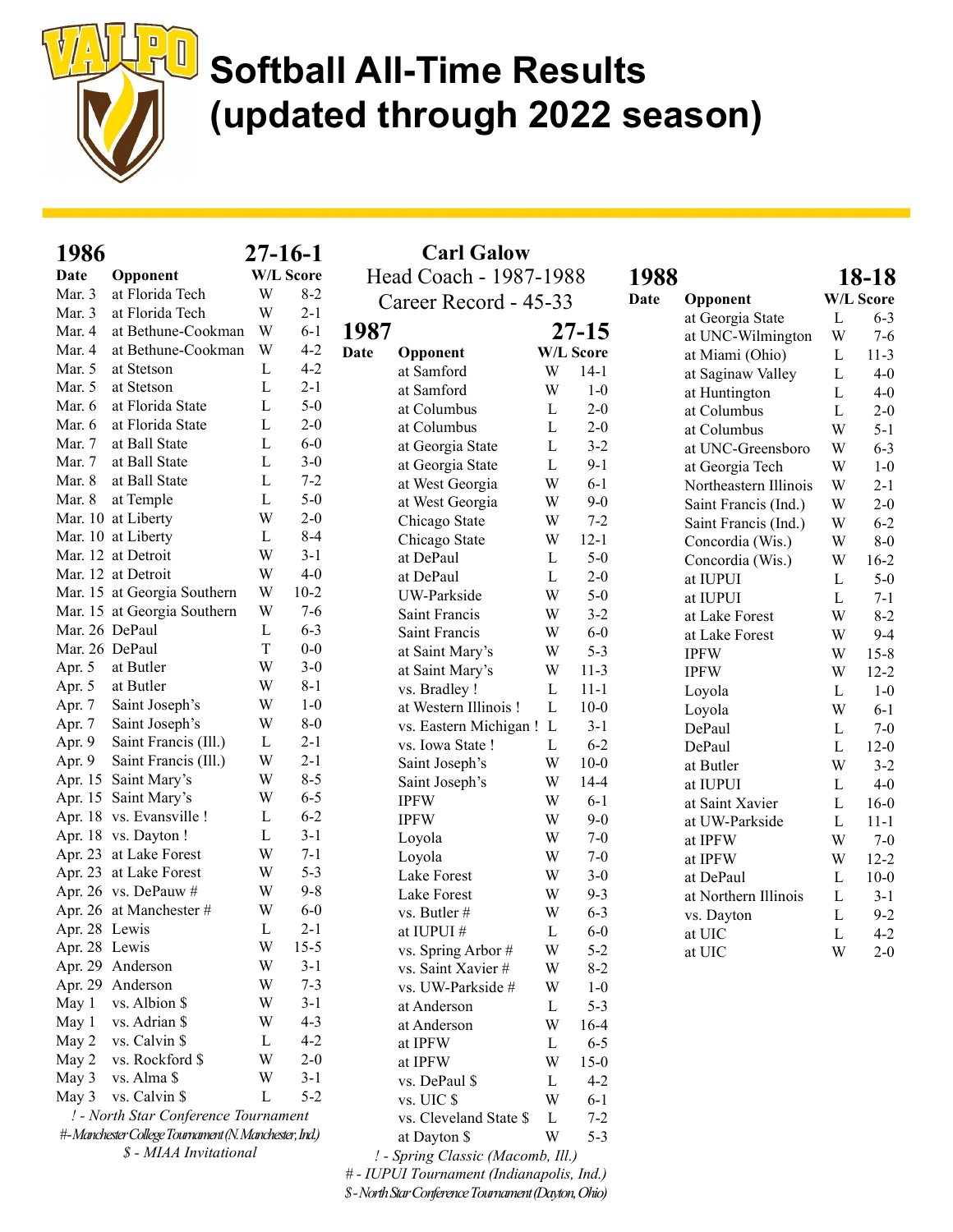

Pam Salm

#### Carl Hensley Head Coach - 1989

|             | Head Coach - 1989     |              | Head Coach - 1990 |                |                                    |             |                  |  |
|-------------|-----------------------|--------------|-------------------|----------------|------------------------------------|-------------|------------------|--|
| 1989        |                       | $23-15$      |                   | 1990           |                                    |             | $17 - 30$        |  |
| <b>Date</b> | Opponent              |              | <b>W/L Score</b>  | <b>Date</b>    | Opponent                           |             | <b>W/L Score</b> |  |
|             | Georgia Tech          | W            | $5 - 2$           |                | vs. Fairfield !                    | W           | $2 - 0$          |  |
|             | Mercer                | L            | $3 - 1$           |                | vs. Maine!                         | L           | $7 - 1$          |  |
|             | Mercer                | L            | $3 - 2$           |                | vs. Detroit!                       | L           | $4 - 3$          |  |
|             | West Georgia          | W            | 11-1              |                | vs. Maine!                         | W           | $4 - 3$          |  |
|             | West Georgia          | W            | $10-1$            |                | vs. Saint Joseph's (Pa.) !         | L           | $2 - 1$          |  |
|             | <b>Butler</b>         | W            | $4 - 1$           |                | vs. Seton Hall !                   | L           | 6-1              |  |
|             | Butler                | W            | $6 - 4$           |                | vs. Missouri-Saint Louis!          | L           | $6-0$            |  |
|             | Loyola                | W            | $2 - 0$           |                | vs. La Salle!                      | W           | $5-4$            |  |
|             | Loyola                | W            | $4 - 3$           |                | vs. Boston!                        | W           | $4 - 2$          |  |
|             | DePaul                | $\mathbf L$  | $3-0$             |                | Mar. 20 at Saint Joseph's (Ind.) W |             | $4-1$            |  |
|             | DePaul                | L            | $1-0$             |                | Mar. 22 Notre Dame                 | L           | $4 - 3$          |  |
|             | UIC                   | $\mathbf L$  | $1-0$             |                | Mar. 22 Notre Dame                 | L           | $4 - 3$          |  |
|             | <b>UIC</b>            | L            | $7-1$             | Mar. 27 IUPUI  |                                    | L           | $11 - 1$         |  |
|             | <b>IUPUI</b>          | W            | $1-0$             | Mar. 27 IUPUI  |                                    | L           | $4 - 3$          |  |
|             | <b>IUPUI</b>          | W            | $4 - 3$           | Mar. 28 UIC    |                                    | L           | $2 - 0$          |  |
|             | Lake Forest           | W            | $7 - 3$           | Mar. 28 UIC    |                                    | L           | $1-0$            |  |
|             | Lake Forest           | W            | $4 - 3$           | Apr. 1         | Drake                              | L           | $5-0$            |  |
|             | Apr. 13 Notre Dame    | W            | $2 - 0$           | Apr. 1         | Drake                              | $\mathbf L$ | $7-0$            |  |
|             | Apr. 13 Notre Dame    | L            | $4 - 3$           | Apr. 3         | at Northwestern                    | L           | $4-0$            |  |
|             | <b>UIC</b>            | W            | $1 - 0$           | Apr. 3         | at Northwestern                    | W           | $3 - 2$          |  |
|             | UW-Parkside           | $\mathbf{L}$ | $7-1$             |                | Franklin                           | W           | $7-0$            |  |
|             | Detroit               | W            | $4 - 2$           |                | Franklin                           | W           | $7-0$            |  |
|             | Saint Francis (Ind.)  | L            | $3-1$             | Apr. 5         | Saint Xavier                       | L           | 3-1              |  |
| May 4       | at Notre Dame         | W            | $3 - 2$           | Apr. 5         | Saint Xavier                       | L           | $3 - 0$          |  |
|             | Saint Xavier          | W            | $3-0$             | Apr. 7         | vs. UW-Parkside #                  | L           | 5-1              |  |
|             | Spring Arbor          | $\Gamma$     | $6 - 3$           | Apr. 7         | vs. Mount Mercy #                  | L           | $2 - 1$          |  |
|             | Saint Mary's (Ind.)   | W            | $14-3$            | Apr. 8         | vs. Notre Dame #                   | L           | $7-1$            |  |
|             | <b>IUPUI</b>          | L            | $5 - 1$           |                | Apr. 13 at Saint Francis           | L           | 5-1              |  |
|             | Northeastern Illinois | W            | $12-1$            |                | Apr. 14 at Lake Forest             | $\mathbf L$ | $5 - 4$          |  |
|             | Northeastern Illinois | W            | $7 - 2$           | Apr. 16 Butler |                                    | L           | $3 - 1$          |  |
|             | Marquette             | W            | $4 - 0$           | Apr. 16 Butler |                                    | W           | $5 - 2$          |  |
|             | Marquette             | W            | $10-3$            |                | Apr. 18 Northeastern Illinois      | W           | $3 - 0$          |  |
|             | Akron!                | L            | $6-0$             |                | Apr. 18 Northeastern Illinois      | W           | $7-6$            |  |
|             | Cleveland State !     | W            | $5 - 3$           |                | Apr. 19 DePaul                     | $\mathbf L$ | $7-0$            |  |
|             | Northern Illinois!    | $\mathbf L$  | $1-0$             | Apr. 19 DePaul |                                    | L           | $4 - 2$          |  |
|             | DePaul !              | L            | $2 - 1$           |                |                                    |             |                  |  |
|             | UIC!                  | W            | $5 - 4$           |                |                                    |             |                  |  |
|             | Green Bay!            | L            | $6 - 0$           |                |                                    |             |                  |  |

Apr. 20 at IUPUI  $\text{\$}$  L 4-1 Apr. 20 vs. Spring Arbor \$ W 4-1 Apr. 21 vs. Xavier  $\ell$  L 6-1 Apr. 21 vs. National Col. of Education \$ W 4-1 Apr. 23 at National Col. of Education W 1-0 Apr. 23 at National Col. of Education L 2-0 Apr. 24 Lewis W 8-0 Apr. 24 Lewis W 3-0 Apr. 26 DePaul % L 6-0 Apr. 27 Cleveland State % L 2-1 Apr. 28 Cleveland State % W 2-1 Apr. 29 UIC % L 3-0 ! - Rebel Spring Games (Orlando, Fla.) # - Saint Francis College Tournament \$ - IUPUI Tournament (Indianapolis, Ind.) % - North Star Conference Tournament (Valparaiso, Ind.) Scott Sutherland Head Coach - 1991-1993 Career Record - 46-108 1991 16-37 (4-8) North Star Conference Date Opponent W/L Score vs. Robert Morris W 2-0 vs. Detroit W 2-0 vs. Lake Superior W 9-6 vs. La Salle L 1-0 vs. Louisiana State W 6-0 vs. Missouri-Saint Louis L 5-1 vs. Seton Hall L 3-0 vs. Bentley W 3-0 vs. Evansville L 5-0 vs. Maine L 5-4 vs. Northern Kentucky L 4-3 vs. Missouri-Rolla L 3-1 vs. American Intl. W 3-1 vs. California (Pa.) L 3-0 vs. Evansville L 2-0 vs. Maine W 4-2

> Franklin W 13-2 Franklin W 9-1

! - North Star Conference Tournament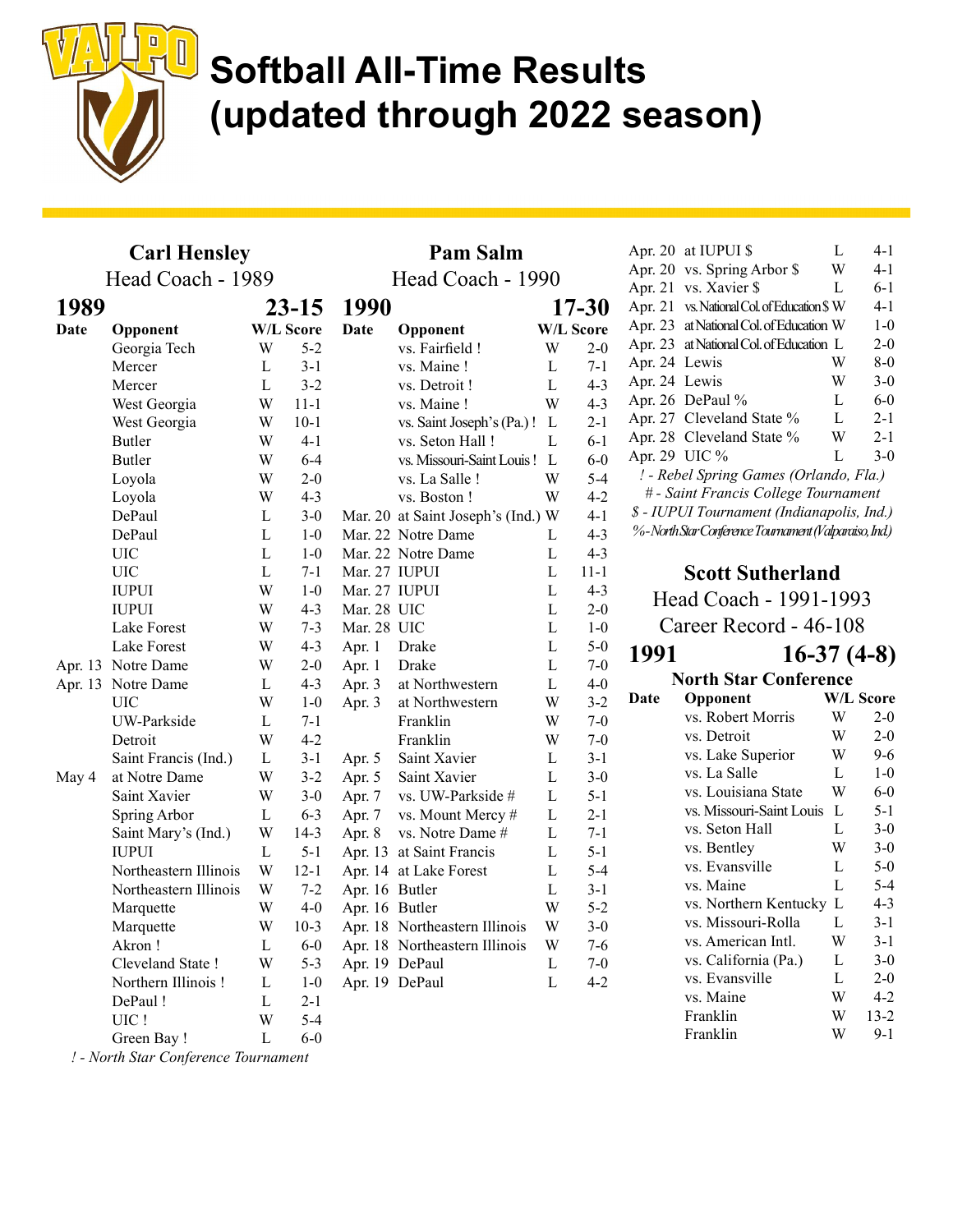

Date

# Softball All-Time Results (updated through 2022 season)

|      | at Notre Dame                        | L | $8-0$            |         | vs. La Salle !                                     | W | $4 - 2$  |
|------|--------------------------------------|---|------------------|---------|----------------------------------------------------|---|----------|
|      | at Notre Dame                        | L | $2 - 1$          |         | vs. UIC !                                          | L | $5-0$    |
|      | at Northwestern                      | L | $1 - 0$          |         | vs. Temple !                                       | L | $2 - 0$  |
|      | at Northwestern                      | L | $3-0$            |         | vs. Robert Morris!                                 | L | $1 - 0$  |
|      | at Wright State *                    | W | $2 - 0$          |         | vs. Maine!                                         | L | $1 - 0$  |
|      | at Wright State *                    | W | $4 - 0$          |         | vs. Southeast Missouri!                            | W | $8 - 7$  |
|      | at Saint Xavier                      | L | $2 - 1$          |         | vs. Boston College !                               | L | $7-4$    |
|      | at Saint Xavier                      | L | $2 - 1$          |         | Mar. 25 Saint Joseph's (Ind.)                      | W | $9 - 0$  |
|      | <b>IPFW</b>                          | L | $5 - 3$          |         | Mar. 25 Saint Joseph's (Ind.)                      | L | $2 - 0$  |
|      | <b>IPFW</b>                          | L | $3 - 1$          | Apr. 1  | at Northwestern                                    | L | $5-0$    |
|      | vs. Saint Xavier !                   | L | $2 - 1$          | Apr. 3  | vs. Green Bay #                                    | L | $7 - 3$  |
|      | vs. Drake !                          | L | $5-0$            | Apr. 3  | at Northern Iowa #                                 | L | $8-1$    |
|      | vs. Saginaw Valley !                 | L | $2 - 1$          | Apr. 4  | vs. Loyola #                                       | L | $10 - 0$ |
|      | vs. Bradley !                        | L | $9-1$            | Apr. 4  | vs. Saginaw Valley #                               | L | $7-0$    |
|      | vs. Augustana !                      | L | $4 - 0$          | Apr. 5  | vs. UIC $\#$                                       | L | $10 - 0$ |
|      | at Northern Iowa!                    | L | $5-1$            | Apr. 5  | vs. Washburn #                                     | L | $2 - 1$  |
|      | DePaul *                             | L | $11 - 1$         | Apr. 7  | at UIC $^\ast$                                     | L | $1-0$    |
|      | DePaul *                             | L | $4 - 0$          | Apr. 7  | at UIC*                                            | L | $10 - 0$ |
|      | at Green Bay *                       | W | $1-0$            | Apr. 8  | at DePaul *                                        | L | $2 - 1$  |
|      | at Green Bay *                       | L | $10-1$           | Apr. 8  | at DePaul *                                        | L | $1-0$    |
|      | at Northern Illinois *               | L | $6-0$            | Apr. 11 | Wright State *                                     | W | $5-0$    |
|      | at Northern Illinois *               | L | $2 - 0$          | Apr. 11 | Wright State *                                     | L | $2 - 1$  |
|      | <b>IUPUI</b>                         | L | $1-0$            |         | Apr. 12 Saint Xavier                               | L | $3 - 0$  |
|      | <b>IUPUI</b>                         | L | $2 - 1$          |         | Apr. 12 Saint Xavier                               | L | $5-0$    |
|      | Akron*                               | L | $7 - 2$          |         | Apr. 13 at Northeastern Illinois W                 |   | $3 - 2$  |
|      | Akron <sup>*</sup>                   | W | $4 - 1$          |         | Apr. 13 at Northeastern Illinois W                 |   | $3-1$    |
|      | UIC <sup>*</sup>                     | L | $6 - 1$          |         | Apr. 14 Notre Dame                                 | L | $2 - 0$  |
|      | $UIC*$                               | L | $10 - 0$         |         | Apr. 14 Notre Dame                                 | L | $10 - 0$ |
|      | at Western Michigan                  | L | $6-0$            |         | Apr. 17 Northern Illinois *                        | L | $2 - 0$  |
|      | at Western Michigan                  | L | $6 - 1$          |         | Apr. 17 Northern Illinois *                        | L | $3-0$    |
|      | at Northeastern Illinois W           |   | $3 - 2$          |         | Apr. 18 Green Bay *                                | L | $2-1$    |
|      | at Northeastern Illinois W           |   | $11-3$           |         | Apr. 18 Green Bay *                                | L | $3-0$    |
|      | vs. Northern Illinois #              | L | $4 - 0$          |         | Apr. 24 at Akron *                                 | L | $9-1$    |
|      | vs. Cleveland State #                | W | $1-0$            |         | Apr. 24 at Akron *                                 | L | $13-0$   |
|      | vs. Northern Illinois #              | L | $2 - 0$          |         | Apr. 27 Western Michigan                           | L | $12 - 2$ |
|      | ! - Northern Iowa Tournament         |   |                  |         | Apr. 27 Western Michigan                           | L | $7 - 2$  |
|      | # - North Star Conference Tournament |   |                  |         | Apr. 28 Northeastern Illinois                      | L | $8 - 4$  |
|      |                                      |   |                  |         | Apr. 28 Northeastern Illinois                      | W | $3 - 2$  |
|      |                                      |   |                  |         | Apr. 30 Dayton                                     | W | $3-2$    |
| 1992 | $13-34(1-11)$                        |   |                  |         | Apr. 30 Dayton                                     | W | $3-0$    |
|      | <b>North Star Conference</b>         |   |                  | May 8   | vs. Northern Illinois \$                           | L | $1-0$    |
| Date | Opponent                             |   | <b>W/L Score</b> | May 9   | at Wright State \$                                 | W | $3 - 2$  |
|      | vs. Loyola !                         | W | $4 - 3$          |         | May 10 vs. Green Bay \$                            | L | $5 - 2$  |
|      | vs. Maine !                          | W | $2 - 0$          |         | ! - Rebel Spring Games (Ocoee, Fla.)               |   |          |
|      | vs. Loyola !                         | L | $8-0$            |         | # - Northern Iowa Tournament                       |   |          |
|      | vs. Maine !                          | W | $4 - 3$          |         | \$-North Star Conference Tournament (Dayton, Ohio) |   |          |

| 1993           | 17-37 (4-14)                      |              |           |
|----------------|-----------------------------------|--------------|-----------|
|                | Mid-Continent Conference (8th/10) |              |           |
| Date           | Opponent                          |              | W/L Score |
|                | vs. Temple !                      | W            | $8-4$     |
|                | vs. UIC!                          | L            | $5 - 2$   |
|                | vs. UNC-Greensboro!               | L            | $9 - 0$   |
|                | vs. Iowa State !                  | L            | $6 - 2$   |
|                | vs. Maine!                        | W            | $4 - 0$   |
|                | vs. Green Bay !                   | L            | $4 - 3$   |
|                | vs. Loyola !                      | L            | $4 - 2$   |
|                | vs. Indiana State !               | W            | $2 - 1$   |
|                | vs. Saint Louis!                  | L            | $3 - 0$   |
|                | vs. Southeast Missouri!           | W            | $2-1$     |
| Mar. 25        | at Saint Joseph's (Ind.)          | L            | $5 - 3$   |
| Mar. 25        | at Saint Joseph's (Ind.) W        |              | $2 - 1$   |
| Mar. 27        | at Indiana                        | L            | $13 - 1$  |
| Mar. 27        | at Indiana                        | L            | $6 - 1$   |
| <b>Mar. 28</b> | Northeastern Illinois             | W            | $7 - 2$   |
| Mar. 28        | Northeastern Illinois             | L            | $9 - 0$   |
| Apr. 2         | vs. Loyola #                      | L            | $8 - 5$   |
| Apr. 2         | vs. Saint Xavier #                | L            | $6-0$     |
| Apr. 2         | at Northern Iowa #                | L            | $10-1$    |
| Apr. 3         | vs. Augustana #                   | L            | $7 - 1$   |
| Apr. 3         | vs. Drake #                       | L            | $6 - 1$   |
| Apr. 3         | vs. Saint Cloud #                 | W            | $2 - 1$   |
| Apr. 4         | vs. Loyola #                      | W            | $5 - 2$   |
| Apr. 4         | vs. UIC #                         | L            | $4 - 1$   |
| Apr. 7         | DePaul *                          | L            | $5 - 2$   |
| Apr. 7         | DePaul *                          | L            | $10-0$    |
| Apr. 8         | Evansville                        | L            | $4 - 1$   |
| Apr. 8         | Evansville                        | L            | $7 - 2$   |
| Apr. 10        | at Youngstown State *             | $\mathbf{L}$ | $8 - 7$   |
| Apr. 10        | at Youngstown State *             | W            | $6 - 5$   |
| Apr. 11        | at Cleveland State                | W            | 12-9      |
| Apr. 13        | <b>IUPUI</b>                      | W            | $3 - 2$   |
| Apr. 13        | <b>IUPUI</b>                      | W            | $4 - 3$   |
| Apr. 14        | at Notre Dame                     | L            | $4 - 0$   |
|                | Apr. 16 Cleveland State *         | L            | $4 - 0$   |
| Apr. 16        | Cleveland State *                 | L            | $4 - 0$   |
|                | Apr. 17 Wright State *            | W            | $3 - 2$   |
| Apr. 17        | Wright State *                    | L            | $4 - 3$   |
| Apr. 21        | UIC <sup>*</sup>                  | L            | $10-1$    |
| Apr. 21        | UIC <sup>*</sup>                  | L            | $6 - 0$   |
| Apr. 23        | at Western Illinois *             | L            | 5-1       |
| Apr. 23        | at Western Illinois *             | L            | $7 - 3$   |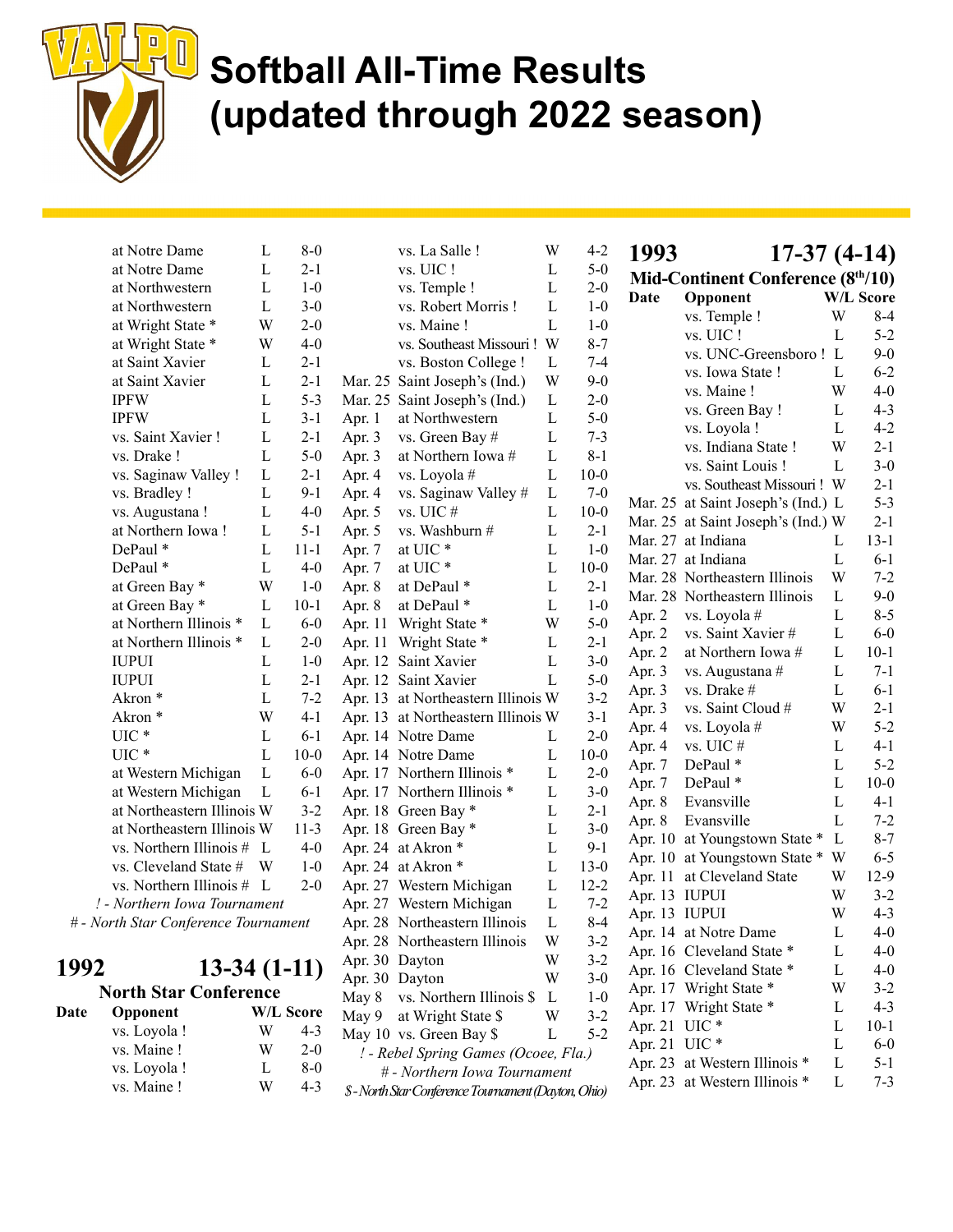

|                | Apr. 24 at Eastern Illinois *                         | L | $12-0$  |  |  |  |  |  |  |
|----------------|-------------------------------------------------------|---|---------|--|--|--|--|--|--|
|                | Apr. 24 at Eastern Illinois *                         | W | $5 - 4$ |  |  |  |  |  |  |
| Apr. 27 Loyola |                                                       | W | $6-2$   |  |  |  |  |  |  |
| Apr. 27        | Loyola                                                | W | $7-0$   |  |  |  |  |  |  |
| Apr. 30        | Green Bay *                                           | L | $2 - 1$ |  |  |  |  |  |  |
|                | Apr. 30 Green Bay *                                   | W | $4-2$   |  |  |  |  |  |  |
| May 1          | Northern Illinois *                                   | L | $4-0$   |  |  |  |  |  |  |
| May 1          | Northern Illinois *                                   | L | $14-1$  |  |  |  |  |  |  |
| May 3          | at Western Michigan                                   | L | $5 - 3$ |  |  |  |  |  |  |
| May 3          | at Western Michigan                                   | L | $6 - 0$ |  |  |  |  |  |  |
|                | May 13 at Western Illinois \$                         | L | $4 - 1$ |  |  |  |  |  |  |
|                | May 13 vs. Green Bay \$                               | L | $3-1$   |  |  |  |  |  |  |
|                | ! - Rebel Spring Games (Ocoee, Fla.)                  |   |         |  |  |  |  |  |  |
|                | #-Northern Iowa Tournament (Cedar Falls, Iowa)        |   |         |  |  |  |  |  |  |
|                | \$-Mid-Continent Conference Tournament (Macomb, Ill.) |   |         |  |  |  |  |  |  |
|                |                                                       |   |         |  |  |  |  |  |  |

### Myra Minuskin

Head Coach - 1994

1994 18-35 (4-14) Mid-Continent Conference (9th/10) Date Opponent W/L Score Mar. 5 vs. Detroit ! L 3-0 Mar. 5 vs. Temple ! L 4-3 Mar. 6 vs. Radford ! W 5-1 Mar. 6 vs. Saint Louis ! W 5-1 Mar. 8 vs. Maine ! L 8-4 Mar. 8 vs. UNC-Wilmington ! L 4-3 Mar. 9 vs. Loyola ! W 1-0 Mar. 9 vs. Southeast Missouri ! W 2-0 Mar. 10 vs. Campbell ! L 6-1 Mar. 10 vs. UNC-Greensboro ! L 3-0 Mar. 11 vs. Radford ! W 6-0 Mar. 11 vs. Maine ! W 5-3 Mar. 19 vs. Notre Dame  $\#$  L 9-2 Mar. 19 at Indiana State  $\#$  W 6-4 Mar. 19 vs. Evansville  $\#$  W 2-1 Mar. 20 at Indiana State  $\#$  L 4-0 Mar. 20 vs. Evansville  $\#$  L(9) 5-4 Mar. 29 at Purdue L 3-2 Mar. 29 at Purdue L 3-2 Mar. 30 Western Michigan W 1-0 Mar. 30 Western Michigan L 2-0 Apr. 1 Northeastern Illinois L 4-0 Apr. 1 Northeastern Illinois W 7-1 Apr. 5 at Northwestern L 2-0 Apr. 5 at Northwestern L 4-0 Apr. 9 Western Illinois \* L 5-0 Apr. 9 Western Illinois \* L 9-0

\$ - Mid-Continent Conference Tournament (Macomb, Ill.) Apr. 26 at Loyola L 4-0 Apr. 10 Northern Illinois \* L 1-0 Apr. 10 Northern Illinois \* W 7-6 Apr. 15 at DePaul  $*$  L 8-4 Apr. 15 at DePaul \* L 13-0 Apr. 16 at Green Bay  $*$  L(11) 3-2 Apr. 16 at Green Bay  $\ast$  L 7-5 Apr. 18 at Northeastern Illinois W 1-0 Apr. 18 at Northeastern Illinois W 10-6 Apr. 19 at UIC  $*$  L 4-0 Apr. 19 at UIC \* L 16-0 Apr. 20 Saint Joseph's W 7-1 Apr. 20 Saint Joseph's W 7-1 Apr. 23 Indiana L 9-6 Apr. 23 Indiana L 4-1 Apr. 26 at Loyola L 8-0 Apr. 27 Purdue L 4-0 Apr. 27 Purdue L 6-0 Apr. 29 Wright State \* W 4-0 Apr. 29 Wright State \* W 3-0 May 3 Eastern Illinois \* L 5-3 May 3 Eastern Illinois  $*$  L(8) 4-3 May  $6$  at Youngstown State  $*$  L 1-0 May  $6$  at Youngstown State  $*$  W 4-2 May 7 at Cleveland State \* L 7-0 May 7 at Cleveland State \* L 7-1 ! - Rebel Spring Games (Orlando, Fla.) # - Indiana State Tournament (Terre Haute, Ind.)

### Dick Smith

Head Coach - 1995-1996 Career Record - 24-70

| 1995 | $12 - 35(3 - 11)$                     |   |                  |
|------|---------------------------------------|---|------------------|
|      | Mid-Continent Conference (4th/5 West) |   |                  |
| Date | Opponent                              |   | <b>W/L Score</b> |
|      | Mar. 11 vs. Campbell !                | L | $4-2$            |
|      | Mar. 11 vs. Maine!                    | L | $4 - 3$          |
|      | Mar. 12 vs. Saint Louis!              | W | $10-1$           |
|      | Mar. 12 vs. Dayton !                  | W | $6 - 1$          |
|      | Mar. 14 vs. Green Bay!                | L | $7-0$            |
|      | Mar. 14 vs. Morehead State!           | W | $6 - 3$          |
|      | Mar. 16 vs. UT-Martin!                | L | $4 - 3$          |
|      | Mar. 16 vs. Saint Louis!              | W | $8-0$            |
|      | Mar. 17 vs. Dayton !                  | W | $2 - 1$          |
|      | Mar. 17 vs. Maine!                    | L | $2 - 1$          |
|      | Mar. 22 at St. Joseph's College W     |   | $8-0$            |
|      | Mar. 22 at St. Joseph's College W     |   | 10-4             |

|                 | vs. Green Bay #                                          | L              | 6-5                      |
|-----------------|----------------------------------------------------------|----------------|--------------------------|
|                 | vs. Illinois State #                                     | L              | $9 - 3$                  |
|                 | at Indiana State #                                       | L              | $5-0$                    |
|                 | vs. Illinois State #                                     | L              | 8-0                      |
|                 | at Indiana State #                                       | L              | $7-3$                    |
| Mar. 29         | at Western Michigan                                      | L              | $6-0$                    |
| Mar. 29         | at Western Michigan                                      | L              | 9-1                      |
| Mar. 31         | at Eastern Illinois                                      | L              | $2 - 0$                  |
| Mar. 31         | at Eastern Illinois *                                    | L              | $4 - 2$                  |
|                 | at Eastern Illinois \$                                   | L              | $4-1$                    |
|                 | vs. Evansville \$                                        | L              | $12 - 1$                 |
|                 | at Eastern Illinois \$                                   | L              | $8 - 0$                  |
|                 | vs. Evansville \$                                        | $\overline{L}$ | $7 - 0$                  |
| Apr. 5          | Purdue                                                   | L              | $3-1$                    |
| Apr. 5          | Purdue                                                   | L              | $3 - 0$                  |
| Apr. 6          | at Northern Illinois                                     | L              | $9 - 0$                  |
| Apr. 6          | at Northern Illinois                                     | L              | $8 - 0$                  |
| Apr. 8          | at Northeastern Illinois *                               | $\mathbf{L}$   | $3-2$                    |
| Apr. 8          | at Northeastern Illinois                                 | ∗              | W                        |
| $7-0$           |                                                          |                |                          |
| Apr. 13         | DePaul *                                                 | L              | $12-0$                   |
| Apr. 13         | DePaul*                                                  | L              | $11 - 1$                 |
| Apr. 15         | UMKC*                                                    | W              | $10-2$                   |
| Apr. 15         | UMKC*                                                    | L              | $3 - 2$                  |
| Apr. 16         | Western Illinois                                         | L              | $5 - 3$                  |
| Apr. 16         | Western Illinois                                         | L              | $3-0$                    |
| Apr. 18         | Butler                                                   | W              | $5 - 0$                  |
| Apr. 18         | Butler                                                   | L              | $5 - 3$                  |
| Apr. 19         | Loyola                                                   | W              | $1-0$                    |
| Apr. 19         | Loyola                                                   | L              | $8-7$                    |
| Apr. 22         | at Western Illinois *                                    | L              | $4 - 0$                  |
| Apr. 22         | at Western Illinois *                                    | L              | $2 - 0$                  |
| Apr. 24         | Northeastern Illinois<br>∗                               | W              | $2 - 0$                  |
| Apr. 24         | Northeastern Illinois *                                  | L              | $7 - 3$                  |
| Apr. 29 Detroit |                                                          | L              | 5-2                      |
| Apr. 29 Detroit |                                                          | L              | $3 - 2$                  |
|                 | $\sqrt{2}$<br>$1 - D - L - 1$ $C_{\text{max}}$<br>$\sim$ |                | $\Gamma$ 1.<br>$\lambda$ |

- ! Rebel Spring Games (Ocoee, Fla.)
- # Indiana State Tournament (Terre Haute, Ind.)
- \$ Eastern Illinois Tournament (Charleston, Ill.)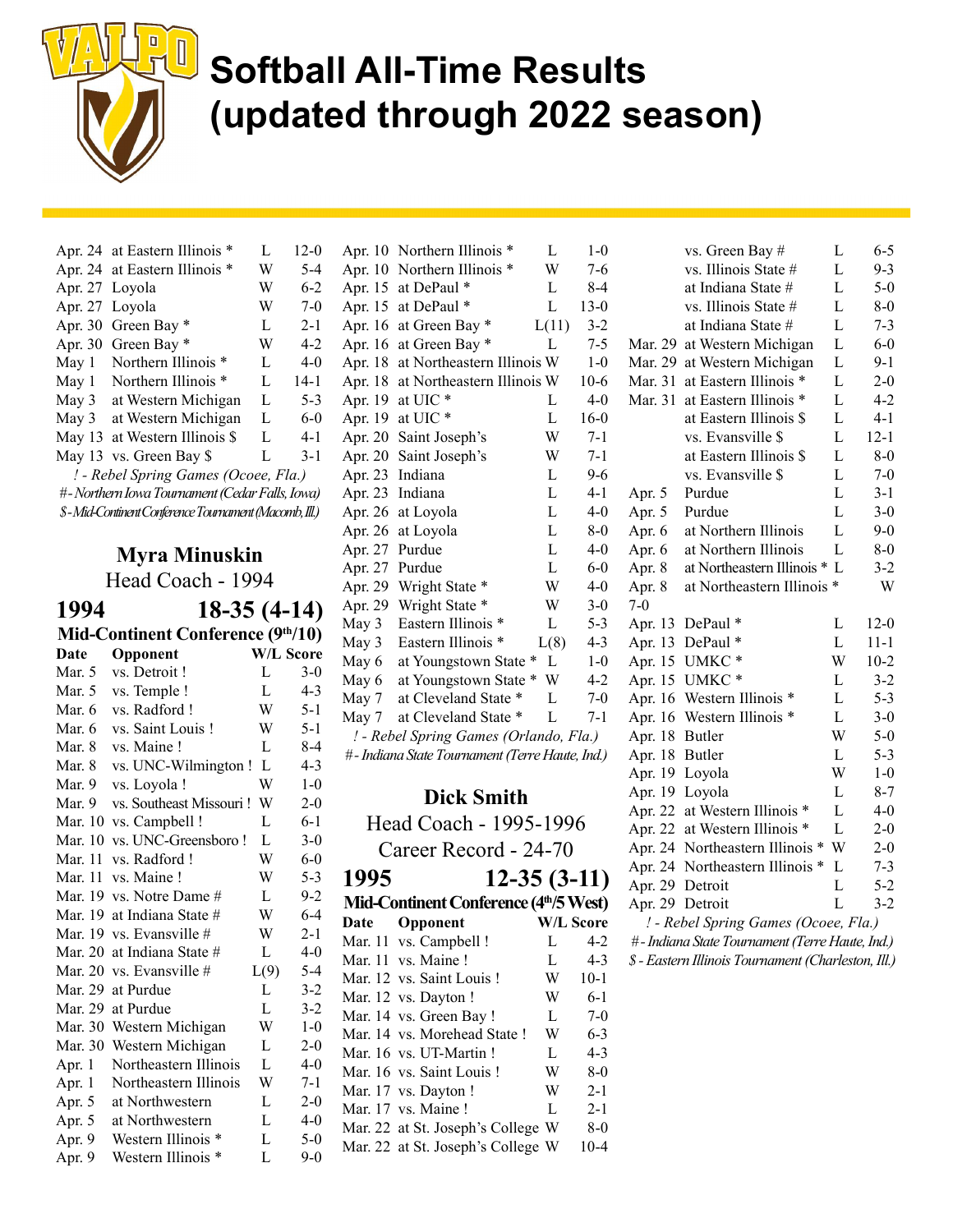

| 1996   | $12-35(3-19)$                                        |                |                  |                 | vs. Columbia #<br>vs. Saint Xavier #   | L<br>W       | $3 - 2$<br>$2 - 1$ |
|--------|------------------------------------------------------|----------------|------------------|-----------------|----------------------------------------|--------------|--------------------|
|        | Mid-Continent Conference (t-4 <sup>th</sup> /5 West) |                |                  |                 | vs. Iowa Wesleyan #                    | W            | $4 - 3$            |
| Date   | Opponent                                             |                | <b>W/L Score</b> |                 | vs. McKendree #                        | W            | $8 - 7$            |
| Mar. 4 | at UT-Chattanooga                                    | L              | $2 - 6$          |                 | Apr. 24 at DePaul                      | L            | $3-0$              |
| Mar. 4 | at UT-Chattanooga                                    | L              | $8 - 1$          |                 | Apr. 24 at DePaul                      | $\mathbf{L}$ | $11 - 1$           |
| Mar. 5 | at Georgia Tech                                      | L              | $14 - 4$         |                 | Apr. 27 at UMKC*                       | L            | $8 - 3$            |
| Mar. 5 | at Georgia Tech                                      | $\mathbf L$    | $3 - 2$          |                 | Apr. 27 at UMKC*                       | W            | $9 - 4$            |
|        | vs. Maine!                                           | W              | $3-1$            |                 | ! - Rebel Spring Games (Orlando, Fla.) |              |                    |
|        | vs. UNC-Wilmington ! L                               |                | $5 - 3$          |                 | # - College of St. Francis Tournament  |              |                    |
|        | vs. UNC-Greensboro! L                                |                | $5 - 3$          |                 |                                        |              |                    |
|        | vs. Boston College !                                 | L              | $5-0$            |                 |                                        |              |                    |
|        | vs. Boston University ! L                            |                | $1-0$            |                 | <b>Tim McGee</b>                       |              |                    |
|        | vs. Providence !                                     | L              | $2 - 1$          |                 | Head Coach - 1997                      |              |                    |
|        | vs. Middle Tenn. State ! L                           |                | $8 - 4$          | 1997            |                                        |              |                    |
|        | vs. Creighton !                                      | L              | $9 - 3$          |                 |                                        |              | $17-35(5-7)$       |
|        | vs. UT-Martin !                                      | L              | $6 - 3$          |                 | Mid-Continent Conference (3rd/4 West)  |              |                    |
|        | vs. Morehead State !                                 | W              | $5 - 3$          | Date            | Opponent                               |              | <b>W/L Score</b>   |
|        | Mar. 24 at Western Illinois *                        | L              | $3 - 2$          | Mar. 3          | vs. Detroit !                          | L            | $3 - 1$            |
|        | Mar. 24 at Western Illinois *                        | $\mathbf L$    | $5 - 3$          | Mar. 3          | vs. Boston College !                   | L            | $2 - 0$            |
|        | Mar. 28 St. Joseph's College                         | W              | $4 - 3$          | Mar. 4          | vs. Campbell !                         | L            | $2 - 1$            |
|        | Mar. 28 St. Joseph's College                         | W              | $7 - 2$          | Mar. 4          | vs. Maine !                            | W            | $2-1$              |
|        | Mar. 30 at Detroit                                   | L              | 5-6              | Mar. $5$        | vs. UNC-Greensboro! L                  |              | $9 - 0$            |
|        | Mar. 30 at Detroit                                   | $\overline{L}$ | $7-0$            | Mar. 5          | vs. Winthrop!                          | W            | $7 - 4$            |
| Apr. 3 | Western Michigan                                     | W              | $3-1$            | Mar. 7          | vs. Campbell !                         | W            | $2 - 1$            |
| Apr. 3 | Western Michigan                                     | L              | $4 - 2$          | Mar. 7          | vs. Detroit !                          | W            | $3 - 2$            |
| Apr. 4 | Northern Illinois                                    | L              | $10 - 0$         | Mar. 8          | vs. Boston College !                   | L            | $6-0$              |
| Apr. 6 | at UIC                                               | L              | $6-0$            | Mar. 8          | vs. Winthrop!                          | W            | $2 - 1$            |
| Apr. 6 | at UIC                                               | $\mathbf L$    | $5-0$            |                 | Mar. 12 at Kentucky                    | W            | $6 - 2$            |
| Apr. 7 | UMKC*                                                | W              | $5-4$            |                 | Mar. 12 at Kentucky                    | L            | $5 - 4$            |
| Apr. 7 | UMKC*                                                | L              | $2 - 6$          |                 | Mar. 12 at Eastern Kentucky            | L            | $3-1$              |
|        | Apr. 11 at Purdue                                    | L              | $4-0$            |                 | Mar. 12 at Eastern Kentucky            | L            | $6-0$              |
|        | Apr. 11 at Purdue                                    | L              | $11-2$           |                 | Mar. 21 vs. Indiana $#$                | $\mathbf{L}$ | $13-0$             |
|        | Apr. 13 Western Illinois *                           | L              | $5 - 2$          |                 | Mar. 21 at Missouri #                  | L(8)         | $5 - 4$            |
|        | Apr. 13 Western Illinois *                           | L              | $6 - 5$          |                 | Mar. 22 vs. Evansville $#$             | W            | $2 - 1$            |
|        | Apr. 14 Eastern Illinois *                           | L              | $8 - 5$          |                 | Mar. 22 vs. Detroit #                  | L(8)         | $5 - 4$            |
|        | Apr. 14 Eastern Illinois *                           | L              | $4 - 1$          |                 | Mar. 23 vs. Loyola #                   | L            | $2 - 1$            |
|        | Apr. 17 Northeastern Illinois *                      | W              | $5 - 4$          |                 | Mar. 23 vs. Western Illinois #         | L            | $10-1$             |
|        | Apr. 17 Northeastern Illinois *                      | L              | $12 - 4$         | Mar. 26 Butler  |                                        | L            | $4-1$              |
|        | at Notre Dame                                        | L              | $3 - 2$          | Mar. 26 Butler  |                                        | L(8)         | $4 - 2$            |
|        | at Notre Dame                                        | L              | $8-0$            | Mar. 29 Detroit |                                        | W(8)         | $2 - 1$            |
|        | vs. Mt. Mercy #                                      | L              | $8 - 3$          | Mar. 29 Detroit |                                        | L            | $3 - 1$            |
|        | vs. Saint Francis #                                  | W              | $4 - 2$          |                 |                                        |              |                    |

| Apr. 2  | at Northern Illinois                              | L      | $3 - 0$  |
|---------|---------------------------------------------------|--------|----------|
| Apr. 2  | at Northern Illinois                              | L      | $3-0$    |
| Apr. 4  | vs. Saint Louis \$                                | W      | $7-1$    |
| Apr. 4  | vs. Bradley \$                                    | W      | $10-3$   |
| Apr. 4  | at Northern Iowa \$                               | L      | $9-2$    |
| Apr. 5  | vs. Bradley \$                                    | L      | $5 - 4$  |
| Apr. 5  | vs. Saint Louis \$                                | W(8)   | $9 - 8$  |
| Apr. 8  | at Northeastern Illinois                          | $*$ L  | $8 - 7$  |
| Apr. 8  | at Northeastern Illinois                          | $*$ W  | $10-4$   |
| Apr. 13 | at Western Illinois                               | W      | 5-4      |
| Apr. 13 | at Western Illinois *                             | L(13)  | $6 - 5$  |
| Apr. 14 | UIC                                               | L      | $2-1$    |
| Apr. 14 | UIC                                               | L      | $11-0$   |
| Apr. 16 | Loyola                                            | W      | $5-1$    |
| Apr. 16 | Loyola                                            | L(8)   | $5 - 4$  |
| Apr. 17 | at Notre Dame                                     | L      | $3 - 1$  |
| Apr. 18 | Northeastern Illinois *                           | L      | $3-0$    |
| Apr. 18 | Northeastern Illinois                             | L<br>∗ | $9-6$    |
| Apr. 21 | at UMKC*                                          | W      | $2-0$    |
| Apr. 21 | at UMKC *                                         | W      | $6-4$    |
| Apr. 23 | at UIC                                            | L      | $7 - 0$  |
| Apr. 23 | at UIC                                            | L      | $8-0$    |
| Apr. 26 | *<br><b>UMKC</b>                                  | L      | 5-2      |
| Apr. 26 | UMKC*                                             | W      | 5-4      |
| Apr. 27 | Western Illinois                                  | L      | $3-2$    |
| Apr. 27 | Western Illinois *                                | L      | $10 - 2$ |
| Apr. 28 | at Western Michigan                               | L      | $6-0$    |
| Apr. 28 | at Western Michigan                               | L      | $8-0$    |
|         | ! - Rebel Spring Games (Winter Garden, Fla.)      |        |          |
|         | # - Missouri Tournament (Columbia, Mo.)           |        |          |
|         | \$ - Northern Iowa Tournament (Cedar Falls, Iowa) |        |          |
|         |                                                   |        |          |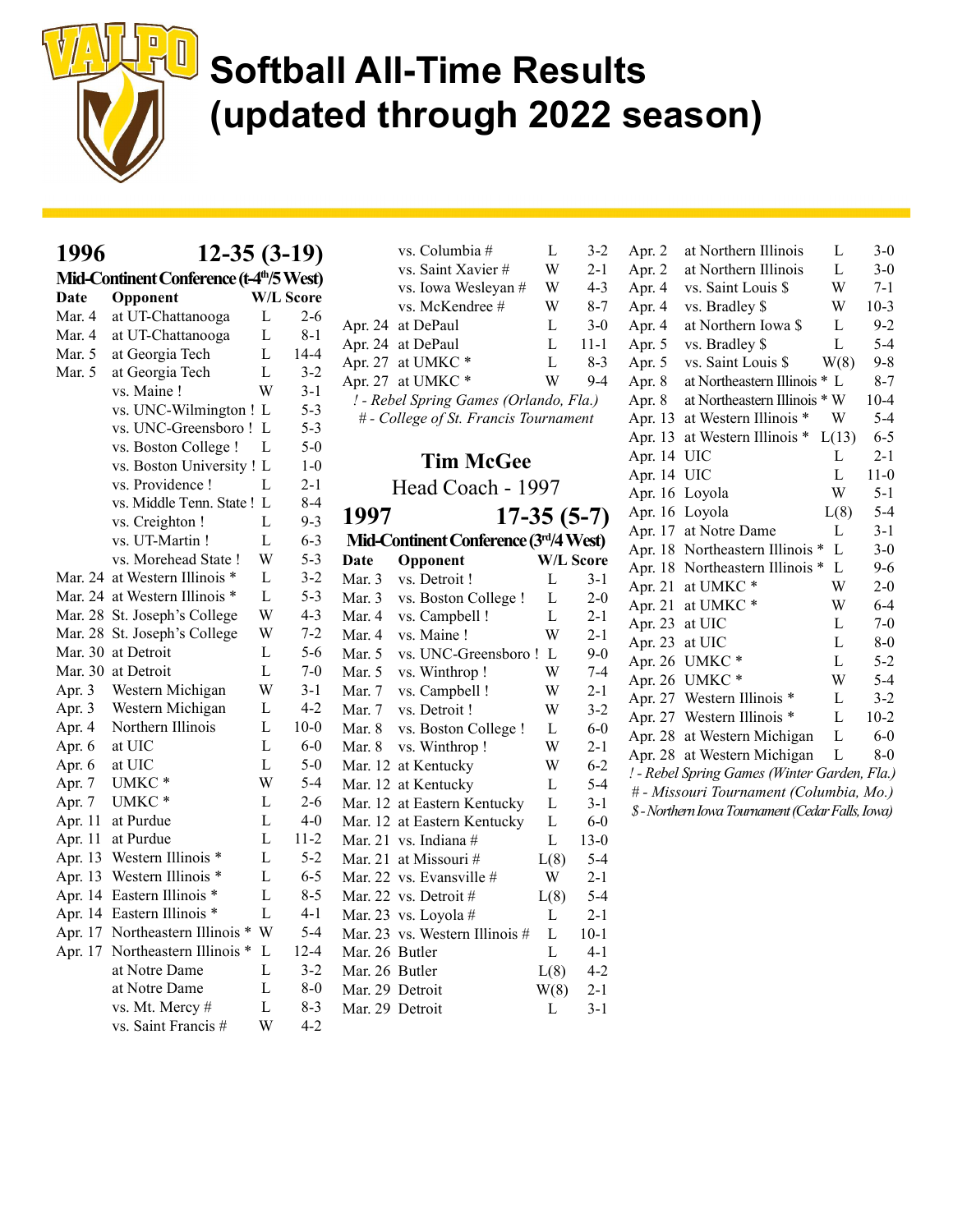

### Darrell Wilder

| Head Coach - 1998 | Hea                                    |                  |         |                    |
|-------------------|----------------------------------------|------------------|---------|--------------------|
| 1998              |                                        | $14-23(6-6)$     |         | Ca                 |
|                   | Mid-Continent Conference (3rd/4 West)  |                  |         | 1999               |
| Date              | Opponent                               | <b>W/L Score</b> |         |                    |
| Mar. 6            | vs. UNC-Greensboro! L                  |                  | $2 - 1$ | Mid-C              |
| Mar. 6            | vs. Detroit !                          | L                | $3 - 1$ | Date               |
| Mar. 7            | vs. LIU Brooklyn !                     | W                | $3-2$   | Feb. 27            |
| Mar. 7            | vs. Boston College !                   | L                | $3 - 2$ | Feb. 27            |
| Mar. 9            | vs. Yale!                              | W                | $5-0$   | Feb. 27            |
|                   | Mar. 10 vs. Rhode Island !             | L                | $4 - 2$ | Feb. 28            |
|                   | Mar. 10 vs. Campbell !                 | L                | $2-1$   | Feb. 28            |
| Mar. 11           | vs. Wagner !                           | W                | $4 - 3$ | Feb. 28            |
| Mar. 12           | vs. St. John's !                       | L                | $6-0$   | Mar. 1             |
| Mar. 12           | vs. LIU Brooklyn !                     | L                | $1-0$   | Mar. 19            |
| Mar. 28           | Western Illinois *                     | L                | $2-1$   | Mar. 19            |
| Mar. 28           | Western Illinois *                     | L                | $1 - 0$ | Mar. 21<br>Mar. 21 |
| Apr. 1            | at Notre Dame                          | L                | $6 - 2$ |                    |
| Apr. 2            | at Notre Dame                          | L                | $4 - 0$ | Mar. 23            |
| Apr. 2            | at Notre Dame                          | L                | $4 - 1$ | Mar. 23            |
| Apr. 3            | at Southern Utah                       | L                | $11-0$  | Mar. 24            |
| Apr. 3            | at Southern Utah                       | W                | $9 - 3$ | Mar. 24            |
| Apr. 4            | at Southern Utah *                     | L                | $4 - 3$ | Mar. 26            |
| Apr. 4            | at Southern Utah *                     | W                | $11-3$  | Mar. 26<br>Mar. 27 |
| Apr. 10           | UMKC <sup>*</sup>                      | W(8)             | $5-4$   |                    |
| Apr. 10           | UMKC <sup>*</sup>                      | W                | $7-0$   | Mar. 27<br>Mar. 31 |
| Apr. 11           | Southern Utah <sup>*</sup>             | L                | 4-1     | Mar. 31            |
| Apr. 11           | Southern Utah <sup>*</sup>             | W                | $3 - 2$ |                    |
| Apr. 15           | at UIC                                 | L                | $2 - 1$ | Apr. 2             |
| Apr. 15           | at UIC                                 | L                | $5-0$   | Apr. 2             |
| Apr. 16           | at Western Illinois *                  | L                | $5-1$   | Apr. 3             |
| Apr. 16           | at Western Illinois *                  | L                | $10-1$  | Apr. 3             |
| Apr. 19           | at UMKC*                               | W                | $3-2$   | Apr. 14<br>Apr. 14 |
| Apr. 19           | at UMKC*                               | W                | $9 - 5$ | Apr. 17            |
| Apr. 22           | Northeastern Illinois                  | W                | $8-2$   | Apr. 17            |
| Apr. 22           | Northeastern Illinois                  | L                | $4 - 0$ | Apr. 17            |
|                   | Apr. 24 at IUPUI                       | W                | $11-6$  | Apr. 24            |
|                   | Apr. 24 vs. Evansville #               | L(8)             | $2 - 1$ | Apr. 24            |
| Apr. 26 Detroit   |                                        | W                | $4 - 0$ | Apr. 30            |
| Apr. 26 Detroit   |                                        | W                | $10-3$  | Apr. 30            |
|                   | Apr. 28 Western Michigan               | L                | $11-0$  | May 1              |
|                   | Apr. 28 Western Michigan               | L                | $6 - 2$ | May 1              |
|                   | ! - Rebel Spring Games (Osceola, Fla.) |                  |         | May 9              |
|                   | # - at IUPUI (Indianapolis, Ind.)      |                  |         | May 9              |
|                   |                                        |                  |         | $l$ $El$ ovid      |

|                | <b>Jerry Steiger</b>                            | <b>2000</b>  | $17-29(12-10)$ |                                  |                               |                  |          |
|----------------|-------------------------------------------------|--------------|----------------|----------------------------------|-------------------------------|------------------|----------|
|                | Head Coach - 1999-2003                          |              |                | Mid-Continent Conference (4th/7) |                               |                  |          |
|                | Career Record - 53-165                          |              |                | Date                             | Opponent                      | <b>W/L Score</b> |          |
|                |                                                 |              |                |                                  | Mar. 13 vs. Nyack !           | W                | $8-0$    |
| 1999           |                                                 | $8-30(5-16)$ |                |                                  | Mar. 14 vs. Brockport!        | W                | $6 - 0$  |
|                | Mid-Continent Conference $(5th/7)$              |              |                |                                  | Mar. 14 vs. Brockport!        | W                | $4 - 3$  |
| Date           | Opponent                                        |              | W/L Score      |                                  | Mar. 17 vs. LaRoche !         | W                | $10-6$   |
|                | Feb. 27 at Florida Atlantic!                    | L            | $8-1$          |                                  | Mar. 24 at Western Illinois * | L                | $9-0$    |
|                | Feb. 27 vs. FIU!                                | W            | $1-0$          |                                  | Mar. 24 at Western Illinois * | L                | $7-0$    |
|                | Feb. 27 vs. UIC!                                | L            | $8-0$          |                                  | Mar. 25 at Western Illinois * | L                | $6 - 0$  |
|                | Feb. 28 vs. FIU!                                | L            | $7-1$          |                                  | Mar. 25 at Western Illinois * | L                | $6 - 4$  |
|                | Feb. 28 at Florida Atlantic!                    | L            | $9-0$          | Mar. 29 at UIC                   |                               | L                | $4 - 0$  |
|                | Feb. 28 vs. UIC!                                | L            | $12 - 3$       | Mar. 29 at UIC                   |                               | L                | $3-0$    |
|                | Mar. $1$ vs. UIC !                              | L            | $10-0$         |                                  | Mar. 31 Youngstown State *    | W                | $1-0$    |
|                | Mar. 19 at UMKC*                                | L            | $8-0$          |                                  | Mar. 31 Youngstown State *    | W                | $5 - 1$  |
|                | Mar. 19 at UMKC <sup>*</sup>                    | L            | $5 - 4$        |                                  | Apr. 1 Youngstown State *     | W                | $6-0$    |
|                | Mar. 21 at UMKC *                               | L            | $6-5$          |                                  | Apr. 1 Youngstown State *     | W                | $4-1$    |
|                | Mar. 21 at UMKC $*$                             | W            | $4 - 2$        | Apr. 6 DePaul                    |                               | L                | $4 - 0$  |
| Mar. 23 UIC    |                                                 | L(8)         | $2 - 0$        | Apr. 6 DePaul                    |                               | $\mathbf{L}$     | $12 - 0$ |
| Mar. 23 UIC    |                                                 | L            | $5 - 2$        |                                  | Apr. 8 at IUPUI *             | W(11)            | $2 - 1$  |
|                | Mar. 24 Loyola                                  | L            | $8 - 2$        | Apr. 8                           | at IUPUI <sup>*</sup>         | W                | $5 - 2$  |
|                | Mar. 24 Loyola                                  | L(8)         | $9 - 7$        |                                  | Apr. 11 at Loyola             | L                | $5 - 4$  |
|                | Mar. 26 Southern Utah *                         | L(11)        | $6 - 4$        |                                  | Apr. 11 at Loyola             | L                | $3-0$    |
|                | Mar. 26 Southern Utah *                         | W            | $7-0$          | Apr. 13 Grace                    |                               | L                | $5 - 3$  |
|                | Mar. 27 Southern Utah *                         | L            | $3-0$          | Apr. 13 Grace                    |                               | L                | $4 - 1$  |
|                | Mar. 27 Southern Utah *                         | W            | $10-2$         | Apr. 14 Illinois                 |                               | L(9)             | $3 - 2$  |
|                | Mar. 31 at Loyola                               | L            | $8-0$          | Apr. 14 Illinois                 |                               | L                | $2 - 1$  |
|                | Mar. 31 at Loyola                               | L            | $8-0$          | Apr. 18 Purdue                   |                               | L                | $2 - 0$  |
| Apr. 2         | at DePaul *                                     | L            | $5 - 1$        | Apr. 18 Purdue                   |                               | $\mathbf{L}$     | $6 - 2$  |
| Apr. 2         | at DePaul *                                     | L            | $11 - 1$       |                                  | Apr. 21 Oakland *             | W(11)            | $6 - 5$  |
| Apr. 3         | at DePaul *                                     | L            | $11 - 1$       |                                  | Apr. 21 Oakland *             | W                | $9 - 2$  |
| Apr. 3         | at DePaul *                                     | L            | $9 - 4$        |                                  | Apr. 22 Oakland *             | W                | $1 - 0$  |
| Apr. 14 at UIC |                                                 | L            | $8-0$          |                                  | Apr. 22 Oakland *             | W                | $1 - 0$  |
| Apr. 14 at UIC |                                                 | L            | $4 - 0$        | Apr. 25 UIC                      |                               | L                | $2 - 0$  |
|                | Apr. 17 IUPUI *                                 | L            | $6-1$          | Apr. 25 UIC                      |                               | $\mathbf{L}$     | $4 - 3$  |
|                | Apr. 17 IUPUI *                                 | W            | $6-0$          | Apr. 26 Loyola                   |                               | W(8)             | $1-0$    |
|                | Apr. 17 IUPUI *                                 | L            | $3 - 1$        | Apr. 26 Loyola                   |                               | L                | $8-0$    |
|                | Apr. 24 at Youngstown State *                   | L            | $3 - 2$        |                                  | Apr. 28 at Southern Utah *    | L                | $9 - 1$  |
|                | Apr. 24 at Youngstown State *                   | W            | $7 - 2$        |                                  | Apr. 28 at Southern Utah *    | L                | $7-4$    |
|                | Apr. 30 Western Illinois *                      | L            | $2 - 0$        |                                  | Apr. 29 at Southern Utah *    | L                | 7-4      |
|                | Apr. 30 Western Illinois *                      | L            | $10-1$         |                                  | Apr. 29 at Southern Utah *    | L                | $5 - 1$  |
| May 1          | Western Illinois *                              | L            | $10 - 1$       | May 3                            | Detroit                       | L                | $6 - 1$  |
| May 1          | Western Illinois *                              | L            | $6 - 1$        | May 3                            | Detroit                       | L                | $4 - 0$  |
| May 9          | at Detroit                                      | W            | $8 - 2$        | May 5                            | UMKC <sup>*</sup>             | L                | $7-1$    |
| May 9          | at Detroit                                      | W            | $2-1$          | May 5                            | UMKC <sup>*</sup>             | L                | $6 - 1$  |
|                | ! - Florida Atlantic Classic (Boca Raton, Fla.) |              |                | May 6                            | UMKC <sup>*</sup>             | W                | $2 - 0$  |

Date Opponent W/L Score Mar. 13 vs. Nyack ! W 8-0 Mar. 14 vs. Brockport ! W 6-0 Mar. 14 vs. Brockport ! W 4-3 Mar. 17 vs. LaRoche ! W 10-6 Mar. 24 at Western Illinois  $*$  L 9-0 Mar. 24 at Western Illinois \* L 7-0 Mar. 25 at Western Illinois \* L 6-0 Mar. 25 at Western Illinois \* L 6-4 Mar.  $29$  at UIC L 4-0 Mar. 29 at UIC  $\qquad \qquad$  L 3-0 Mar. 31 Youngstown State \* W 1-0 Mar. 31 Youngstown State \* W 5-1 Apr. 1 Youngstown State \* W 6-0 Apr. 1 Youngstown State \* W 4-1 Apr. 6 DePaul L 4-0 Apr. 6 DePaul L 12-0 Apr. 8 at IUPUI  $*$  W(11) 2-1 Apr. 8 at IUPUI  $*$  W 5-2 Apr. 11 at Loyola L 5-4 Apr. 11 at Loyola L 3-0 Apr. 13 Grace L 5-3 Apr. 13 Grace L 4-1 Apr. 14 Illinois L(9) 3-2 Apr. 14 Illinois L 2-1 Apr. 18 Purdue L 2-0 Apr. 18 Purdue L 6-2 Apr. 21 Oakland \* W(11) 6-5 Apr. 21 Oakland \* W 9-2 Apr. 22 Oakland \* W 1-0 Apr. 22 Oakland \* W 1-0 Apr. 25 UIC L 2-0 Apr. 25 UIC L 4-3 Apr. 26 Loyola W(8) 1-0 Apr. 26 Loyola L 8-0 Apr. 28 at Southern Utah \* L 9-1 Apr. 28 at Southern Utah \* L 7-4 Apr. 29 at Southern Utah \* L 7-4 Apr. 29 at Southern Utah \* L 5-1 May 3 Detroit L 6-1 May 3 Detroit L 4-0 May 5 UMKC  $*$  L 7-1 May 5 UMKC  $*$  L 6-1 May 6 UMKC  $*$  W 2-0 May 6 UMKC \* W 6-1 May 12 at Western Illinois  $\#$  L 1-0 May 12 vs. UMKC  $\#$  L 2-0 ! - Cocoa Expo 2000 (Cocoa, Fla.)

# - Mid-Continent Conference Tournament (Macomb, Ill.)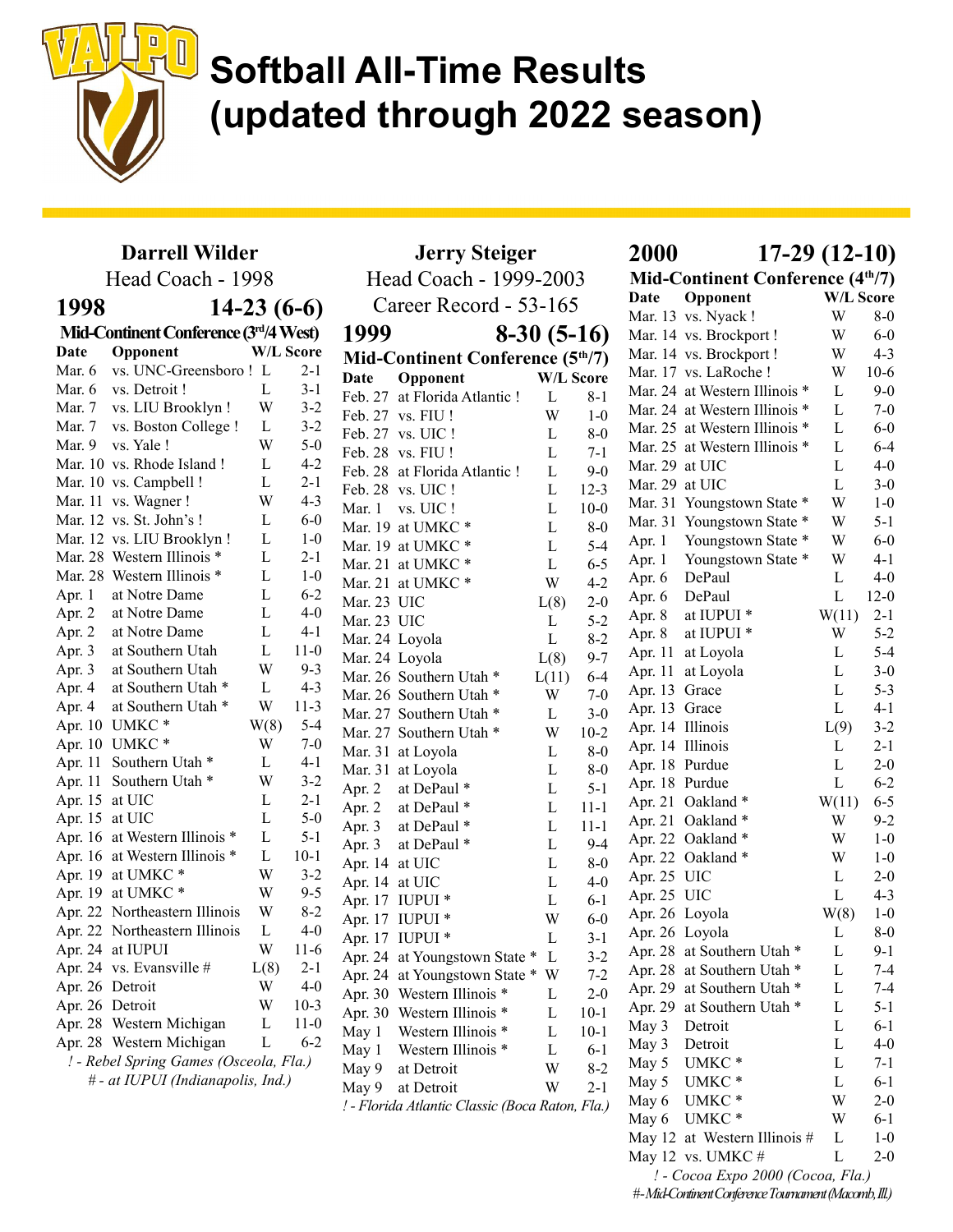

| <b>2001</b>    |                                                                    |        | $7-38(4-16)$   | 2002                               | $14-31(4-16)$                                            |        |                                    | 2003           |                                                    | $7-37(3-16)$ |                  |
|----------------|--------------------------------------------------------------------|--------|----------------|------------------------------------|----------------------------------------------------------|--------|------------------------------------|----------------|----------------------------------------------------|--------------|------------------|
|                | Mid-Continent Conference (7 <sup>th</sup> /7)                      |        |                | Mid-Continent Conference $(5th/6)$ |                                                          |        | Mid-Continent Conference $(5th/6)$ |                |                                                    |              |                  |
| Date           | Opponent                                                           |        | W/L Score      | Date                               | Opponent                                                 |        | <b>W/L Score</b>                   | Date           | Opponent                                           |              | <b>W/L Score</b> |
| Mar. 2         | vs. Wright State !                                                 | W      | $6 - 2$        |                                    | Mar. 11 vs. Philadelphia !                               | W      | $3 - 2$                            | Mar. $3$       | vs. Albany!                                        | W            | $1-0$            |
| Mar. 3         | vs. Cleveland State !                                              | L      | $3-1$          |                                    | Mar. 11 vs. Philadephia!                                 | W      | $13-0$                             | Mar. 3         | vs. Bethune-Cookman! L                             |              | $9-1$            |
| Mar. 3         | at Dayton !                                                        | L      | $3-1$          |                                    | Mar. 12 vs. St. Thomas Aquinas! W                        |        | $5-0$                              | Mar. 4         | vs. Sacred Heart!                                  | W(9)         | $3 - 2$          |
|                | Mar. 13 at Florida Tech                                            | L      | $1-0$          |                                    | Mar. 12 vs. St. Thomas Aquinas! W                        |        | $15-0$                             | Mar. 4         | vs. Loyola !                                       | L(8)         | $5 - 2$          |
|                | Mar. 14 at Florida Atlantic                                        | L(8)   | $3 - 2$        |                                    | Mar. 13 vs. Purdue $#$                                   | L      | $7-0$                              | Mar. $5$       | vs. Detroit !                                      | L            | $6 - 3$          |
|                | Mar. 14 at Florida Atlantic                                        | L      | $7-1$          |                                    | Mar. 13 vs. Purdue $#$                                   | L      | $13 - 1$                           | Mar. 5         | vs. UCF!                                           | L            | $5-0$            |
|                | Mar. 15 vs. Quinnipiac #                                           | W      | 9-4            |                                    | Mar. 14 at Bethune-Cookman L(10)                         |        | $3 - 2$                            | Mar. 7         | vs. La Salle!                                      | L            | $8 - 6$          |
|                | Mar. 15 vs. Quinnipiac #                                           | L      | $9 - 8$        |                                    | Mar. 14 at Bethune-Cookman                               | W      | $4 - 3$                            | Mar. 8         | vs. Rhode Island!                                  | L            | $5-0$            |
|                | Mar. 16 vs. Millersville #                                         | L      | $4-1$          |                                    | Mar. 15 at Nova Southeastern                             | L      | $10-9$                             | Mar. 8         | vs. Sacred Heart!                                  | W            | $5 - 1$          |
|                | Mar. 17 vs. Millersville #                                         | L      | $1-0$          |                                    | Mar. 15 at Nova Southeastern                             | L      | $8-4$                              |                | Mar. 14 vs. Detroit #                              | L(10)        | $10-7$           |
|                | Mar. 21 at Purdue                                                  | L      | $3-0$          |                                    | Mar. 23 vs. Butler \$                                    | W      | $2 - 0$                            |                | Mar. 14 vs. Loyola #                               | L            | $15 - 5$         |
|                | Mar, 21 at Purdue                                                  | L      | $2 - 0$        |                                    | Mar. 23 at Indiana \$                                    | L      | $5 - 4$                            |                | Mar. 15 at Western Kentucky # L                    |              | $14-4$           |
|                | Mar. 23 at Oakland *                                               | L      | $8 - 2$        |                                    | Mar. 24 vs. Loyola \$                                    | L      | $2 - 1$                            |                | Mar. 15 vs. Belmont $#$                            | L(8)         | $1-0$            |
|                | Mar. 23 at Oakland *                                               | L      | $13 - 3$       |                                    | Mar. 30 at IUPUI *                                       | L      | $5 - 3$                            |                | Mar. 16 vs. Detroit #                              | L            | $12 - 10$        |
|                | Mar. 27 at Illinois                                                | L      | $2 - 0$        |                                    | Mar. 30 at IUPUI *                                       | W      | $2 - 0$                            |                | Mar. 19 at Western Michigan                        | L            | $4 - 1$          |
|                | Mar. 27 at Illinois                                                | L      | $7-0$          |                                    | Mar. 31 at IUPUI *                                       | W      | $2 - 1$                            |                | Mar. 25 at IPFW                                    | W            | $5 - 3$          |
|                | Mar. 28 at Notre Dame                                              | L      | $6-0$          |                                    | Mar. 31 at IUPUI *                                       | W      | $4-1$                              |                | Mar. 25 at IPFW                                    | L            | $11-3$           |
|                | Mar. 28 at Notre Dame                                              | L      | $4-0$          | Apr. 5                             | UMKC <sup>*</sup>                                        | L      | $7-0$                              | Apr. 5         | Southern Utah <sup>*</sup>                         | L(8)         | $2 - 0$          |
| Mar. 29 UIC    |                                                                    | L      | $3-0$          | Apr. 5                             | UMKC <sup>*</sup>                                        | L      | $3 - 1$                            | Apr. $5$       | Southern Utah *                                    | L            | $3-0$            |
| Mar. 29 UIC    |                                                                    | L      | $3 - 2$        | Apr. 6                             | UMKC <sup>*</sup>                                        | L      | $10-0$                             | Apr. 6         | Southern Utah <sup>*</sup>                         | L            | $4 - 3$          |
|                | Mar. 30 Southern Utah *                                            | L      | $3-1$          | Apr. $6$                           | UMKC <sup>*</sup>                                        | L(8)   | $1-0$                              |                | Apr. 11 IUPUI *                                    | W            | $4 - 2$          |
|                | Mar. 30 Southern Utah *                                            | L      | $4-0$          | Apr. 9                             | at Notre Dame                                            | L      | $4 - 0$                            |                | Apr. 11 IUPUI *                                    | L            | $5 - 4$          |
|                | Mar. 31 Southern Utah *                                            | L      | $9 - 2$        | Apr. 9                             | at Notre Dame                                            | L      | $8-0$                              |                | Apr. 12 IUPUI *                                    | W            | $7-0$            |
|                | Mar. 31 Southern Utah *                                            | L      | $4-0$          |                                    | Apr. 10 at Butler                                        | L(9)   | $3 - 2$                            |                | Apr. 12 IUPUI *                                    | L            | $6 - 4$          |
| Apr. 3         | at DePaul                                                          | L      | $4-1$          |                                    | Apr. 10 at Butler                                        | W      | $6 - 3$                            | Apr. 15 IPFW   |                                                    | L            | $5 - 4$          |
| Apr. 3         | at DePaul                                                          | L      | $10-0$         |                                    | Apr. 12 at Western Illinois *                            | L      | $5 - 1$                            | Apr. 15 IPFW   |                                                    | L            | $4 - 3$          |
| Apr. 6         | at UMKC <sup>*</sup>                                               | L(8)   | $3 - 2$        |                                    | Apr. 12 at Western Illinois *                            | L(8)   | $2 - 1$                            |                | Apr. 18 at UMKC $*$                                | W            | $5 - 4$          |
| Apr. 6         | at UMKC*                                                           | L      | $4 - 2$        |                                    | Apr. 13 at Western Illinois *                            | L      | $7 - 3$                            |                | Apr. 18 at UMKC *                                  | L            | $8-0$            |
| Apr. 7         | at UMKC <sup>*</sup>                                               | W      | $4-1$          |                                    | Apr. 13 at Western Illinois *                            | L      | $7-0$                              |                | Apr. 20 at UMKC *                                  | L            | $6-0$            |
| Apr. 7         | at UMKC <sup>*</sup>                                               | L      | $5 - 2$        | Apr. 16 IPFW                       |                                                          | W      | $2 - 0$                            |                | Apr. 20 at UMKC *                                  | L            | $8-0$            |
|                | Apr. 13 Western Illinois *                                         | L      | $3-0$          | Apr. 16 IPFW                       |                                                          | L      | $2-1$                              | Apr. 22 DePaul |                                                    | L            | $8-0$            |
|                | Apr. 13 Western Illinois *                                         | L      | $1-0$          |                                    | Apr. 17 at IPFW                                          | W      | $6-1$                              | Apr. 22 DePaul |                                                    | L            | $14-0$           |
|                | Apr. 14 Western Illinois *                                         | L      | $1-0$          |                                    | Apr. 17 at IPFW                                          | W      | $2 - 0$                            |                | Apr. 23 at Notre Dame                              | L            | $11 - 0$         |
|                | Apr. 14 Western Illinois *                                         |        | $3-1$          |                                    | Apr. 18 Western Michigan                                 | L      | $15-4$                             |                | Apr. 23 at Notre Dame                              | L            | $15-1$           |
|                | Apr. 21 at Youngstown State * L                                    |        | 5-4            |                                    | Apr. 18 Western Michigan                                 | L(8)   | $1-0$                              |                | Apr. 25 Western Illinois *                         | L            | $6-4$            |
|                | Apr. 21 at Youngstown State * W                                    |        | $4 - 3$        |                                    | Apr. 19 Oakland *                                        | L      | $6 - 2$                            |                | Apr. 25 Western Illinois *                         | L            | $8-0$            |
| Apr. 26 Butler |                                                                    |        |                |                                    | Apr. 19 Oakland *                                        | L      | $2 - 0$                            |                | Apr. 26 Western Illinois *                         | L            | $5 - 2$          |
|                |                                                                    | L<br>W | $3-1$<br>$5-1$ |                                    | Apr. 20 Oakland *                                        | L      | $3 - 2$                            |                | Apr. 26 Western Illinois *                         | L            | $3-2$            |
| Apr. 26 Butler |                                                                    |        |                |                                    | Apr. 20 Oakland *                                        | W      | $5 - 3$                            |                |                                                    |              |                  |
|                | Apr. 27 IUPUI *                                                    | W      | $6 - 5$        |                                    | Apr. 26 at Southern Utah *                               |        | $8-0$                              |                | Apr. 29 at Illinois<br>Apr. 29 at Illinois         | L<br>L       | $18-0$<br>$13-0$ |
|                | Apr. 27 IUPUI *                                                    | L      | $5-2$          |                                    | Apr. 26 at Southern Utah *                               | L<br>L |                                    |                |                                                    | L            | $7-0$            |
|                | Apr. 28 IUPUI *                                                    | L      | $5-1$          |                                    |                                                          |        | $10-0$                             | May 2          | at Oakland *                                       |              |                  |
|                | Apr. 28 IUPUI *                                                    | W      | $3-0$          |                                    | Apr. 27 at Southern Utah *<br>Apr. 27 at Southern Utah * | L      | $13-5$                             | May 2          | at Oakland *                                       | L            | 8-1              |
| May 1          | at Loyola                                                          | L      | $8-0$          |                                    |                                                          | L      | $10-0$                             | May 3          | at Oakland *                                       | L            | $8-0$<br>$7 - 2$ |
| May 2          | at UIC                                                             | L      | $13-2$         | Apr. 30 UIC                        |                                                          | L<br>L | $1-0$                              | May 3          | at Oakland*                                        | L            |                  |
| May 2          | at UIC                                                             | L      | $6 - 2$        | Apr. 30 UIC                        |                                                          |        | $4 - 0$                            |                | ! - Rebel Spring Games (Orlando, Fla.)             |              |                  |
|                | ! - Dayton Invitational (Dayton, Ohio)<br># - at Fort Pierce, Fla. |        |                |                                    | ! - at Fort Pierce, Fla.<br># - at Orlando, Fla.         |        |                                    |                | #-Western Kentucky Tournament (Bowling Green, Ky.) |              |                  |

\$ - Indiana Tournament (Bloomington, Ind.)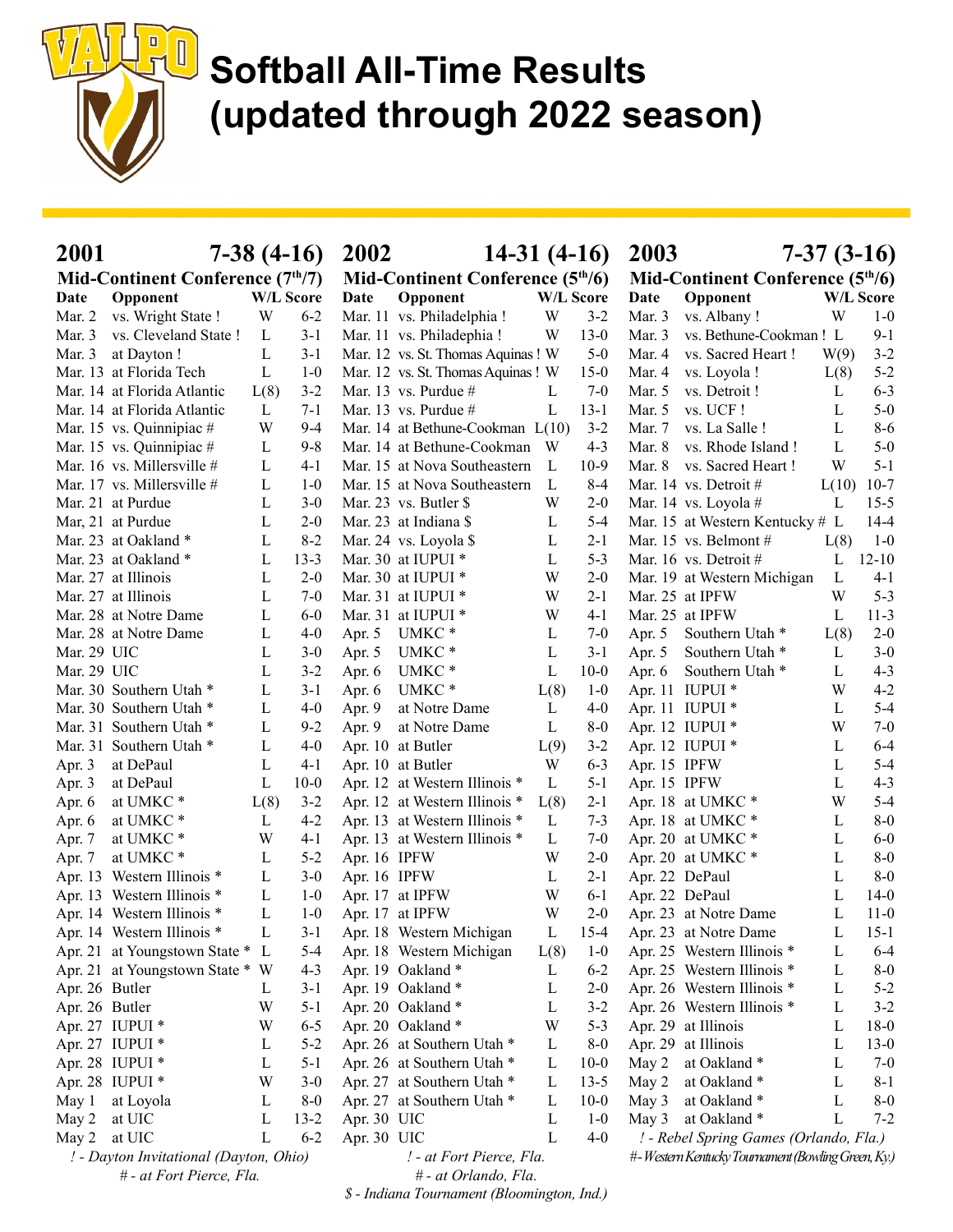

#### Randy Schneider

Head Coach - 2004-2010 Career Record - 172-187-1 2004 21-34 (13-11) Mid-Continent Conference (4<sup>th</sup>/7) Date Opponent W/L Score Mar. 6 at Indiana State ! L(8) 6-5 Mar. 6 vs. Eastern Illinois ! L 4-3 Mar. 6 vs. Central Conn. St. ! W 3-1 Mar. 7 at Indiana State ! L 6-5 Mar. 7 vs. Eastern Illinois ! W 5-2 Mar. 13 at SE Missouri State  $\# W$  6-5 Mar. 13 vs. Indiana State  $\#$  L(8) 1-0 Mar. 13 vs. Bradley  $\#$  L 2-1 Mar. 14 vs. Iowa State  $\#$  L 10-0 Mar. 14 at SE Missouri State  $\#$  L 3-0 Mar. 23 Notre Dame L 9-0 Mar. 24 at Purdue W 2-0 Mar. 24 at Purdue L 8-0 Mar. 27 at Michigan State L 10-2 Mar. 27 at Michigan State L 4-0 Mar. 28 at Michigan L 10-0 Mar. 28 at Michigan L 7-0 Mar. 31 Northern Illinois W 2-0 Apr. 2 at IUPUI  $*$  W 5-3 Apr. 2 at IUPUI  $*$  L 8-0 Apr. 3 at IUPUI  $*$  W 5-3 Apr. 3 at IUPUI  $*$  W(8) 4-0 Apr. 7 at Saint Joseph's (Ind.) L 2-1 Apr. 7 at Saint Joseph's (Ind.) W 3-1 Apr. 9 Oakland  $*$  W 7-2 Apr. 9 Oakland  $*$  W 7-4 Apr. 10 Oakland \* W 5-2 Apr. 10 Oakland  $*$  W 2-0 Apr. 13 at DePaul L 10-0 Apr. 13 at DePaul L 12-3 Apr. 16 at Southern Utah \* L 6-5 Apr. 16 at Southern Utah \* L 16-14 Apr. 17 at Southern Utah \* L 9-1 Apr. 17 at Southern Utah \* L 8-4 Apr. 19 at UIC L 15-0 Apr. 19 at UIC L 8-0 Apr. 23 UMKC \* W 7-1 Apr. 23 UMKC \* W 5-2 Apr. 24 UMKC \* W 7-2 Apr. 24 UMKC \* W 2-0 Apr. 27 at Loyola L 5-4 Apr. 27 at Loyola L 3-2 Apr. 8 at UMKC  $*$  W 7 Apr. 9 at UMKC  $*$  W 4

|       | Apr. 30 Centenary *                                   | L | $1-0$   | Apr. 9         | at UMKC <sup>*</sup>     |
|-------|-------------------------------------------------------|---|---------|----------------|--------------------------|
|       | Apr. 30 Centenary *                                   | L | $5 - 4$ |                | Apr. 13 Wisconsin        |
| May 1 | Centenary <sup>*</sup>                                | W | $9-4$   |                | Apr. 15 Southern Utah    |
| May 1 | Centenary *                                           | L | $6-1$   |                | Apr. 15 Southern Utah    |
| May 4 | Loyola                                                | L | $6-0$   |                | Apr. 16 Southern Utah    |
|       | May 7 at Western Illinois *                           | W | $7-5$   |                | Apr. 16 Southern Utah    |
|       | May 7 at Western Illinois *                           | L | $2 - 1$ | Apr. 19 Purdue |                          |
|       | May 8 at Western Illinois *                           | L | $4 - 0$ | Apr. 19 Purdue |                          |
| May 8 | at Western Illinois *                                 | L | $1-0$   |                | Apr. 20 Loyola           |
|       | May 14 vs. Southern Utah \$                           | W | $3-1$   |                | Apr. 20 Loyola           |
|       | May 15 vs. Centenary \$                               | L | $1-0$   | Apr. 21 IPFW   |                          |
|       | May 15 at Western Illinois \$                         | W | $8-2$   | Apr. 21 IPFW   |                          |
|       | May 15 vs. Centenary \$                               | L | $4-0$   |                | Apr. 22 at Oakland *     |
|       | ! - Sycamore Classic (Terre Haute, Ind.)              |   |         |                | Apr. 26 St. Joseph's (In |
|       | #-SEMissouri State Tournament (Cape Girardeau, Mo.)   |   |         |                | Apr. 26 St. Joseph's (In |
|       | \$-Mid-Continent Conference Tournament (Macomb, Ill.) |   |         |                | Apr. 27 DePaul           |
|       |                                                       |   |         |                | Apr. 27 DePaul           |
| ጎሰሰሮ  | 19 10 1 110 111                                       |   |         |                | Apr. 29 IUPUI *          |

2005 12-40-1 (10-11) Mid-Continent Conference (5<sup>th</sup>/7) Date Opponent W/L Score Mar. 5 at Southern Illinois ! L 6-0 Mar. 5 vs. Ball State ! L 8-0 Mar. 6 vs. Kansas ! L 4-3 Mar. 6 vs. Ball State ! L 4-0 Mar. 9 at Wichita State L 9-0 Mar. 9 at Wichita State L 9-0 Mar. 10 at Oklahoma L 7-2 Mar. 10 at Oklahoma L 9-2 Mar. 11 vs. Texas Tech  $#$  L 2-Mar. 11 vs. Nebraska  $\#$  L 8 Mar. 12 vs. UMKC  $\#$  L 4 Mar. 12 at Wichita State  $\#$  L 7 Mar. 13 vs. Texas Tech  $\#$  L 11 Mar. 25 at Centenary \* L 9 Mar. 25 at Centenary \* L 4 Mar. 26 at Centenary \* L 7 Mar. 26 at Centenary \* L 9 Mar. 30 at Notre Dame L 5 Mar. 30 at Notre Dame L 10 Apr. 1 Western Illinois \* L 1 Apr. 1 Western Illinois \* L 2 Apr. 2 Western Illinois \* L 5 Apr. 2 Western Illinois \* W 3 Apr. 4 Bowling Green L 5 Apr. 5 at Northern Illinois L 9 Apr. 5 at Northern Illinois L 8 Apr. 8 at UMKC  $*$  L 3

| Apr. 9         | at UMKC*                                         | L    | $1-0$    |
|----------------|--------------------------------------------------|------|----------|
|                | Apr. 13 Wisconsin                                | L    | $9 - 0$  |
|                | Apr. 15 Southern Utah *                          | W    | $6-4$    |
|                | Apr. 15 Southern Utah                            | W    | $3 - 2$  |
|                | Apr. 16 Southern Utah *                          | W    | $4 - 3$  |
|                | Apr. 16 Southern Utah *                          | W    | $6 - 2$  |
| Apr. 19 Purdue |                                                  | L    | $6 - 3$  |
| Apr. 19 Purdue |                                                  | T(9) | $4 - 4$  |
| Apr. 20 Loyola |                                                  | L    | $8 - 2$  |
| Apr. 20 Loyola |                                                  | L    | $5 - 3$  |
| Apr. 21 IPFW   |                                                  | L    | $3 - 1$  |
| Apr. 21 IPFW   |                                                  | L    | $3-0$    |
|                | Apr. 22 at Oakland *                             | L    | $2 - 0$  |
|                | Apr. 26 St. Joseph's (Ind.)                      | W    | $5-0$    |
|                | Apr. 26 St. Joseph's (Ind.)                      | L    | $2 - 0$  |
|                | Apr. 27 DePaul                                   | L    | $9-1$    |
|                | Apr. 27 DePaul                                   | L    | $2 - 0$  |
|                | Apr. 29 IUPUI *                                  | W    | $1 - 0$  |
|                | Apr. 29 IUPUI *                                  | L    | $2-1$    |
|                | Apr. 30 IUPUI *                                  | W    | $2 - 0$  |
|                | Apr. 30 IUPUI *                                  | W    | $7-1$    |
|                | May 3 at Wisconsin                               | L    | $11 - 1$ |
|                | May 3 at Wisconsin                               | L    | $10 - 2$ |
| May 5 at UIC   |                                                  | W    | 5-4      |
|                | ! - Southern Illinois Classic (Carbondale, Ill.) |      |          |

# - Shocker Invitational (Wichita, Kan.)

### 2006 22-30 (9-15)

| $-0$ |              | Mid-Continent Conference (5th/7)       |      |                  |
|------|--------------|----------------------------------------|------|------------------|
| $-0$ | Date         | Opponent                               |      | <b>W/L Score</b> |
| -1   | Mar. 5       | vs. Saint Peter's #                    | W    | $7-1$            |
| $-1$ | Mar. 5       | vs. Maine #                            | L    | $5 - 1$          |
| $-0$ | Mar. 6       | vs. Tennessee State #                  | W    | $4-2$            |
| $-7$ | Mar. 6       | vs. Yale                               | L    | $7-6$            |
| $-2$ | Mar. 7       | vs. South Dakota State # L             |      | $3 - 2$          |
| $-2$ | Mar. 7       | vs. Holy Cross #                       | W    | $5-4$            |
| $-1$ | Mar. 8       | vs. Sacred Heart #                     | L(8) | $4 - 3$          |
| $-0$ | Mar. 8       | vs. Saint Bonaventure #                | L    | $7 - 2$          |
| $-0$ | Mar. 9       | vs. La Salle                           | W    | $7 - 4$          |
| $-0$ | Mar. 9       | vs. Robert Morris (Pa.) $# W$          |      | $7-4$            |
| :-0  |              | Mar. 10 vs. Saint Joseph's (Pa.) $# W$ |      | $6 - 1$          |
| $-3$ |              | Mar. 10 vs. Fairleigh Dickinson $#L$   |      | $1-0$            |
| $-0$ |              | Mar. 11 vs. Eastern Illinois #         | L    | $2 - 1$          |
| $-1$ |              | Mar. 11 vs. Monmouth #                 | L    | $3-0$            |
| $-8$ |              | Mar. 24 at Southern Utah *             | L    | 13-6             |
| $-0$ |              | Mar. 24 at Southern Utah *             | L    | $6 - 4$          |
| $-0$ |              | Mar. 25 at Southern Utah *             | L    | $11-3$           |
| $-4$ |              | Mar. 25 at Southern Utah *             | L    | 14-8             |
| -2   | Mar. 30 IPFW |                                        | W    | $2 - 0$          |
|      |              |                                        |      |                  |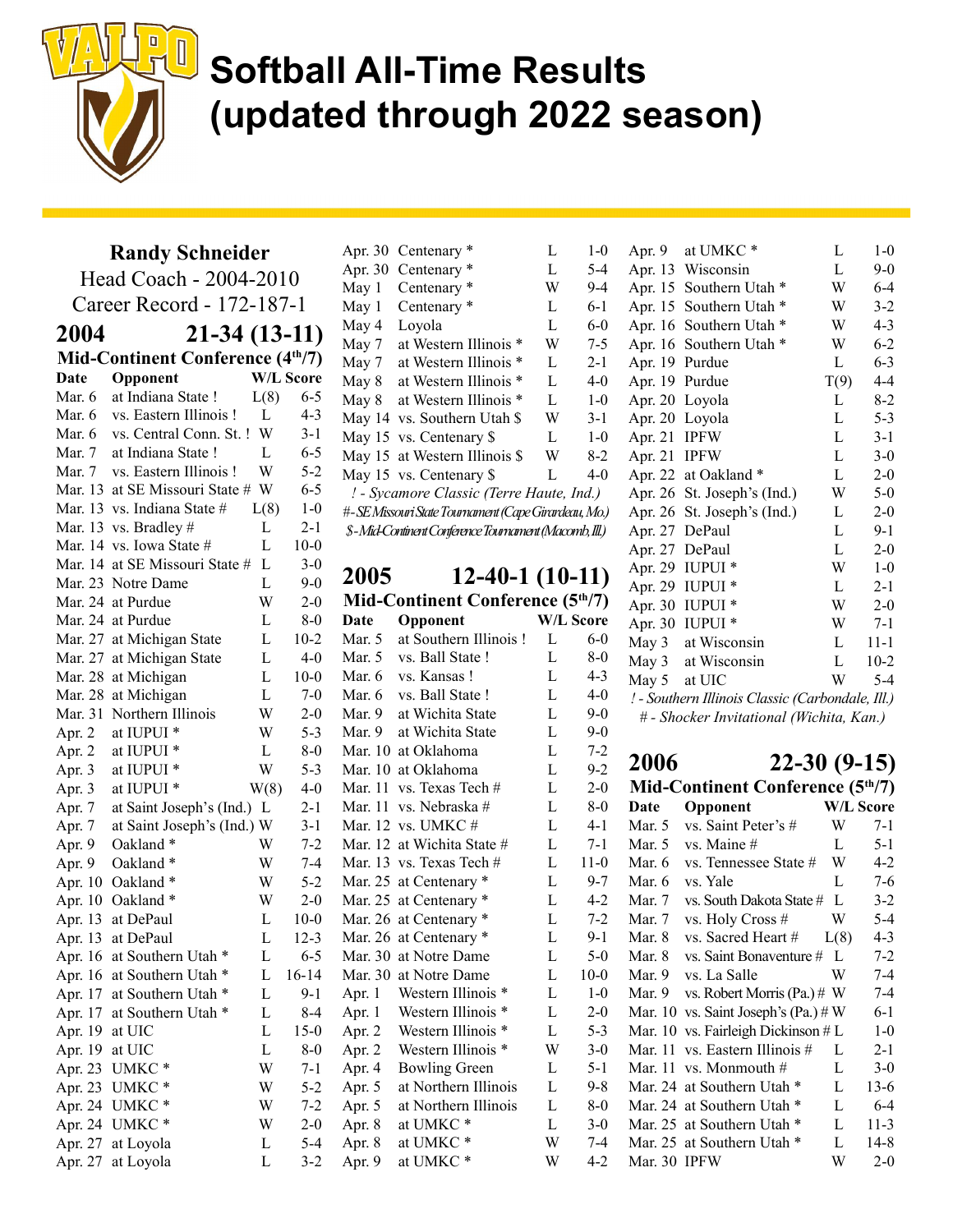

| Apr. 1<br>Apr. 1<br>Apr. 4<br>Apr. 4<br>Apr. 8<br>Apr. 8<br>Apr. 9<br>Apr. 9<br>Apr. 11<br>May 5<br>May 5<br>May 6<br>May 6 | Apr. 22 Centenary *<br>Apr. 27 Notre Dame<br>Apr. 28 at Western Illinois *<br>Apr. 28 at Western Illinois *<br>Apr. 30 at Western Illinois *<br>Apr. 30 at Western Illinois *<br>UMKC *<br>UMKC <sup>*</sup><br>UMKC*<br>UMKC*<br>! - Rebel Spring Games (Orlando, Fla.) | L<br>L<br>L<br>W<br>L<br>L<br>W<br>W<br>W<br>L | $4 - 2$<br>$6 - 2$<br>$8-0$<br>$8-2$<br>$4-2$<br>$6-4$<br>$4-0$<br>$1-0$<br>$2 - 1$<br>$4 - 2$ | May 3<br>May 3<br>May 4<br>May 5<br>May 5<br>May 6<br>May 6<br>May 7 | Apr. 21 at South Dakota State<br>Apr. 27 at Centenary *<br>Apr. 28 at Centenary *<br>Apr. 28 at Centenary *<br>at Michigan State<br>at Michigan State<br>Western Illinois *<br>Western Illinois *<br>Western Illinois *<br>at Oakland *<br>at Oakland*<br>at Oakland *<br>! - Rebel Spring Games (Orlando, Fla.) | W<br>L<br>L<br>W(8)<br>L<br>L<br>L<br>L(8)<br>L<br>L(9)<br>W<br>W | $5 - 2$<br>$5 - 6$<br>$7 - 1$<br>$5 - 1$<br>$7 - 4$<br>$8 - 1$<br>$1 - 0$<br>4-1<br>$5 - 3$<br>$2 - 1$<br>$8 - 2$<br>$5-0$ | Apr. 9<br>Apr. 11 | at IPFW<br>at UIC <sup>*</sup><br>Apr. 11 at UIC *<br>Apr. 15 at Purdue<br>Apr. 15 at Purdue<br>Apr. 22 Butler *<br>Apr. 22 Butler*<br>Apr. 24 at Wright State *<br>Apr. 24 at Wright State *<br>Apr. 26 Youngstown State *<br>Apr. 26 Youngstown State *<br>Apr. 27 Youngstown State *<br>Apr. 29 Notre Dame | W<br>W<br>W<br>L<br>W(8)<br>W<br>W<br>W(9)<br>L<br>W<br>L<br>W<br>L | $8 - 4$<br>$12 - 3$<br>$10-5$<br>$3 - 0$<br>$4-1$<br>$2 - 0$<br>$2 - 0$<br>$3 - 2$<br>$4 - 2$<br>$4-1$<br>$7 - 2$<br>$13 - 5$<br>$6-0$ |
|-----------------------------------------------------------------------------------------------------------------------------|--------------------------------------------------------------------------------------------------------------------------------------------------------------------------------------------------------------------------------------------------------------------------|------------------------------------------------|------------------------------------------------------------------------------------------------|----------------------------------------------------------------------|------------------------------------------------------------------------------------------------------------------------------------------------------------------------------------------------------------------------------------------------------------------------------------------------------------------|-------------------------------------------------------------------|----------------------------------------------------------------------------------------------------------------------------|-------------------|---------------------------------------------------------------------------------------------------------------------------------------------------------------------------------------------------------------------------------------------------------------------------------------------------------------|---------------------------------------------------------------------|----------------------------------------------------------------------------------------------------------------------------------------|
|                                                                                                                             |                                                                                                                                                                                                                                                                          |                                                |                                                                                                |                                                                      |                                                                                                                                                                                                                                                                                                                  |                                                                   |                                                                                                                            |                   |                                                                                                                                                                                                                                                                                                               |                                                                     |                                                                                                                                        |
|                                                                                                                             |                                                                                                                                                                                                                                                                          |                                                |                                                                                                |                                                                      |                                                                                                                                                                                                                                                                                                                  |                                                                   |                                                                                                                            |                   |                                                                                                                                                                                                                                                                                                               |                                                                     |                                                                                                                                        |
|                                                                                                                             |                                                                                                                                                                                                                                                                          |                                                |                                                                                                |                                                                      |                                                                                                                                                                                                                                                                                                                  |                                                                   |                                                                                                                            |                   |                                                                                                                                                                                                                                                                                                               |                                                                     |                                                                                                                                        |
|                                                                                                                             |                                                                                                                                                                                                                                                                          |                                                |                                                                                                |                                                                      |                                                                                                                                                                                                                                                                                                                  |                                                                   |                                                                                                                            |                   |                                                                                                                                                                                                                                                                                                               |                                                                     |                                                                                                                                        |
|                                                                                                                             |                                                                                                                                                                                                                                                                          |                                                |                                                                                                |                                                                      |                                                                                                                                                                                                                                                                                                                  |                                                                   |                                                                                                                            |                   |                                                                                                                                                                                                                                                                                                               |                                                                     |                                                                                                                                        |
|                                                                                                                             |                                                                                                                                                                                                                                                                          |                                                |                                                                                                |                                                                      |                                                                                                                                                                                                                                                                                                                  |                                                                   |                                                                                                                            |                   |                                                                                                                                                                                                                                                                                                               |                                                                     |                                                                                                                                        |
|                                                                                                                             |                                                                                                                                                                                                                                                                          |                                                |                                                                                                |                                                                      |                                                                                                                                                                                                                                                                                                                  |                                                                   |                                                                                                                            |                   |                                                                                                                                                                                                                                                                                                               |                                                                     |                                                                                                                                        |
|                                                                                                                             |                                                                                                                                                                                                                                                                          |                                                |                                                                                                |                                                                      |                                                                                                                                                                                                                                                                                                                  |                                                                   |                                                                                                                            |                   |                                                                                                                                                                                                                                                                                                               |                                                                     |                                                                                                                                        |
|                                                                                                                             |                                                                                                                                                                                                                                                                          |                                                |                                                                                                |                                                                      |                                                                                                                                                                                                                                                                                                                  |                                                                   |                                                                                                                            |                   |                                                                                                                                                                                                                                                                                                               |                                                                     |                                                                                                                                        |
|                                                                                                                             |                                                                                                                                                                                                                                                                          |                                                |                                                                                                |                                                                      |                                                                                                                                                                                                                                                                                                                  |                                                                   |                                                                                                                            |                   |                                                                                                                                                                                                                                                                                                               |                                                                     |                                                                                                                                        |
|                                                                                                                             |                                                                                                                                                                                                                                                                          |                                                |                                                                                                |                                                                      |                                                                                                                                                                                                                                                                                                                  |                                                                   |                                                                                                                            |                   |                                                                                                                                                                                                                                                                                                               |                                                                     |                                                                                                                                        |
|                                                                                                                             |                                                                                                                                                                                                                                                                          |                                                |                                                                                                |                                                                      |                                                                                                                                                                                                                                                                                                                  |                                                                   |                                                                                                                            |                   |                                                                                                                                                                                                                                                                                                               |                                                                     |                                                                                                                                        |
|                                                                                                                             | Apr. 22 Centenary *                                                                                                                                                                                                                                                      | L                                              | $4 - 2$                                                                                        |                                                                      | Apr. 21 at South Dakota State                                                                                                                                                                                                                                                                                    | W                                                                 | $5-1$                                                                                                                      | Apr. 9            | at IPFW                                                                                                                                                                                                                                                                                                       | W                                                                   | $12 - 3$                                                                                                                               |
|                                                                                                                             | Apr. 21 Centenary *                                                                                                                                                                                                                                                      | L                                              | $12 - 5$                                                                                       |                                                                      | Apr. 19 at Notre Dame                                                                                                                                                                                                                                                                                            | L                                                                 | $5-0$                                                                                                                      | Apr. 6            | Loyola *                                                                                                                                                                                                                                                                                                      | L                                                                   | $1-0$                                                                                                                                  |
|                                                                                                                             | Apr. 21 Centenary *                                                                                                                                                                                                                                                      | W                                              | $4 - 3$                                                                                        | Apr. 18 Purdue                                                       |                                                                                                                                                                                                                                                                                                                  | W                                                                 | $12 - 11$                                                                                                                  | Apr. 5            | Loyola *                                                                                                                                                                                                                                                                                                      | W                                                                   | $2 - 1$                                                                                                                                |
|                                                                                                                             | Apr. 20 at IPFW                                                                                                                                                                                                                                                          | L                                              | $4 - 3$                                                                                        | Apr. 16 IPFW                                                         |                                                                                                                                                                                                                                                                                                                  | W                                                                 | $6-1$                                                                                                                      | Apr. 5            | Loyola *                                                                                                                                                                                                                                                                                                      | W                                                                   | $7 - 3$                                                                                                                                |
|                                                                                                                             | Apr. 20 at IPFW                                                                                                                                                                                                                                                          | W                                              | $1-0$                                                                                          | Apr. 16 IPFW                                                         |                                                                                                                                                                                                                                                                                                                  | W                                                                 | $8-0$                                                                                                                      | Apr. 3            | at DePaul                                                                                                                                                                                                                                                                                                     | $\mathbf{L}$                                                        | $8 - 2$                                                                                                                                |
|                                                                                                                             | Apr. 18 at St. Joseph's (Ind.)                                                                                                                                                                                                                                           | W(8)                                           | $3-1$                                                                                          |                                                                      | Apr. 14 IUPUI *                                                                                                                                                                                                                                                                                                  | W                                                                 | $6-1$                                                                                                                      | Apr. 3            | at DePaul                                                                                                                                                                                                                                                                                                     | L                                                                   | $6 - 2$                                                                                                                                |
|                                                                                                                             | Apr. 18 at St. Joseph's (Ind.)                                                                                                                                                                                                                                           | L                                              | $3 - 2$                                                                                        |                                                                      | Apr. 13 IUPUI *                                                                                                                                                                                                                                                                                                  | W                                                                 | $6 - 3$                                                                                                                    |                   | Mar. 30 Detroit *                                                                                                                                                                                                                                                                                             | L                                                                   | $7 - 4$                                                                                                                                |
|                                                                                                                             | Apr. 15 IPFW                                                                                                                                                                                                                                                             | $\mathbf{L}$                                   | $5 - 1$                                                                                        |                                                                      | Apr. 13 IUPUI *                                                                                                                                                                                                                                                                                                  | L                                                                 | $7 - 3$                                                                                                                    |                   | Mar. 29 Detroit *                                                                                                                                                                                                                                                                                             | W                                                                   | $3 - 2$                                                                                                                                |
|                                                                                                                             | Apr. 15 IPFW                                                                                                                                                                                                                                                             | W                                              | $9-1$                                                                                          |                                                                      | Apr. 10 at Northern Illinois                                                                                                                                                                                                                                                                                     | L                                                                 | $4-1$                                                                                                                      |                   | Mar. 29 Detroit *                                                                                                                                                                                                                                                                                             | W                                                                   | $10 - 0$                                                                                                                               |
|                                                                                                                             | Apr. 13 at Purdue                                                                                                                                                                                                                                                        | W                                              | $2 - 0$                                                                                        |                                                                      | Apr. 10 at Northern Illinois                                                                                                                                                                                                                                                                                     | W(9)                                                              | $8 - 6$                                                                                                                    |                   | Mar. 26 at Central Michigan                                                                                                                                                                                                                                                                                   | W                                                                   | $8 - 6$                                                                                                                                |
|                                                                                                                             | Apr. 11 Northern Illinois                                                                                                                                                                                                                                                | L                                              | $4 - 1$                                                                                        | Apr. 9                                                               | St. Joseph's (Ind.)                                                                                                                                                                                                                                                                                              | W                                                                 | $5 - 1$                                                                                                                    |                   | Mar. 26 at Central Michigan                                                                                                                                                                                                                                                                                   | $\mathbf{L}$                                                        | $4 - 3$                                                                                                                                |
|                                                                                                                             | Northern Illinois                                                                                                                                                                                                                                                        | W                                              | $3 - 0$                                                                                        | Apr. 9                                                               | St. Joseph's (Ind.)                                                                                                                                                                                                                                                                                              | W                                                                 | $5 - 2$                                                                                                                    |                   | Mar. 25 Northern Illinois                                                                                                                                                                                                                                                                                     | W                                                                   | $5 - 1$                                                                                                                                |
|                                                                                                                             | at IUPUI <sup>*</sup>                                                                                                                                                                                                                                                    | W                                              | $7 - 3$                                                                                        |                                                                      | Mar. 31 Southern Utah *                                                                                                                                                                                                                                                                                          | L                                                                 | $8-0$                                                                                                                      |                   | Mar. 25 Northern Illinois                                                                                                                                                                                                                                                                                     | W                                                                   | $5 - 2$                                                                                                                                |
|                                                                                                                             | at IUPUI <sup>*</sup>                                                                                                                                                                                                                                                    | L                                              | $2 - 0$                                                                                        |                                                                      | Mar. 31 Southern Utah *                                                                                                                                                                                                                                                                                          | W                                                                 | $7 - 6$                                                                                                                    |                   | Mar. 24 Ball State                                                                                                                                                                                                                                                                                            | L(9)                                                                | $4 - 3$                                                                                                                                |
|                                                                                                                             | at IUPUI <sup>*</sup>                                                                                                                                                                                                                                                    | L(11)                                          | $6 - 5$                                                                                        |                                                                      | Mar. 30 Southern Utah *                                                                                                                                                                                                                                                                                          | L(9)                                                              | $7 - 5$                                                                                                                    |                   | Mar. 24 Ball State                                                                                                                                                                                                                                                                                            | W(8)                                                                | $1-0$                                                                                                                                  |
|                                                                                                                             | at IUPUI <sup>*</sup>                                                                                                                                                                                                                                                    | W(10)                                          | $2 - 1$                                                                                        |                                                                      | Mar. 24 at UMKC*                                                                                                                                                                                                                                                                                                 | W                                                                 | $14-1$                                                                                                                     |                   | Mar. 16 vs. St. Peter's \$                                                                                                                                                                                                                                                                                    | W                                                                   | $3 - 2$                                                                                                                                |
|                                                                                                                             | DePaul                                                                                                                                                                                                                                                                   | $\mathbf L$                                    | $7 - 3$                                                                                        |                                                                      | Mar. 23 at UMKC*                                                                                                                                                                                                                                                                                                 | W                                                                 | $4 - 2$                                                                                                                    |                   | Mar. 15 at #23 Maryland \$                                                                                                                                                                                                                                                                                    | W                                                                   | $7 - 5$                                                                                                                                |
|                                                                                                                             | DePaul                                                                                                                                                                                                                                                                   | L                                              | $9-0$                                                                                          |                                                                      | Mar. 23 at UMKC *                                                                                                                                                                                                                                                                                                | W                                                                 | $5-0$                                                                                                                      |                   | Mar. 15 vs. Niagara \$                                                                                                                                                                                                                                                                                        | L                                                                   | $5 - 3$                                                                                                                                |
|                                                                                                                             | Oakland*                                                                                                                                                                                                                                                                 | W                                              | $3 - 1$                                                                                        |                                                                      | Mar. 13 at East Tennessee State W                                                                                                                                                                                                                                                                                |                                                                   | $4-1$                                                                                                                      |                   | Mar. 14 vs. UMBC \$                                                                                                                                                                                                                                                                                           | W                                                                   | $8-0$                                                                                                                                  |
|                                                                                                                             | Oakland*                                                                                                                                                                                                                                                                 | L                                              | $3 - 2$                                                                                        |                                                                      | Mar. 13 at East Tennessee State L                                                                                                                                                                                                                                                                                |                                                                   | $4 - 3$                                                                                                                    |                   | Mar. 14 vs. Lehigh \$                                                                                                                                                                                                                                                                                         | L                                                                   | $1-0$                                                                                                                                  |
|                                                                                                                             | Mar. 31 Oakland *                                                                                                                                                                                                                                                        | L(8)                                           | $1-0$                                                                                          |                                                                      | Mar. 12 at Gardner-Webb                                                                                                                                                                                                                                                                                          | L(8)                                                              | $5 - 4$                                                                                                                    | Mar. $5$          | vs. Sacred Heart #                                                                                                                                                                                                                                                                                            | W                                                                   | $5 - 1$                                                                                                                                |
|                                                                                                                             | Mar. 31 Oakland *                                                                                                                                                                                                                                                        | W                                              | $2-1$                                                                                          |                                                                      | Mar. 12 at Gardner-Webb                                                                                                                                                                                                                                                                                          | L                                                                 | $11 - 1$                                                                                                                   | Mar. 5            | vs. La Salle #                                                                                                                                                                                                                                                                                                | W(8)                                                                | $3 - 2$                                                                                                                                |
|                                                                                                                             | Mar. 30 IPFW                                                                                                                                                                                                                                                             | W                                              | $1-0$                                                                                          |                                                                      | Mar. 10 vs. Fairleigh Dickinson! W                                                                                                                                                                                                                                                                               |                                                                   | $3 - 2$                                                                                                                    | Mar. 4            | vs. Holy Cross #                                                                                                                                                                                                                                                                                              | W                                                                   | $7-0$                                                                                                                                  |

|          |                                                 | <i>= ' 1) \) )  </i> |         |
|----------|-------------------------------------------------|----------------------|---------|
|          | Mid-Continent Conference (t-4 <sup>th</sup> /7) |                      |         |
| Date     | Opponent                                        | <b>W/L Score</b>     |         |
| Mar. 4   | vs. Detroit !                                   | W                    | 8-2     |
| Mar. 4   | vs. Tennessee State!                            | L                    | $1 - 0$ |
| Mar. $5$ | vs. Saint Peter's!                              | L(8)                 | $3-2$   |
| Mar. 5   | vs. Penn!                                       | L                    | $9 - 1$ |
| Mar. 6   | vs. Sacred Heart!                               | W                    | $13-6$  |
| Mar. 6   | vs. Georgetown !                                | W                    | $8-0$   |
| Mar. 8   | vs. Penn!                                       | W                    | $4-2$   |
| Mar. 8   | vs. Lehigh!                                     | W                    | $2 - 1$ |
| Mar. 9   | vs. Detroit !                                   | W                    | $5-4$   |
| Mar. 9   | vs. Monmouth!                                   | W                    | $3-2$   |
|          | Mar. 10 vs. Colgate!                            | W                    | $2 - 1$ |

2008 30-19 (12-5)

Horizon League (2nd/9)

| Date   | Opponent                       |      | <b>W/L Score</b> |
|--------|--------------------------------|------|------------------|
|        | Feb. 23 vs. North Dakota St. ! | L    | 4-3              |
|        | Feb. 23 at Tulsa!              | L    | $8 - 5$          |
|        | Feb. 24 vs. Eastern Illinois ! | W    | $6-1$            |
|        | Mar. 2 vs. Sacred Heart #      | W    | $2-0$            |
|        | Mar. 2 vs. Holy Cross #        | W    | $7-6$            |
| Mar. 3 | vs. Western Carolina # $L(8)$  |      | $4 - 3$          |
| Mar. 3 | vs. Lehigh #                   | L(8) | $1 - 0$          |
| Mar. 3 | vs. Fairfield #                | W    | $12 - 4$         |
| Mar. 4 | vs. Lehigh $#$                 |      | $2 - 1$          |

| ivial. J | $vs.$ Sacred Heart $H$                               | VV       | J-1      |
|----------|------------------------------------------------------|----------|----------|
| Mar. 14  | vs. Lehigh \$                                        | L        | $1-0$    |
| Mar. 14  | vs. UMBC \$                                          | W        | $8 - 0$  |
| Mar. 15  | vs. Niagara \$                                       | L        | $5 - 3$  |
| Mar. 15  | at #23 Maryland \$                                   | W        | $7 - 5$  |
| Mar. 16  | vs. St. Peter's \$                                   | W        | $3 - 2$  |
| Mar. 24  | <b>Ball State</b>                                    | W(8)     | $1-0$    |
| Mar. 24  | <b>Ball State</b>                                    | L(9)     | $4 - 3$  |
| Mar. 25  | Northern Illinois                                    | W        | $5 - 2$  |
| Mar. 25  | Northern Illinois                                    | W        | $5-1$    |
| Mar. 26  | at Central Michigan                                  | $\Gamma$ | $4 - 3$  |
| Mar. 26  | at Central Michigan                                  | W        | $8 - 6$  |
| Mar. 29  | Detroit *                                            | W        | $10 - 0$ |
| Mar. 29  | Detroit *                                            | W        | $3 - 2$  |
| Mar. 30  | Detroit *                                            | L        | $7-4$    |
| Apr. 3   | at DePaul                                            | L        | $6 - 2$  |
| Apr. 3   | at DePaul                                            | L        | $8 - 2$  |
| Apr. 5   | Loyola *                                             | W        | $7 - 3$  |
| Apr. 5   | Loyola *                                             | W        | $2 - 1$  |
| Apr. 6   | Loyola *                                             | L        | $1-0$    |
| Apr. 9   | at IPFW                                              | W        | $12 - 3$ |
| Apr. 9   | at IPFW                                              | W        | $8 - 4$  |
| Apr. 11  | at UIC*                                              | W        | $12 - 3$ |
| Apr. 11  | at UIC*                                              | W        | $10-5$   |
| Apr. 15  | at Purdue                                            | L        | $3 - 0$  |
| Apr. 15  | at Purdue                                            | W(8)     | $4 - 1$  |
| Apr. 22  | Butler*                                              | W        | $2 - 0$  |
| Apr. 22  | Butler*                                              | W        | $2 - 0$  |
| Apr. 24  | at Wright State *                                    | W(9)     | $3 - 2$  |
| Apr. 24  | at Wright State *                                    | L        | $4 - 2$  |
| Apr. 26  | Youngstown State *                                   | W        | $4-1$    |
| Apr. 26  | ∗<br>Youngstown State                                | L        | $7 - 2$  |
| Apr. 27  | Youngstown State<br>∗                                | W        | $13 - 5$ |
| Apr. 29  | Notre Dame                                           | L        | $6-0$    |
| May 4    | at Cleveland State *                                 | W(8)     | $1-0$    |
| May 4    | at Cleveland State *                                 | L        | $4 - 1$  |
| May 8    | vs. UIC %                                            | L        | $2 - 0$  |
| May 9    | vs. Green Bay %                                      | L        | $8 - 1$  |
|          | ! - Tulsa Invitational (Tulsa, Okla.)                |          |          |
|          | # - Rebel Spring Games (Orlando, Fla.)               |          |          |
|          | \$-Maryland Spring Break Classic (College Park, Md.) |          |          |
|          | % - Horizon League Championship (Chicago, Ill.)      |          |          |
|          |                                                      |          |          |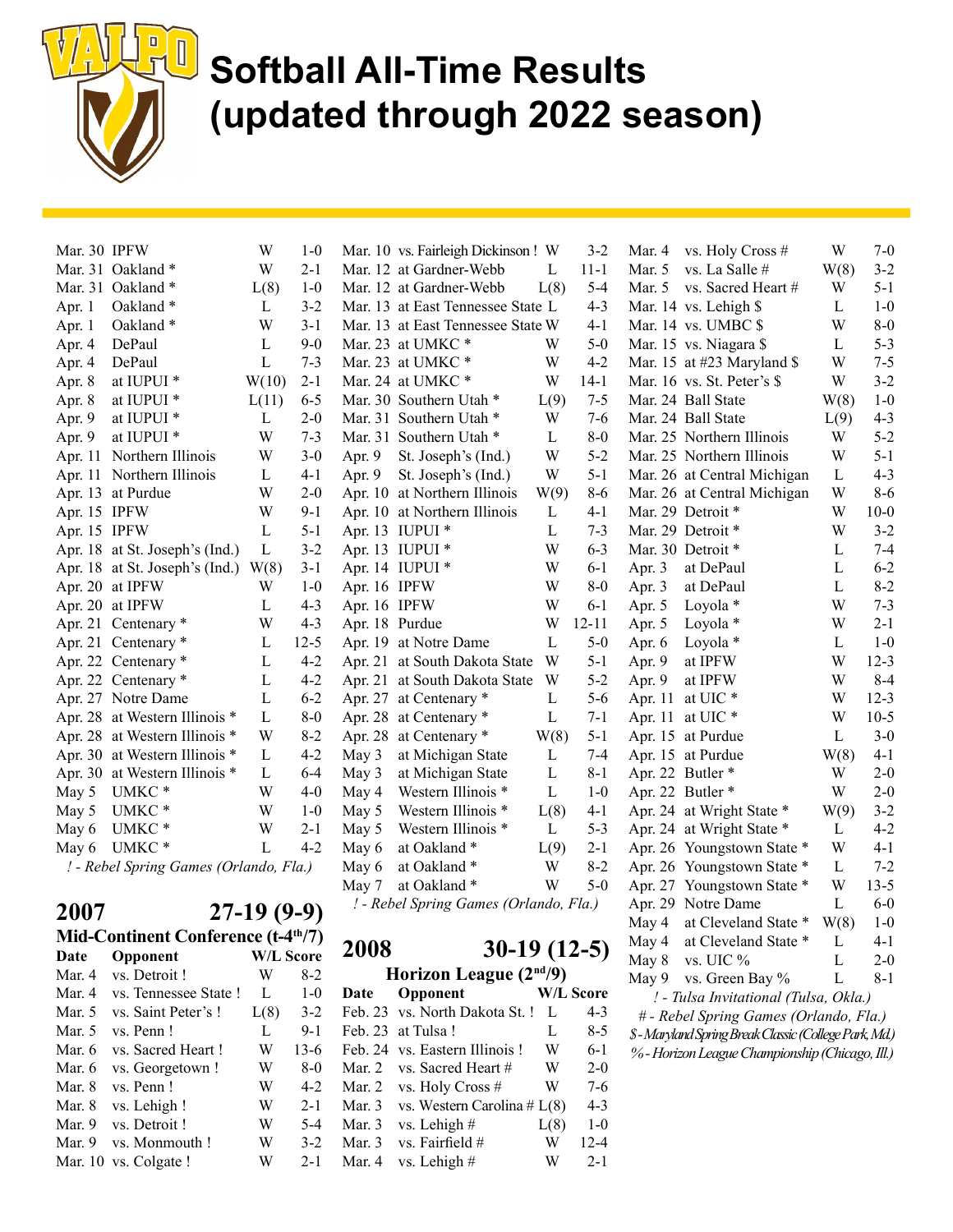

| 2009       |                           | $25-24(9-11)$    |          |
|------------|---------------------------|------------------|----------|
|            | Horizon League (6th/9)    |                  |          |
| Date       | Opponent                  | <b>W/L Score</b> |          |
| Feb. 27    | vs. Missouri State !      | L                | 7-6      |
| Mar. 4     | vs. St. Bonaventure #     | W                | $4 - 0$  |
| Mar. 4     | vs. Niagara #             | L                | 7-4      |
| Mar. 5     | vs. Holy Cross #          | W                | $12 - 7$ |
| Mar. 5     | vs. Fairfield #           | L(8)             | $4 - 3$  |
| Mar. 6     | vs. Fairfield #           | W                | $8 - 1$  |
| Mar. 6     | vs. Holy Cross #          | L                | $6 - 3$  |
| Mar. 7     | vs. South Dakota #        | W                | $3 - 1$  |
| Mar. 7     | vs. Saint Francis (Pa.) # | W                | $4 - 2$  |
| Mar. 9     | vs. Bryant #              | W                | $12-0$   |
| Mar. 9     | vs. Sacred Heart #        | W                | $1-0$    |
| Mar. 10    | vs. La Salle #            | W                | $9-0$    |
| Mar. 10    | vs. South Dakota #        | L                | $3 - 1$  |
| Mar. 11    | vs. Buffalo #             | W                | $4 - 1$  |
| Mar. 11    | vs. Robert Morris #       | W                | $9 - 3$  |
| Mar. 12    | vs. Penn#                 | W                | $5 - 4$  |
| Mar. 12    | vs. Yale #                | W                | $9-1$    |
| Mar. 18    | at Ball State             | L                | $4 - 3$  |
| Mar. 21    | Detroit *                 | W                | $5 - 4$  |
| Mar. 21    | Detroit *                 | W                | 7-0      |
| Mar. 22    | Detroit *                 | W                | $8 - 0$  |
| Mar. 23    | at IUPUI                  | L                | 10-1     |
| Mar. 23    | at IUPUI                  | W                | $8 - 7$  |
| Mar. 25    | at Northern Illinois      | L                | $5 - 3$  |
| Mar. 25    | at Northern Illinois      | W                | $13 - 1$ |
| Apr. 1     | Wright State *            | L(10)            | $9 - 7$  |
| Apr. 1     | Wright State              | L                | 9-0      |
| Apr. 2     | Wright State              | L                | $6 - 2$  |
| Apr. 4     | at Loyola *               | W(15)            | $4 - 3$  |
| Apr. 4     | at Loyola *               | L                | $4 - 1$  |
| Apr. 5     | at Loyola *               | L                | $3 - 2$  |
| Apr. 9     | at Notre Dame             | L                | $11-0$   |
| Apr. 9     | at Notre Dame             | L                | 17-9     |
| Apr. 11    | at Youngstown State *     | W                | $13 - 8$ |
| Apr. 11    | at Youngstown State       | W<br>$\ast$      | $3 - 1$  |
| Apr. 11    | at Youngstown State       | W<br>∗           | 8-0      |
| Apr. 16    | Purdue                    | L                | $7 - 1$  |
| 16<br>Apr. | Purdue                    | W                | $3 - 2$  |

|         | Apr. 22 at Butler *                              | L     | $4 - 3$  |
|---------|--------------------------------------------------|-------|----------|
| Apr. 23 | at Butler <sup>*</sup>                           | L(10) | $3 - 2$  |
| Apr. 23 | at Butler <sup>*</sup>                           | W     | $12 - 2$ |
| May 2   | Cleveland State *                                | L     | $6-2$    |
| May 2   | Cleveland State *                                | L     | $10-5$   |
| May 3   | Cleveland State *                                | L     | $7-1$    |
| May 7   | vs. Green Bay \$                                 | L     | $7 - 4$  |
| May 8   | vs. Youngstown State \$ W                        |       | $10-2$   |
| May 8   | vs. Loyola \$                                    | L(8)  | $10-9$   |
|         | ! - Frost Classic (Chattanooga, Tenn.)           |       |          |
|         | # - Rebel Spring Games (Orlando, Fla.)           |       |          |
|         | \$-Horizon League Championship (Pendleton, Ind.) |       |          |

2010 35-21 (12-9) Horizon League (4<sup>th</sup>/9) Date Opponent W/L Score Feb. 13 at UNI ! L 7-2

| Mar. $11$ vs. Buffalo $\#$ | W                                                                                                                                                                                                                                                                                                                                                                                                                                                           | 4-1                                                                                                               |                                                                                                                                                                       |                      |                                                                                                                                                                                                                                                                                                                                                                                                                                                                       | 7-2                                                                                            |
|----------------------------|-------------------------------------------------------------------------------------------------------------------------------------------------------------------------------------------------------------------------------------------------------------------------------------------------------------------------------------------------------------------------------------------------------------------------------------------------------------|-------------------------------------------------------------------------------------------------------------------|-----------------------------------------------------------------------------------------------------------------------------------------------------------------------|----------------------|-----------------------------------------------------------------------------------------------------------------------------------------------------------------------------------------------------------------------------------------------------------------------------------------------------------------------------------------------------------------------------------------------------------------------------------------------------------------------|------------------------------------------------------------------------------------------------|
|                            | W                                                                                                                                                                                                                                                                                                                                                                                                                                                           | $9 - 3$                                                                                                           |                                                                                                                                                                       |                      | W                                                                                                                                                                                                                                                                                                                                                                                                                                                                     | $4 - 3$                                                                                        |
|                            | W                                                                                                                                                                                                                                                                                                                                                                                                                                                           | $5 - 4$                                                                                                           |                                                                                                                                                                       |                      | W                                                                                                                                                                                                                                                                                                                                                                                                                                                                     | $2 - 1$                                                                                        |
|                            | W                                                                                                                                                                                                                                                                                                                                                                                                                                                           | 9-1                                                                                                               |                                                                                                                                                                       |                      | W                                                                                                                                                                                                                                                                                                                                                                                                                                                                     | 9-1                                                                                            |
|                            | L                                                                                                                                                                                                                                                                                                                                                                                                                                                           | $4 - 3$                                                                                                           |                                                                                                                                                                       |                      | L                                                                                                                                                                                                                                                                                                                                                                                                                                                                     | $6 - 3$                                                                                        |
|                            | W                                                                                                                                                                                                                                                                                                                                                                                                                                                           | $5 - 4$                                                                                                           |                                                                                                                                                                       | at Tennessee State # | W                                                                                                                                                                                                                                                                                                                                                                                                                                                                     | $4 - 3$                                                                                        |
|                            | W                                                                                                                                                                                                                                                                                                                                                                                                                                                           | $7 - 0$                                                                                                           |                                                                                                                                                                       |                      | L                                                                                                                                                                                                                                                                                                                                                                                                                                                                     | $13 - 5$                                                                                       |
|                            | W                                                                                                                                                                                                                                                                                                                                                                                                                                                           | $8-0$                                                                                                             | Feb. 28                                                                                                                                                               |                      | W                                                                                                                                                                                                                                                                                                                                                                                                                                                                     | $14-1$                                                                                         |
|                            | L                                                                                                                                                                                                                                                                                                                                                                                                                                                           | $10-1$                                                                                                            | Mar. 2                                                                                                                                                                |                      | W                                                                                                                                                                                                                                                                                                                                                                                                                                                                     | $4 - 1$                                                                                        |
|                            | W                                                                                                                                                                                                                                                                                                                                                                                                                                                           |                                                                                                                   | Mar. 2                                                                                                                                                                |                      | W                                                                                                                                                                                                                                                                                                                                                                                                                                                                     | $8-0$                                                                                          |
|                            | L                                                                                                                                                                                                                                                                                                                                                                                                                                                           |                                                                                                                   | Mar. 3                                                                                                                                                                |                      | W                                                                                                                                                                                                                                                                                                                                                                                                                                                                     | $6-1$                                                                                          |
|                            | W                                                                                                                                                                                                                                                                                                                                                                                                                                                           | $13-1$                                                                                                            | Mar. 3                                                                                                                                                                | vs. Holy Cross \$    | W                                                                                                                                                                                                                                                                                                                                                                                                                                                                     | $7 - 5$                                                                                        |
| Wright State *             |                                                                                                                                                                                                                                                                                                                                                                                                                                                             | $9 - 7$                                                                                                           | Mar. 5                                                                                                                                                                |                      |                                                                                                                                                                                                                                                                                                                                                                                                                                                                       | $8-6$                                                                                          |
|                            | L                                                                                                                                                                                                                                                                                                                                                                                                                                                           |                                                                                                                   | Mar. 6                                                                                                                                                                |                      | W                                                                                                                                                                                                                                                                                                                                                                                                                                                                     | $8-0$                                                                                          |
|                            | L                                                                                                                                                                                                                                                                                                                                                                                                                                                           |                                                                                                                   | Mar. 7                                                                                                                                                                | vs. Alabama State %  | W                                                                                                                                                                                                                                                                                                                                                                                                                                                                     | $5-0$                                                                                          |
|                            |                                                                                                                                                                                                                                                                                                                                                                                                                                                             |                                                                                                                   | Mar. 7                                                                                                                                                                | at Auburn %          |                                                                                                                                                                                                                                                                                                                                                                                                                                                                       | $6 - 3$                                                                                        |
|                            |                                                                                                                                                                                                                                                                                                                                                                                                                                                             |                                                                                                                   | Mar. 9                                                                                                                                                                | at Marshall          | L                                                                                                                                                                                                                                                                                                                                                                                                                                                                     | $8-0$                                                                                          |
| at Loyola *                | L                                                                                                                                                                                                                                                                                                                                                                                                                                                           |                                                                                                                   | Mar. 9                                                                                                                                                                | at Marshall          | W                                                                                                                                                                                                                                                                                                                                                                                                                                                                     | $6-4$                                                                                          |
| at Notre Dame              | L                                                                                                                                                                                                                                                                                                                                                                                                                                                           |                                                                                                                   |                                                                                                                                                                       | at Kansas $\wedge$   | L                                                                                                                                                                                                                                                                                                                                                                                                                                                                     | $6 - 5$                                                                                        |
| at Notre Dame              | L                                                                                                                                                                                                                                                                                                                                                                                                                                                           |                                                                                                                   |                                                                                                                                                                       |                      | W                                                                                                                                                                                                                                                                                                                                                                                                                                                                     | 4-1                                                                                            |
|                            |                                                                                                                                                                                                                                                                                                                                                                                                                                                             |                                                                                                                   |                                                                                                                                                                       |                      | W                                                                                                                                                                                                                                                                                                                                                                                                                                                                     | $6 - 5$                                                                                        |
|                            |                                                                                                                                                                                                                                                                                                                                                                                                                                                             |                                                                                                                   |                                                                                                                                                                       |                      | L                                                                                                                                                                                                                                                                                                                                                                                                                                                                     | $2 - 1$                                                                                        |
|                            |                                                                                                                                                                                                                                                                                                                                                                                                                                                             |                                                                                                                   |                                                                                                                                                                       |                      | W                                                                                                                                                                                                                                                                                                                                                                                                                                                                     | $1-0$                                                                                          |
|                            |                                                                                                                                                                                                                                                                                                                                                                                                                                                             |                                                                                                                   |                                                                                                                                                                       |                      | W                                                                                                                                                                                                                                                                                                                                                                                                                                                                     | $8-0$                                                                                          |
|                            | W                                                                                                                                                                                                                                                                                                                                                                                                                                                           |                                                                                                                   |                                                                                                                                                                       |                      | W                                                                                                                                                                                                                                                                                                                                                                                                                                                                     | $3-0$                                                                                          |
|                            | L(9)                                                                                                                                                                                                                                                                                                                                                                                                                                                        |                                                                                                                   |                                                                                                                                                                       |                      | W                                                                                                                                                                                                                                                                                                                                                                                                                                                                     | $9-0$                                                                                          |
|                            | W                                                                                                                                                                                                                                                                                                                                                                                                                                                           |                                                                                                                   |                                                                                                                                                                       |                      | W                                                                                                                                                                                                                                                                                                                                                                                                                                                                     | $14-2$                                                                                         |
|                            | Mar. 11 vs. Robert Morris #<br>Mar. 12 vs. Penn $#$<br>Mar. 12 vs. Yale $#$<br>Mar. 18 at Ball State<br>Mar. 21 Detroit *<br>Mar. 21 Detroit *<br>Mar. 22 Detroit *<br>Mar. 23 at IUPUI<br>Mar. 23 at IUPUI<br>Mar. 25 at Northern Illinois<br>Mar. 25 at Northern Illinois<br>Wright State *<br>Wright State *<br>at Loyola *<br>at Loyola *<br>Apr. 11<br>Apr. 11<br>Apr. 16 Purdue<br>Apr. 16 Purdue<br>Apr. 18 at Green Bay *<br>Apr. 18 at Green Bay * | L(10)<br>W(15)<br>L<br>at Youngstown State * W<br>at Youngstown State * W<br>Apr. 11 at Youngstown State * W<br>L | $8 - 7$<br>$5 - 3$<br>$9 - 0$<br>$6 - 2$<br>$4 - 3$<br>$4 - 1$<br>$3 - 2$<br>$11-0$<br>$17-9$<br>$13 - 8$<br>$3-1$<br>$8-0$<br>$7 - 1$<br>$3 - 2$<br>$6 - 5$<br>$3-0$ |                      | Feb. 13 at UNI!<br>Feb. 13 vs. South Dakota!<br>Feb. 14 vs. Dayton !<br>Feb. 14 vs. North Dakota!<br>Feb. 27 vs. Indiana State $#$<br>Feb. 27<br>Feb. 28 vs. Indiana State #<br>vs. Alabama A&M #<br>vs. Dayton \$<br>vs. Holy Cross \$<br>Mar. 11<br>Mar. 13 vs. Missouri State $\wedge$<br>Mar. 13 at Kansas $\wedge$<br>Mar. 24 at IPFW<br>Mar. 24 at IPFW<br>Mar. 27 Green Bay *<br>Mar. 27 Green Bay *<br>Mar. 31 Northern Illinois<br>Mar. 31 Northern Illinois | L<br>vs. Saint Francis (Pa.) \$<br>vs. Gardner-Webb $\%$ W(9)<br>vs. Tennessee State %<br>L(9) |

| Apr. 2<br>at Detroit *                            | W    | $10-0$   |  |  |  |
|---------------------------------------------------|------|----------|--|--|--|
| Apr. 2<br>at Detroit *                            | W    | $18 - 2$ |  |  |  |
| at Detroit*<br>Apr. 3                             | W    | $16-1$   |  |  |  |
| Apr. 6<br>Butler*                                 | W    | $3 - 0$  |  |  |  |
| Apr. 6<br>Butler <sup>*</sup>                     | L    | $3 - 0$  |  |  |  |
| Apr. 13<br>IUPUI                                  | W    | $2 - 1$  |  |  |  |
| <b>IUPUI</b><br>Apr. 13                           | W    | $4 - 0$  |  |  |  |
| at Purdue<br>Apr. 15                              | L    | $5 - 3$  |  |  |  |
| Apr. 15<br>at Purdue                              | L    | $9 - 0$  |  |  |  |
| at UIC <sup>*</sup><br>Apr. 17                    | L    | $5 - 2$  |  |  |  |
| at UIC *<br>Apr. 17                               | W    | $9-1$    |  |  |  |
| at UIC*<br>Apr. 18                                | L    | $4 - 3$  |  |  |  |
| at #23 Notre Dame<br>Apr. 21                      | L    | $7 - 6$  |  |  |  |
| Loyola *<br>Apr. 24                               | W    | $4 - 0$  |  |  |  |
| Loyola *<br>Apr. 24                               | W    | $9-1$    |  |  |  |
| at Wright State *<br>Apr. 27                      | L    | $5-4$    |  |  |  |
| at Wright State *<br>Apr. 27                      | L    | $6 - 2$  |  |  |  |
| at Wright State *<br>Apr. 28                      | L    | $10-5$   |  |  |  |
| Youngstown State *<br>May 1                       | W    | $8-0$    |  |  |  |
| *<br>Youngstown State<br>May 1                    | W    | $4 - 1$  |  |  |  |
| *<br>May 2<br>Youngstown State                    | W(8) | $9 - 8$  |  |  |  |
| *<br>May 8<br>at Cleveland State                  | L    | $3 - 2$  |  |  |  |
| $\ast$<br>at Cleveland State<br>May 8             | L    | $7 - 0$  |  |  |  |
| ∗<br>May 9<br>at Cleveland State                  | L    | $5 - 1$  |  |  |  |
| May 13<br>vs. Green Bay &                         | W    | $4 - 0$  |  |  |  |
| May 13<br>at Cleveland State &                    | L(8) | $1-0$    |  |  |  |
| vs. UIC &<br>May 14                               | W    | $4 - 3$  |  |  |  |
| May 14<br>vs. Green Bay &                         | W    | $1 - 0$  |  |  |  |
| vs. Wright State &<br>May 15                      | L    | $4 - 0$  |  |  |  |
| ! - Ramada UNI Dome Classic (Cedar Falls, Iowa)   |      |          |  |  |  |
| # - Tiger Spring Classic (Nashville, Tenn.)       |      |          |  |  |  |
| \$ - Rebel Spring Games (Orlando, Fla.)           |      |          |  |  |  |
| % - War Eagle Classic (Auburn, Ala.)              |      |          |  |  |  |
| ^ - KU Invitational (Lawrence, Kan.)              |      |          |  |  |  |
| & - Horizon League Championship (Cleveland, Ohio) |      |          |  |  |  |
|                                                   |      |          |  |  |  |
|                                                   |      |          |  |  |  |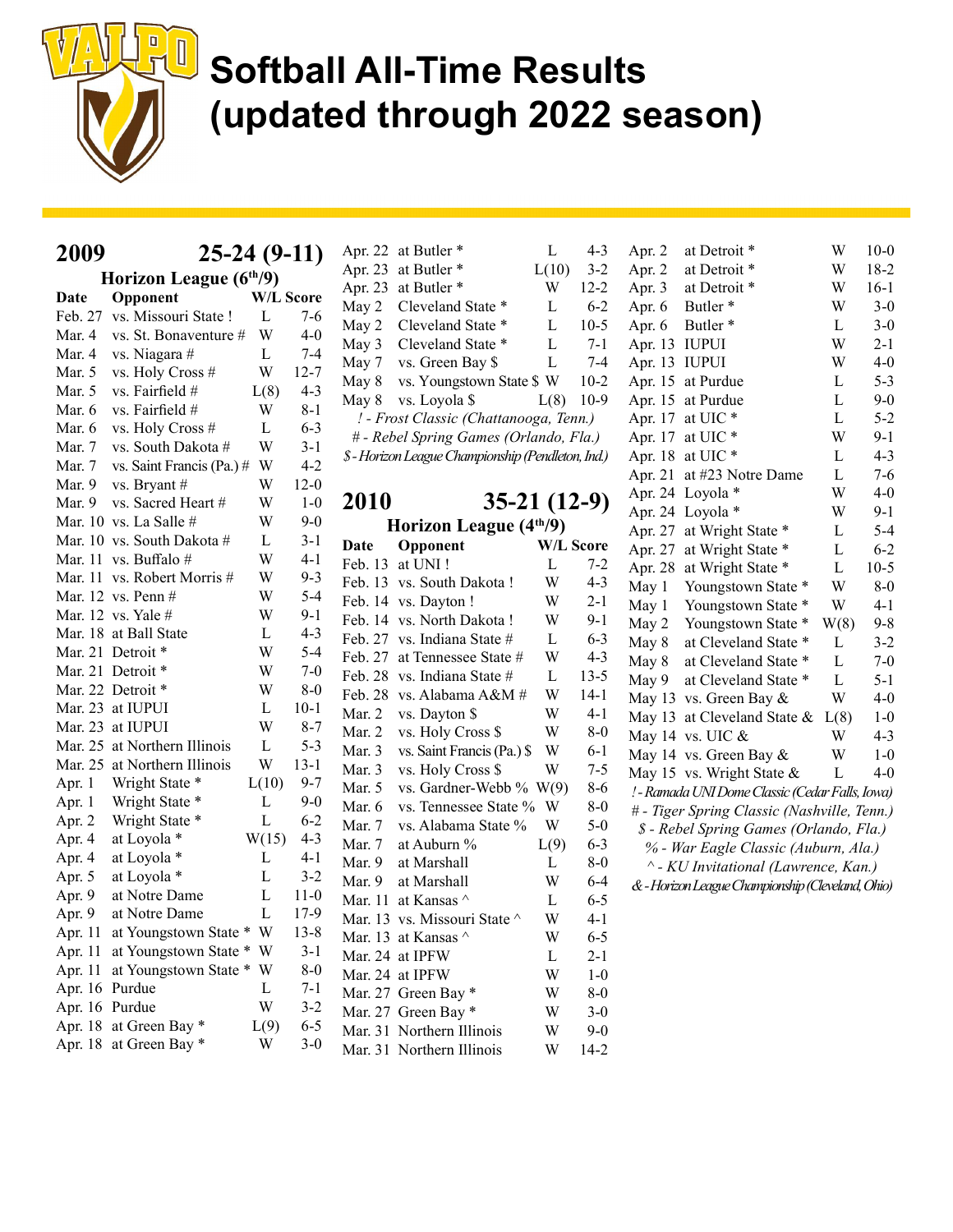

Jordan Stevens

Head Coach - 2011-2014\* Career Record - 131-97-1 2011 34-21-1 (15-7) Horizon League (2nd/9) Date Opponent W/L Score Feb. 12 vs. Creighton ! L 2-1 Feb. 12 vs. Western Illinois ! W 9-4 Feb. 13 at Iowa State ! L 11-4 Feb. 13 at Iowa State ! W 11-2 Feb. 25 vs. Charleston Southern  $# W$  4-1 Feb. 25 at Stetson  $\#$  W 5-2 Feb. 26 vs. Bethune-Cookman  $# L(8)$  1-0 Feb. 26 at Stetson  $\#$  [ 5-3 Feb. 27 vs. Bethune-Cookman # W 5-2 Mar. 1 vs. #8/5 Michigan \$ L 2-1 Mar. 1 at UCF L 6-1 Mar. 4 vs. North Dakota State % W 8-0 Mar. 4 at  $\#2/3$  Florida % L 13-4 Mar. 5 vs. Gardner-Webb % W 4-1 Mar. 5 vs. Pacific  $\%$  L 7-1 Mar. 6 vs. Syracuse  $\%$  L 6-0 Mar. 8 vs. South Dakota  $\wedge$  L 2-0 Mar. 8 vs. Robert Morris  $\wedge$  W 4-2 Mar. 9 vs. Florida  $A\&M \wedge W = 9-1$ Mar. 9 vs. Temple  $\wedge$  W 4-0 Mar. 11 vs. Wagner  $\wedge$  W 3-0 Mar. 11 vs. Penn  $\wedge$  W 11-5 Mar. 22 at IUPUI W 10-3 Mar. 22 at IUPUI W 9-1 Mar. 25 Michigan State W 6-4 Mar. 26 Detroit  $*$  W 8-0 Mar. 26 Detroit \* W 10-0 Mar. 27 Detroit  $*$  W 7-1 Mar. 30 at Northern Illinois W 17-6 Mar. 30 at Northern Illinois W 8-5 Apr. 2 UIC \* L 4-1 Apr. 2 UIC \* W 5-2 Apr. 3 UIC \* L 17-6 Apr. 7 Purdue L 8-2 Apr. 7 Purdue  $T(5)$  4-4 Apr. 9 at Loyola  $*$  W(9) 5-2 Apr. 9 at Loyola  $*$  L(8) 5-4 Apr. 10 at Loyola  $*$  L 8-0 Apr. 12 at Butler  $\ast$  L 2-0 Apr. 12 at Butler  $*$  W 7-1 Apr. 13 at Butler \* L 2-0

| Apr. 17                                     | at Youngstown State                             | W | $4-2$     |  |  |
|---------------------------------------------|-------------------------------------------------|---|-----------|--|--|
| Apr. 17                                     | at Youngstown State<br>*                        | W | $14 - 11$ |  |  |
| Apr. 20                                     | Wright State *                                  | W | $2 - 1$   |  |  |
| Apr. 21                                     | Wright State *                                  | W | $11 - 1$  |  |  |
| Apr. 21                                     | Wright State *                                  | W | $4-2$     |  |  |
| Apr. 30                                     | at Green Bay *                                  | L | $2 - 1$   |  |  |
| Apr. 30                                     | at Green Bay *                                  | W | $12-0$    |  |  |
| May 1                                       | at Green Bay *                                  | W | $10-5$    |  |  |
| May 3                                       | at #25/21 Notre Dame                            | L | $10-2$    |  |  |
| May 7                                       | Cleveland State *                               | W | $4 - 2$   |  |  |
| May 8                                       | Cleveland State *                               | W | $3-0$     |  |  |
| May 12                                      | vs. Butler &                                    | L | $3-1$     |  |  |
| May 12                                      | at Loyola &                                     | W | 4-1       |  |  |
| May 13                                      | vs. Cleveland State &                           | W | $2 - 1$   |  |  |
|                                             | May 13 vs. Butler $&$                           | L | 5-4       |  |  |
|                                             | ! - Cyclone Indoor Invitational (Ames, Iowa)    |   |           |  |  |
|                                             | # - Hatter Classic (DeLand, Fla.)               |   |           |  |  |
|                                             | \$ - at UCF (Orlando, Fla.)                     |   |           |  |  |
| % - Lipton Invitational (Gainesville, Fla.) |                                                 |   |           |  |  |
|                                             | ^ - Rebel Spring Games (Osceola, Fla.)          |   |           |  |  |
|                                             | & - Horizon League Championship (Chicago, Ill.) |   |           |  |  |
|                                             |                                                 |   |           |  |  |
|                                             |                                                 |   |           |  |  |

2012 42-19 (19-5)

#### Horizon League (1<sup>st</sup>/9) Date Opponent W/L Score Feb. 10 vs. UNI ! L 6-0 Feb. 11 vs. Nebraska-Omaha ! W 6-0 Feb. 11 at Iowa State ! W 11-5 Feb. 12 vs. Drake ! W 5-3 Feb. 24 vs. East Tennessee State  $# W(8)$  4-2 Feb. 24 at UT-Chattanooga  $\#$  L 7-0 Feb. 25 vs. UT-Martin  $\#$  W 8-4 Feb. 25 vs. Niagara  $\#$  W 9-1 Feb. 26 vs. Belmont  $\#$  W 4-2 Mar. 2 vs. Iowa State \$ W 16-7 Mar. 3 vs. Brown \$ W 10-2 Mar. 3 vs. UTSA \$ W 10-6 Mar. 4 at UTEP  $\text{S}$  L 7-6 Mar. 6 at New Mexico State W 9-Mar. 9 vs. New Mexico State % L 8-5 Mar. 9 at  $#5/5$  Arizona State % L 6-2 Mar. 10 vs. Creighton  $\%$  L(8) 3-Mar. 10 vs. Pacific  $\%$  L 7-2 Mar. 11 vs. East Carolina % L 5-3 Mar. 16 vs. CSU Bakersfield  $\land$  W 10-2 Mar. 16 at San Diego  $\wedge$  L 1-0 Mar. 20 IUPUI W 8-1 Mar. 20 IUPUI W 7-1

| $\overline{c}$          | Mar. 24      | at Detroit *                                       | W    | 7-2       |
|-------------------------|--------------|----------------------------------------------------|------|-----------|
| l                       | Mar. 24      | at Detroit *                                       | W    | $12 - 3$  |
| l                       | Mar. 25      | at Detroit *                                       | W    | $9-1$     |
| l                       | Mar. 29      | Purdue                                             | L    | $4 - 3$   |
| $\overline{\mathbf{c}}$ | Mar. 31      | Green Bay*                                         | W    | $8-0$     |
| l                       | Mar. 31      | Green Bay *                                        | W    | $17-0$    |
| $\mathfrak{I}$          | Apr. 1       | Green Bay *                                        | W    | $4 - 3$   |
| 5                       | Apr. 4       | at Bowling Green                                   | W    | $4-0$     |
|                         | Apr. 4       | at Bowling Green                                   | W    | $5 - 0$   |
| $\frac{2}{2}$           | Apr. 11      | at Wright State *                                  | W    | $4 - 2$   |
| $\mathfrak{I}$          | Apr. 11      | at Wright State *                                  | W    | $10-0$    |
| l                       | Apr. 12      | at Wright State *                                  | W    | $8 - 6$   |
| l                       | Apr. 14      | Youngstown State *                                 | W    | $4 - 3$   |
| l                       | Apr. 14      | ∗<br>Youngstown State                              | W    | $13 - 12$ |
| 4                       | Apr. 15      | Youngstown State *                                 | W    | $7 - 0$   |
| Í                       | Apr. 18      | at Notre Dame                                      | L    | $6 - 3$   |
|                         | Apr. 21      | at UIC*                                            | W(8) | $7 - 3$   |
|                         | Apr. 21      | at UIC*                                            | L    | $5 - 3$   |
| )                       | Apr. 22      | at UIC*                                            | L(9) | $1-0$     |
|                         | Apr. 25      | Butler*                                            | W    | $9-1$     |
|                         | Apr. 25      | Butler*                                            | W    | $5 - 1$   |
|                         | Apr. 26      | Butler*                                            | L    | $5-4$     |
|                         | Apr. 28      | Loyola *                                           | L(8) | $3 - 2$   |
| )                       | Apr. 28      | Loyola *                                           | L    | $4-1$     |
|                         |              | Loyola *                                           | W    | $2 - 0$   |
| e                       | Apr. 29      |                                                    | W    | $2 - 0$   |
| $\mathfrak{I}$          | May 2        | Western Michigan                                   |      |           |
| $\mathfrak{I}$          | May 2        | Western Michigan                                   | W    | $3 - 2$   |
| 5                       | May 4        | at Cleveland State *                               | W    | $7 - 0$   |
|                         | May 5        | at Cleveland State *                               | W    | $6 - 4$   |
| $\frac{3}{2}$           | May 5        | at Cleveland State *                               | W    | $13 - 1$  |
| $\mathfrak{I}$          | May 10       | Butler &                                           | L    | $6 - 1$   |
| 4                       | May 10 UIC & |                                                    | W    | $3-0$     |
| l                       | May 11       | Youngstown State &                                 | W    | $10-0$    |
|                         | May 11       | Butler &                                           | W(8) | $3-2$     |
| 2<br>7                  |              | May 12 Loyola &                                    | W(9) | $2-1$     |
|                         |              | May 12 Loyola &                                    | W    | $2 - 1$   |
| $\overline{c}$          | May 18       | at #9/7 Louisville $\sim$                          | L    | $6-4$     |
| 5                       |              | May 19 vs. Kentucky $\sim$                         | L    | $5-4$     |
| 5                       |              | ! - Ramada Inn UNI Dome Tournament (Ames, Iowa)    |      |           |
| l                       |              | # - Frost Classic (Chattanooga, Tenn.)             |      |           |
| 5                       |              | \$ - UTEP Invitational (El Paso, Texas)            |      |           |
| $\frac{2}{1}$           |              | % - Diamond Devil Invitational (Tempe, Ariz.)      |      |           |
|                         |              | ^ - San Diego Classic II (San Diego, Calif.)       |      |           |
| $\frac{2}{2}$           |              | & - Horizon League Championship (Valparaiso, Ind.) |      |           |
|                         |              | -- 2012 NCAA Tournament (Louisville, Ky.)          |      |           |
|                         |              |                                                    |      |           |
|                         |              |                                                    |      |           |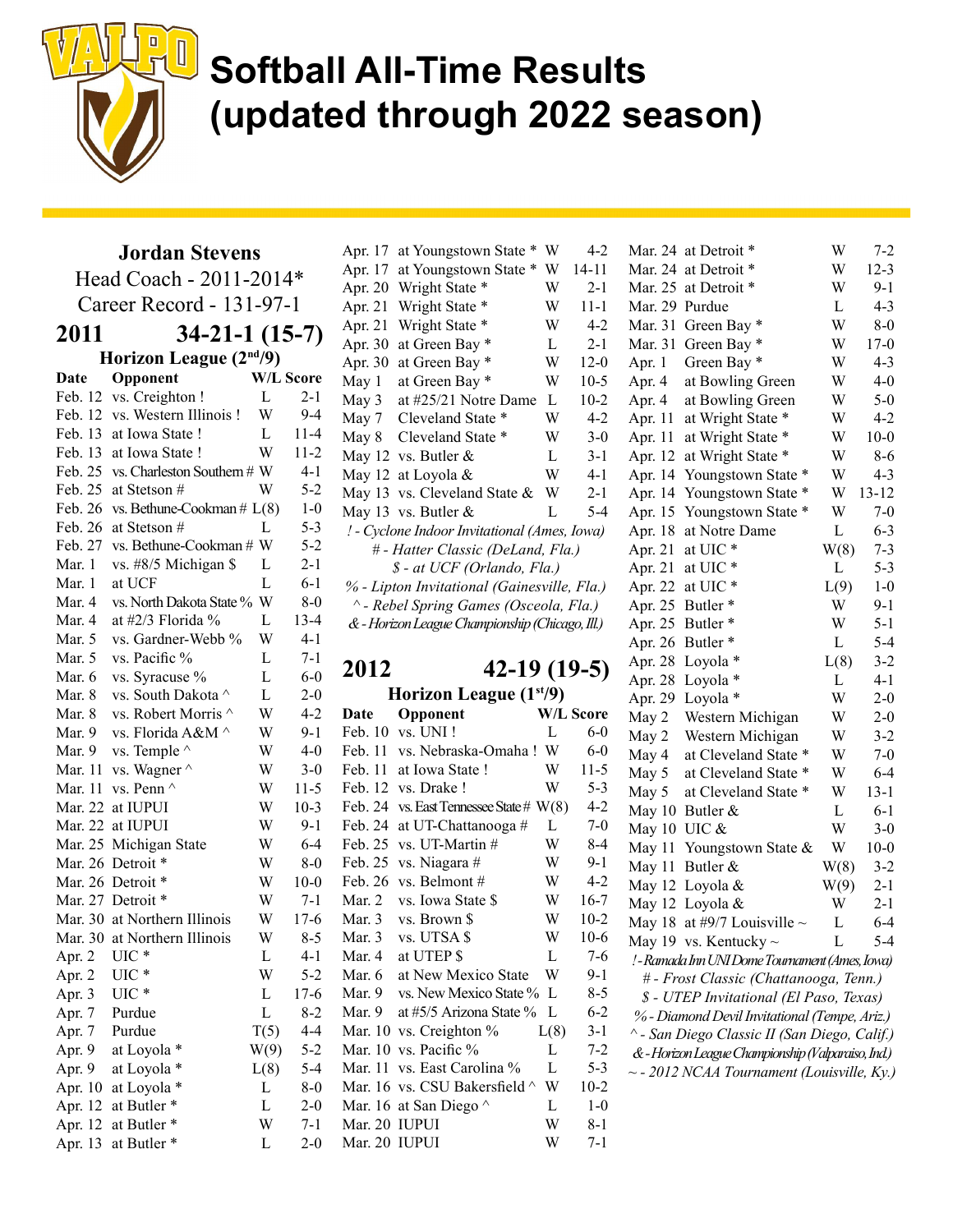

2013 35-27 (11-9)

| Horizon League (3rd/8) |                                 |      |           |  |
|------------------------|---------------------------------|------|-----------|--|
| Date                   | Opponent                        |      | W/L Score |  |
| Feb. 9                 | vs. Jackson State !             | W    | $11-2$    |  |
| Feb. 9                 | at Belmont!                     | L(8) | $2 - 1$   |  |
| Feb. 10                | vs. Central Arkansas !          | W    | $7 - 3$   |  |
| Feb. 22                | at Western Kentucky # L         |      | $3-0$     |  |
| Feb. 23                | vs. Dayton #                    | W(8) | $6 - 5$   |  |
| Feb. 23                | vs. South Dakota State $# L(8)$ |      | $3 - 2$   |  |
| Feb. 24                | vs. Pitt #                      | L    | $7 - 5$   |  |
| Feb. 24                | vs. Western Michigan #          | L    | $2 - 1$   |  |
| Mar. 1                 | vs. UNC Wilmington \$           | W    | $16-1$    |  |
| Mar. 2                 | vs. #7/9 Tennessee \$           | L    | $5 - 0$   |  |
| Mar. 2                 | at Charleston Southern \$       | W    | $9-1$     |  |
| Mar. 3                 | at Charleston Southern \$ W     |      | $6 - 5$   |  |
| Mar. 8                 | vs. Fairleigh Dickinson % W     |      | $1 - 0$   |  |
| Mar. 8                 | vs. Colgate %                   | W    | $7-0$     |  |
| Mar. 9                 | vs. Colgate %                   | W    | $7 - 5$   |  |
| Mar. 9                 | at Stetson %                    | L    | $4 - 3$   |  |
| Mar. 10                | at Stetson %                    | L    | $5-1$     |  |
| Mar. 13                | vs. Maine $\wedge$              | W    | $3-0$     |  |
| Mar. 13                | at Florida Gulf Coast           | L    | $11 - 10$ |  |
| Mar. 15                | vs. Temple &                    | W    | $9 - 0$   |  |
| Mar. 16                | vs. Iowa State &                | W    | 4-2       |  |
| Mar. 16                | vs. Maryland &                  | L    | $4 - 0$   |  |
| Mar. 17                | vs. Cornell &                   | W    | $4 - 3$   |  |
| Mar. 28                | Western Illinois                | L    | $10 - 8$  |  |
| Mar. 29                | Green Bay *                     | L    | $3-2$     |  |
| Mar. 30                | Green Bay *                     | W    | 11-3      |  |
| Mar. 30                | Green Bay *                     | W(9) | $5 - 2$   |  |
| Apr. 1                 | Wright State *                  | W    | $5-0$     |  |
| Apr. 2                 | Wright State *                  | W    | $8 - 5$   |  |
| Apr. 2                 | Wright State *                  | W    | $6 - 2$   |  |
| Apr. 3                 | at Eastern Michigan             | W    | $5-4$     |  |
| Apr. 3                 | at Eastern Michigan             | W(8) | $3 - 2$   |  |
| Apr. 6                 | at Loyola *                     | L    | $7 - 0$   |  |
| Apr. 6                 | at Loyola *                     | L    | 9-1       |  |
| Apr. 7                 | at Loyola *                     | L    | $6 - 2$   |  |
| Apr. 9                 | <b>Bowling Green</b>            | L    | $6 - 3$   |  |
| Apr. 9                 | <b>Bowling Green</b>            | L    | $5 - 0$   |  |
| Apr. 13                | $UIC*$                          | L    | $7-4$     |  |
| Apr. 14                | UIC*                            | L    | $10-0$    |  |
| Apr. 14                | $UIC*$                          | W    | $3-1$     |  |
| Apr. 20                | at Detroit *                    | W    | 12-1      |  |
| Apr. 20                | at Detroit *                    | L    | $9-0$     |  |
| Apr. 21                | at Detroit *                    | W    | $17-0$    |  |
| Apr. 24                | at Purdue                       | L    | $4 - 2$   |  |
| Apr. 27                | at Cleveland State *            | W    | $3-2$     |  |
| Apr. 27                | at Cleveland State *            | L    | $4 - 1$   |  |

| Apr. 30          | at Western Michigan                            | W                | $4 - 3$      |  |
|------------------|------------------------------------------------|------------------|--------------|--|
| Apr. 30          | at Western Michigan                            | W                | $1 - 0$      |  |
| May 1            | at IUPUI                                       | W(8)             | $5-4$        |  |
| May 1            | at IUPUI                                       | L                | $3-1$        |  |
| May 4            | Youngstown State *                             | W                | $3-0$        |  |
| May 4            | Youngstown State *                             | W(14)            | $6 - 5$      |  |
| May 5            | Youngstown State *                             | L(11)            | $3 - 2$      |  |
| May 8            | vs. Youngstown State ~                         | L                | $9-1$        |  |
| May 9            | at UIC $\sim$                                  | W                | $3 - 1$      |  |
| May 10           | vs. Cleveland State $\sim$ W(8)                |                  | $4 - 3$      |  |
| May 10           | vs. Wright State $\sim$                        | W                | $10-2$       |  |
| May 11           | vs. Youngstown State ~W                        |                  | $2-1$        |  |
| May 11           | vs. Youngstown State ~W                        |                  | 11-9         |  |
| May 17           | at #7/8 Michigan +                             | L                | $5 - 0$      |  |
| May 18           | vs. Central Michigan + W                       |                  | $7-4$        |  |
| May 18           | vs. #18/22 California + L                      |                  | $6-0$        |  |
|                  | ! - Belmont Spring Kickoff (Nashville, Tenn.)  |                  |              |  |
|                  | # - Hilltopper Classic (Bowling Green, Ky.)    |                  |              |  |
|                  | \$ - Buccaneer Invitational (Charleston, S.C.) |                  |              |  |
|                  | % - Stetson Classic (DeLand, Fla.)             |                  |              |  |
|                  | ^ - at Florida Gulf Coast (Fort Myers, Fla.)   |                  |              |  |
|                  | & - USF Spring Invitational (Clearwater, Fla.) |                  |              |  |
|                  | ~- Horizon League Championship (Chicago, Ill.) |                  |              |  |
|                  | + - 2013 NCAA Tournament (Ann Arbor, Mich.)    |                  |              |  |
|                  |                                                |                  |              |  |
|                  |                                                |                  |              |  |
|                  |                                                |                  |              |  |
|                  | <b>Joylyn Ichiyama</b>                         |                  |              |  |
|                  | Acting Head Coach - 2014*                      |                  |              |  |
|                  | Career Record - 4-5                            |                  |              |  |
| 2014             | $24-35(11-8)$                                  |                  |              |  |
|                  | Horizon League (3rd/8)                         |                  |              |  |
|                  | * - Ichiyama assumed acting head coach         |                  |              |  |
|                  | duties from Stevens on April 30                |                  |              |  |
| Date             | Opponent                                       | <b>W/L Score</b> |              |  |
| Feb. 7           | vs. IPFW!                                      | L                | $6 - 0$      |  |
| Feb. 7           | at Campbell !                                  | L                | $3-0$        |  |
| Feb. 8           | vs. Seton Hall !                               | W                | $24 - 1$     |  |
| Feb. 9           | vs. UMass Lowell !                             | W                | $5 - 2$      |  |
| Feb. 14          | vs. Central Arkansas #                         | L                | $4 - 3$      |  |
| Feb. 14          | at #20/20 Louisiana #                          | L                | $3-2$        |  |
| Feb. 15          | vs. Central Arkansas #                         | L                | $10-8$       |  |
| Feb. 15          | vs. Boston College #                           | L                | $4 - 0$      |  |
| Feb. 16          | vs. Memphis #                                  | L                | $7 - 3$      |  |
| Feb. 28          | vs. Iowa \$                                    | L                | $8-0$        |  |
| Feb. 28          | at #10/9 Arizona \$                            | L                | $9-1$        |  |
| Mar. 1           | vs. Indiana \$ $\sim$                          | L                | $5-0$        |  |
| Mar. 2           | vs. UT-Arlington \$                            | L                | $1-0$        |  |
| Mar. 2<br>Mar. 7 | vs. Longwood \$<br>vs. Weber State %           | W<br>L           | 7-6<br>$3-0$ |  |

| Mar. 8  | vs. Weber State %                                 | W           | $10-7$   |
|---------|---------------------------------------------------|-------------|----------|
| Mar. 9  | vs. Indiana %                                     | L           | $3-1$    |
| Mar. 9  | at Boise State %                                  | L           | $7 - 0$  |
| Mar. 12 | vs. #RV/- James Madison ^                         | L           | $4 - 0$  |
| Mar. 12 | at Hawai'i ^                                      | L           | $8 - 0$  |
| Mar. 13 | vs. #2/4 Oregon $\wedge$                          | L           | $5 - 1$  |
| Mar. 14 | vs. BYU $^\wedge$                                 | W           | $6-4$    |
| Mar. 14 | at Hawai'i ^                                      | L           | $8-4$    |
| Mar. 22 | at Youngstown State *                             | W           | $7 - 4$  |
| Mar. 22 | at Youngstown State                               | $\ast$<br>L | 12-9     |
| Mar. 27 | at Eastern Illinois                               | L           | $3-0$    |
| Mar. 30 | at UIC*                                           | L           | $10-2$   |
| Mar. 30 | at UIC*                                           | W           | $6 - 2$  |
| Apr. 1  | Western Michigan                                  | L           | $5-0$    |
| Apr. 2  | Eastern Michigan                                  | W           | $13-3$   |
| Apr. 2  | Eastern Michigan                                  | L           | $11 - 7$ |
| Apr. 5  | Detroit *                                         | W           | $6-0$    |
| Apr. 5  | Detroit *                                         | W           | $9-0$    |
|         | Detroit <sup>*</sup>                              |             |          |
| Apr. 6  |                                                   | W           | $8-0$    |
| Apr. 8  | Northern Illinois                                 | W           | 8-6      |
| Apr. 8  | Northern Illinois                                 | W(8)        | $4 - 3$  |
| Apr. 12 | Cleveland State *                                 | L           | $3 - 2$  |
| Apr. 12 | Cleveland State                                   | W           | $6 - 4$  |
| Apr. 13 | <b>Cleveland State</b>                            | W(8)        | $7 - 6$  |
| Apr. 18 | Oakland *                                         | W           | $11 - 3$ |
| Apr. 19 | Oakland *                                         | W           | $2 - 1$  |
| Apr. 19 | Oakland*                                          | L(8)        | $4 - 2$  |
| Apr. 22 | at Western Illinois                               | W           | $3 - 1$  |
| Apr. 22 | at Western Illinois                               | W           | 5-4      |
| Apr. 24 | at #21/21 Notre Dame                              | L           | $7 - 2$  |
| Apr. 26 | at Wright State *                                 | W           | $4-2$    |
| Apr. 26 | at Wright State *                                 | L           | $11 - 3$ |
| Apr. 27 | at Wright State *                                 | L           | $3-0$    |
| Apr. 30 | at Indiana                                        | L           | $8-0$    |
| May 3   | at Green Bay                                      | L           | $5-0$    |
| May 3   | at Green Bay *                                    | L           | $3-1$    |
| May 4   | at Green Bay *                                    | W           | $7 - 3$  |
| May 7   | vs. UIC &                                         | W           | $4-3$    |
| May 7   | at Wright State &                                 | W           | $4-0$    |
| May 9   | vs. Green Bay &                                   | L           | $9-1$    |
| May 9   | vs. UIC &                                         | W(8)        | $5-4$    |
|         | May 10 vs. Green Bay &                            | L           | 9-0      |
|         | ! - Hampton Inn Invitational (Buies Creek, N.C.)  |             |          |
|         | # - Ragin' Cajun Invitational (Lafayette, La.)    |             |          |
|         | \$ - Wildcat Invitational (Tucson, Ariz.)         |             |          |
|         | % - Springhill Suites Invitational (Boise, Idaho) |             |          |
|         | ^ - Rainbow Wahine Classic (Honolulu, Hawaii)     |             |          |
|         | & - Horizon League Championship (Dayton, Ohio)    |             |          |
|         | $\sim$ - Game suspended and resumed Apr. 30       |             |          |
|         |                                                   |             |          |
|         |                                                   |             |          |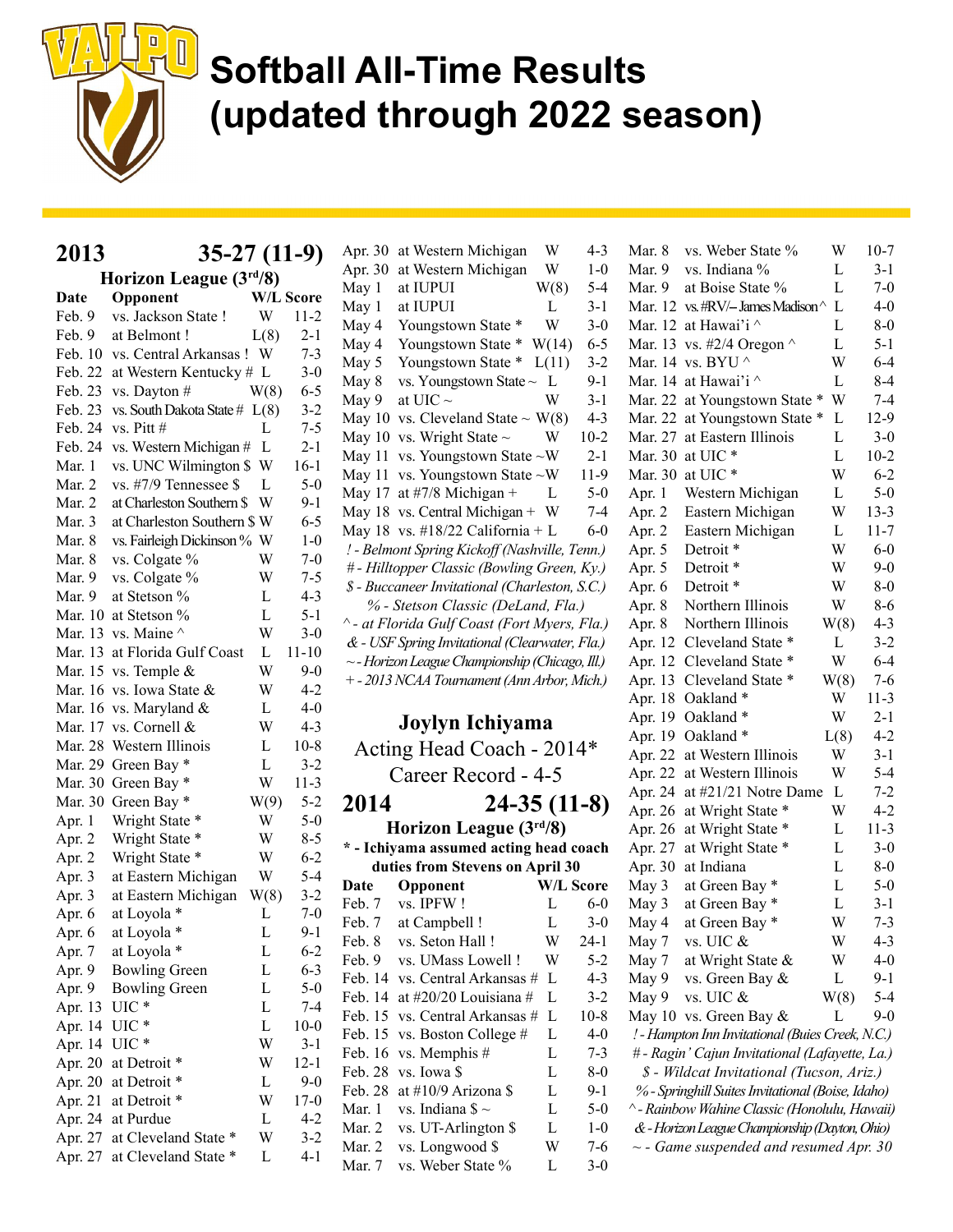

Kate Stake Head Coach - 2015-2021 Career Record - 119-191 2015 16-35 (9-11) Horizon League (t-4th/8) Date Opponent W/L Score Feb. 6 vs. Jacksonville State ! L 5-4 Feb. 6 at Mercer ! L 12-4 Feb. 7 vs. IPFW ! W 10-2 Feb. 7 at Mercer ! L 5-4 Feb. 8 vs. IPFW ! W 9-1 Feb. 20 vs. Houston Baptist # L 13-8 Feb. 20 at Samford  $\#$  L 6-5 Feb. 21 vs. Alabama State # W 8-2 Feb. 21 at Samford  $\#$  L 12-1 Mar. 7 vs. Omaha \$ L 11-2 Mar.  $7 \text{ vs. Drake } $ L \qquad L \qquad 8-0$ Mar. 8 vs. Omaha \$ L 13-1 Mar. 8 at Colorado State \$ L(9) 5-4 Mar. 9 at Colorado State \$ L 8-3 Mar. 13 vs. Bucknell  $\%$  L 6-2 Mar. 13 vs. Albany  $\%$  W 9-2 Mar. 14 vs. Albany %  $L(8)$  6-5 Mar. 14 vs. Niagara  $\%$  W 4-2 Mar. 15 vs. South Dakota % L 9-1 Mar. 15 vs. St. Peter's % W 10-5 Mar. 20 Green Bay \* L 7-2 Mar. 21 Green Bay  $*$  W 10-2 Mar. 21 Green Bay  $\ast$  L 12-7 Mar. 28 Wright State \* L 11-9 Mar. 28 Wright State \* W 9-7 Apr. 1 at IUPUI L 6-4 Apr. 1 at IUPUI L 11-3 Apr. 3 Oakland  $*$  L 8-0 Apr. 4 Oakland  $*$  L 7-2 Apr. 4 Oakland  $*$  L 6-3 Apr. 7 IPFW L 5-2 Apr. 8 at Wisconsin L 10-2 Apr. 8 at Wisconsin L 11-2 Apr. 11 UIC \* L 11-9

Apr. 11 UIC \* L 11-5 Apr. 12 UIC \* W 9-4 Apr. 14 at Northern Illinois L 12-4 Apr. 14 at Northern Illinois L 4-2 Apr. 17 at Cleveland State \* L 9-2 Apr. 18 at Cleveland State \* W 7-4 Apr. 18 at Cleveland State \* W(10) 7-6 Apr. 25 at Detroit \* L 16-3 Apr. 25 at Detroit \* W 7-5 Apr. 26 at Detroit \* L 5-4 Apr. 29 at Bowling Green L 2-0 May 1 Youngstown State \* W 9-7 May 2 Youngstown State \* W 7-5 May 2 Youngstown State \* W 9-5 May 6 vs. Wright State  $\sim$  W 7-1 May 7 vs. UIC  $\wedge$  L 1-0 May 7 vs. Wright State  $\wedge$  L 4-3 ! - Mercer Invitational (Macon, Ga.) # - Samford Invitational (Birmingham, Ala.) \$ - Colorado State Classic (Ft. Collins, Colo.) % - Rebel Spring Games (Kissimmee, Fla.) ^ - Horizon League Championship (Rochester, Mich.) 2016 18-34 (8-14) Horizon League  $(t-6<sup>th</sup>/9)$ Date Opponent W/L Score Feb. 12 vs. Illinois ! L 6-1 Feb. 13 vs. LIU Brooklyn ! L 6-1 Feb. 13 vs. St. John's ! L 12-0 Feb. 14 vs. #10 Florida State ! L 16-5 Feb. 14 at FIU ! L 9-1 Feb. 26 vs. Western Carolina  $\#$  L 5-4 Feb. 26 at Western Kentucky  $\#$  L 7-1 Feb. 27 vs. Southeast Missouri # L 3-2 Feb. 28 vs. Ball State  $\#$  L 8-1 Mar. 4 vs. SIU Edwardsville \$ L 15-1 Mar. 4 at USC Upstate \$ L 12-4 Mar. 5 vs. Presbyterian \$ W 4-2 Mar. 5 vs. Elon \$ L 10-5 Mar. 11 vs. DePaul % W 5-1 Mar. 11 vs. Utah State % L 18-4

| 5                        | Mar. 12 | vs. Wisconsin %                                 | L     | $7 - 5$  |
|--------------------------|---------|-------------------------------------------------|-------|----------|
| t                        | Mar. 13 | vs. Santa Clara %                               | W     | $10 - 0$ |
| į                        | Mar. 13 | at UNLV %                                       | L     | $8 - 5$  |
| $\overline{a}$           | Mar. 22 | at Central Michigan                             | L     | $10 - 1$ |
| $\overline{\mathbf{r}}$  | Mar. 22 | at Central Michigan                             | L     | $5 - 3$  |
| į                        | Mar. 26 | at Youngstown State *                           | L     | $4 - 1$  |
| 5                        | Mar. 26 | at Youngstown State *                           | L     | $3 - 0$  |
| $\mathbf{\hat{5}}$       | Mar. 27 | at Youngstown State *                           | L     | $3 - 0$  |
| 5                        | Mar. 29 | <b>Bowling Green</b>                            | W     | $4 - 3$  |
| 1                        | Mar. 29 | <b>Bowling Green</b>                            | W     | $6-0$    |
| $\mathbf{)}$             | Apr. 3  | Northern Kentucky <sup>*</sup>                  | W     | $2 - 0$  |
| 7                        | Apr. 3  | Northern Kentucky <sup>*</sup>                  | W     | $8 - 0$  |
|                          | Apr. 5  | Green Bay *                                     | W     | $11 - 1$ |
| $\frac{1}{2}$            | Apr. 5  | Green Bay *                                     | L     | $12 - 4$ |
| l                        | Apr. 12 | at UIC <sup>*</sup>                             | L     | $3 - 1$  |
| $\mathcal{E}$            | Apr. 12 | at UIC *                                        | L     | $4 - 2$  |
| ś                        | Apr. 13 | at UIC*                                         | L     | $5 - 2$  |
|                          | Apr. 15 | Cleveland State *                               | L     | $5 - 2$  |
| )                        | Apr. 16 | Cleveland State<br>∗                            | W     | $2 - 1$  |
|                          | Apr. 16 | Cleveland State *                               | L     | $10 - 7$ |
| )                        | Apr. 20 | at #18 Notre Dame                               | L     | $7 - 3$  |
| )                        | Apr. 22 | Detroit *                                       | L     | $9 - 2$  |
|                          | Apr. 23 | Detroit *                                       | L     | $9 - 6$  |
|                          | Apr. 23 | Detroit *                                       | W     | 9-1      |
| )                        | Apr. 26 | at IPFW                                         | W     | $6-0$    |
|                          | Apr. 29 | Oakland *                                       | W(11) | $3 - 2$  |
| e                        | May 1   | Oakland *                                       | L     | $7 - 6$  |
| L                        | May 1   | Oakland*                                        | W     | $3 - 2$  |
| L                        | May 6   | at Wright State *                               | L(9)  | $3 - 2$  |
| $\mathbf{)}$             | May 7   | at Wright State *                               | W     | $6 - 5$  |
| 5                        | May 7   | at Wright State *                               | L     | $9 - 1$  |
| l                        | May 11  | vs. Youngstown State ^ W                        |       | 10-6     |
| l                        | May 12  | vs. Wright State ^                              | W     | $4 - 0$  |
| l                        | May 13  | at UIC ^                                        | W     | $1-0$    |
| $\overline{\phantom{a}}$ | May 14  | vs. Wright State ^                              | W(8)  | $5 - 4$  |
| $\overline{\phantom{a}}$ | May 20  | at #2 Michigan &                                | L     | $8-0$    |
| l                        | May 21  | vs. #23 Notre Dame & L                          |       | $8-0$    |
| į                        |         | ! - FIU Invitational (Miami, Fla.)              |       |          |
| $\frac{2}{5}$            |         | #- Hilltopper Spring Fling (Bowling Green, Ky.) |       |          |
|                          |         | \$ - Spartan Invitational (Spartanburg, S.C.)   |       |          |
| ĺ                        |         | % - Rebel Classic (Las Vegas, Nev.)             |       |          |
| 1                        |         | ^- Horizon League Championship (Chicago, Ill.)  |       |          |
|                          |         | & - 2016 NCAA Tournament (Ann Arbor, Mich.)     |       |          |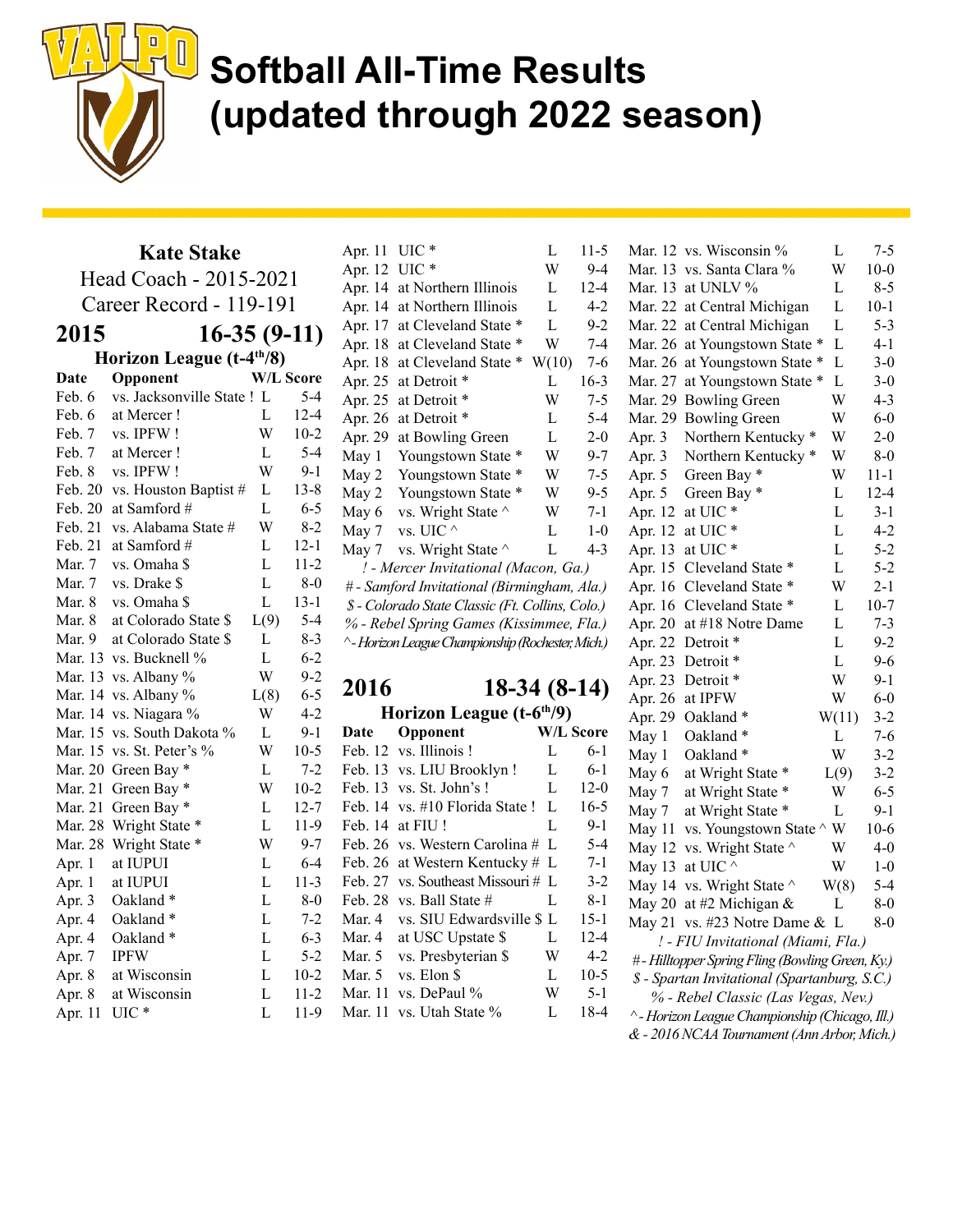

| 2017 | $28-23(14-10)$ |
|------|----------------|

Horizon League (t-3rd/9) Date Opponent W/L Score Feb. 17 at North Carolina A&T ! W 3-0 Feb. 18 vs. UMBC ! W 5-4 Feb. 18 at North Carolina A&T ! W 7-2 Feb. 19 vs. Howard ! W 11-4 Mar. 3 vs. Stony Brook # W 4-1 Mar. 4 at Lipscomb  $\#$  L 7-0 Mar. 4 vs. Eastern Illinois # L 12-5 Mar. 5 vs. Stony Brook  $#$  W 10-9 Mar. 8 at #9/11 Alabama L 1-0 Mar. 10 vs. Belmont \$ L 1-0 Mar. 10 vs. SE Missouri State \$ W 8-6 Mar. 11 vs. Tennessee State \$ W 4-2 Mar. 12 vs. Eastern Illinois \$ W 3-2 Mar. 12 vs. Alabama State \$ W 5-2 Mar. 17 vs. Creighton % L 12-4 Mar. 17 at Iowa % L  $3-0$ Mar. 18 vs. South Dakota % W 5-4 Mar. 19 vs. South Dakota State % W 3-1 Mar. 21 at Loyola  $L(8)$  4-3 Mar. 24 at Northern Kentucky \* W 7-4 Mar. 25 at Northern Kentucky \* L 12-9 Mar. 25 at Northern Kentucky \* W 13-5 Mar. 29 IUPUI W 7-3 Apr. 1 Youngstown State \* L 6-1 Apr. 1 Youngstown State \* W 4-1 Apr. 2 Youngstown State \* W 6-5 Apr. 4 Green Bay  $\ast$  L 4-3 Apr. 4 Green Bay  $*$  W 13-2 Apr. 5 Green Bay \* W 4-0 Apr. 11 UIC \* L 6-0 Apr. 12 UIC \* L 5-0 Apr. 12 UIC  $*$  L(9) 3-2 Apr. 14 at Cleveland State \* W 5-3 Apr. 14 at Cleveland State \* W(8) 4-3 Apr. 15 at Cleveland State \* W 5-0 Apr. 18 Central Michigan L 6-0 Apr. 18 Central Michigan L 8-0 Apr. 21 at Detroit Mercy \* W 9-3

Apr. 22 at Detroit Mercy \* W 10-5 Apr. 22 at Detroit Mercy \* L 4-2 Apr. 26 at Northern Illinois L 7-4 Apr. 26 at Northern Illinois L 5-2 Apr. 28 Oakland \* L 9-2 Apr. 28 Oakland \* L(11) 4-3 Apr. 29 Oakland \* L 12-2 May 6 Wright State  $*$  W(8) 4-3 May 6 Wright State \* W 9-1 May 7 Wright State \* W 2-1 May 10 vs. Oakland  $\wedge$  W 1-0 May 11 vs. Youngstown State  $\wedge$  L 9-2 May 12 vs. Detroit Mercy  $\wedge$  L 8-0 ! - Aggie Invitational (Greensboro, N.C.) # - Purple/Gold Challenge (Nashville, Tenn.) \$ - Leon Smith Classic (Oxford, Ala.) % - Hawkeye Invitational (Iowa City, Iowa) ^ - Horizon League Championship (Chicago, Ill.)

2018 27-24 (12-13) Missouri Valley Conference (4<sup>th</sup>/10) Date Opponent W/L Score Feb. 9 vs. SIUE ! L 5-0 Feb. 9 vs. Tennessee State ! W 3-1 Feb. 10 vs. Tennessee State ! W 9-0 Feb. 10 at Troy ! L 7-0 Feb. 16 vs. Eastern Kentucky # W 7-2 Feb. 16 at Charleston Southern # W 6-4 Feb. 17 vs. Eastern Kentucky # L 16-3 Feb. 17 at Charleston Southern # W 5-4 Feb. 18 vs. North Carolina Central  $#W = 3-0$ Mar. 3 vs. South Dakota \$ W(9) 8-7 Mar. 3 vs. UNLV \$ L 2-1 Mar. 4 vs. Princeton \$ W 10-8 Mar. 4 vs. UNLV \$ W 4-1 Mar. 6 at Grand Canyon \$ L 2-1 Mar. 6 at Grand Canyon \$ L 6-2 Mar. 9 vs. Nevada  $\%$  W 3-1 Mar. 9 vs. Utah State  $\%$  W(8) 5-4 Mar. 10 at UC Davis  $\%$  W 4-0

|                                        | Mar. 11 | vs. Northern Colorado % L                     |                | $6 - 2$ |
|----------------------------------------|---------|-----------------------------------------------|----------------|---------|
|                                        | Mar. 11 | at UC Davis %                                 | L              | $5 - 1$ |
|                                        | Mar. 17 | at Indiana State *                            | L              | $1-0$   |
|                                        | Mar. 17 | at Indiana State *                            | L              | $7-4$   |
|                                        | Mar. 18 | at Indiana State *                            | L              | $2 - 0$ |
|                                        | Mar. 24 | at Missouri State *                           | W              | $4 - 1$ |
|                                        | Mar. 24 | at Missouri State *                           | W              | $3 - 2$ |
|                                        | Mar. 25 | at Missouri State *                           | L              | $6 - 2$ |
|                                        | Mar. 28 | at Central Michigan                           | L              | $8 - 3$ |
|                                        | Mar. 30 | Southern Illinois *                           | W              | $7 - 6$ |
|                                        | Mar. 30 | Southern Illinois *                           | $\overline{L}$ | $9 - 6$ |
|                                        | Apr. 7  | $UNI^*$                                       | W              | $2 - 0$ |
|                                        | Apr. 8  | $UNI^*$                                       | L              | $5-0$   |
|                                        | Apr. 8  | $UNI^*$                                       | L              | $7 - 3$ |
|                                        | Apr. 11 | Fort Wayne                                    | W              | $4 - 0$ |
|                                        | Apr. 15 | vs. Drake * &                                 | L              | $4 - 0$ |
|                                        | Apr. 15 | vs. Drake * &                                 | L              | $2 - 1$ |
|                                        | Apr. 18 | Loyola *                                      | L              | $2 - 1$ |
|                                        | Apr. 21 | Evansville *                                  | L              | $2 - 0$ |
|                                        | Apr. 21 | Evansville*                                   | W              | $6 - 2$ |
|                                        | Apr. 22 | Evansville *                                  | L              | $3 - 2$ |
|                                        | Apr. 24 | at Loyola *                                   | W              | $3 - 0$ |
|                                        | Apr. 24 | at Loyola *                                   | W              | $5 - 0$ |
|                                        | Apr. 28 | Bradley*                                      | W              | $2 - 1$ |
|                                        | Apr. 28 | Bradley <sup>*</sup>                          | W              | 4-1     |
|                                        | Apr. 29 | Bradley*                                      | W              | $1-0$   |
|                                        | May 2   | Northern Illinois                             | W              | $5 - 3$ |
|                                        | May 2   | Northern Illinois                             | L(5)           | $8 - 4$ |
|                                        | May 5   | at Illinois State *                           | W              | $9 - 0$ |
|                                        | May 5   | at Illinois State<br>∗                        | L              | $4 - 0$ |
|                                        | May 6   | at Illinois State *                           | W              | $4 - 1$ |
|                                        | May 11  | vs. Indiana State ^                           | W              | $3 - 2$ |
|                                        | May 11  | at Drake ^                                    | L              | $2 - 0$ |
|                                        |         | ! - Troy Classic (Troy, Ala.)                 |                |         |
|                                        |         | # - Buccaneer Invitational (Charleston, S.C.) |                |         |
|                                        |         | \$ - Lopes Up Classic (Phoenix, Ariz.)        |                |         |
| % - Aggie Invitational (Davis, Calif.) |         |                                               |                |         |
|                                        |         | ^ - MVC Tournament (Des Moines, Iowa)         |                |         |
|                                        |         | & - Games at UNI-Dome (Cedar Falls, Iowa)     |                |         |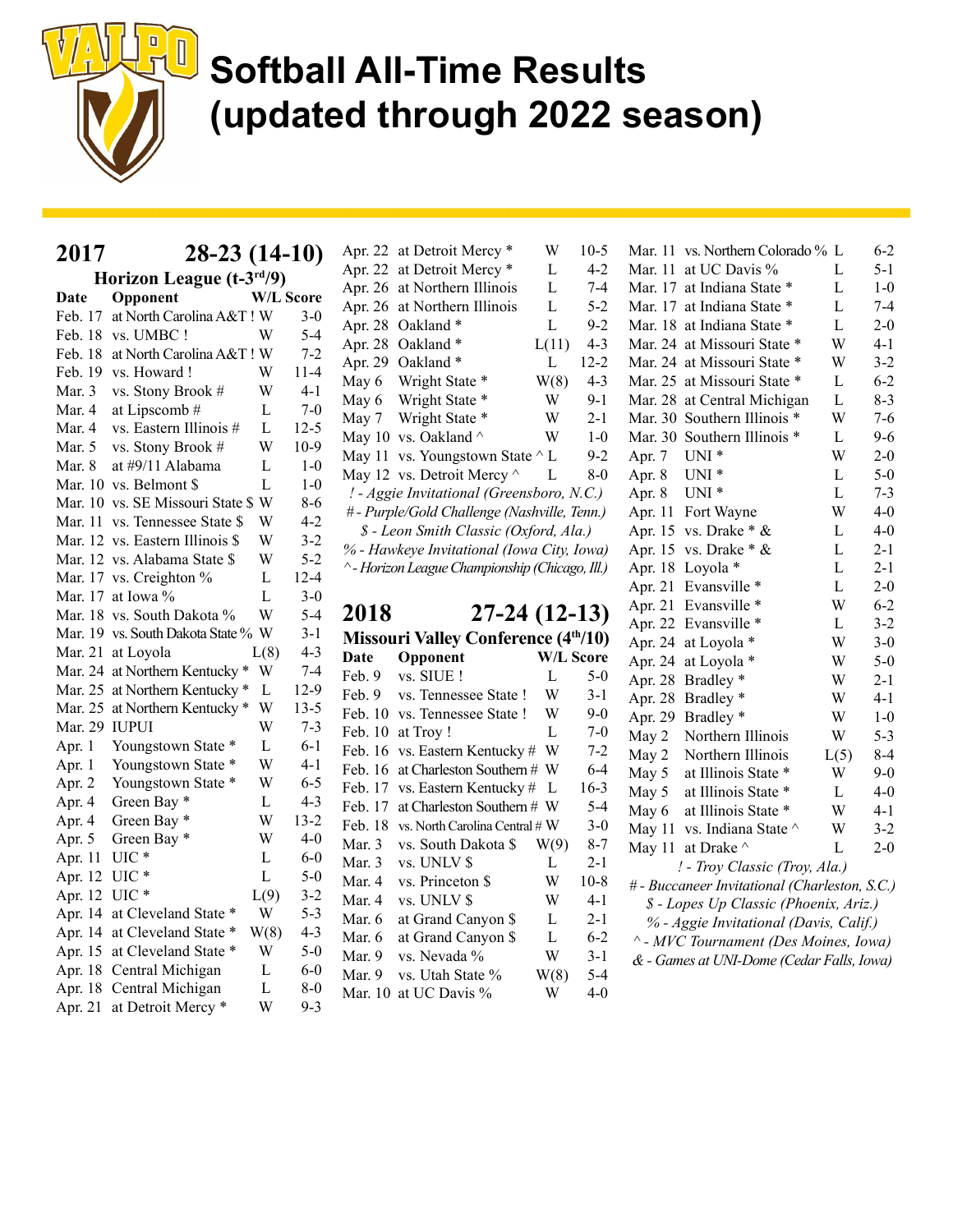

| 2019    | 16-31 (4-22)                         |                  |          |
|---------|--------------------------------------|------------------|----------|
|         | Missouri Valley Conference (10th/10) |                  |          |
| Date    | Opponent                             | <b>W/L Score</b> |          |
| Feb. 8  | vs. Stephen F. Austin !              | L                | $6 - 2$  |
| Feb. 8  | vs. Middle Tennessee St. ! L(8)      |                  | $4 - 1$  |
| Feb. 9  | at #24 Mississippi St. ! L           |                  | $8 - 3$  |
| Feb. 9  | at #24 Mississippi St. !             | L                | $10-0$   |
| Feb. 10 | vs. Middle Tennessee St. !           | L                | 4-2      |
| Feb. 22 | vs. Delaware State #                 | W                | $12 - 1$ |
| Feb. 22 | vs. Bucknell #                       | L                | $7-1$    |
| Feb. 24 | vs. Wright State #                   | L                | $11-5$   |
| Feb. 24 | vs. Princeton #                      | W                | $7-0$    |
| Mar. 1  | vs. Wagner $\sim$                    | W                | $13-0$   |
| Mar. 2  | vs. College of Charleston \$         | W                | 5-2      |
| Mar. 2  | at Charlotte \$                      | W                | $8-0$    |
| Mar. 3  | vs. Wagner \$                        | L                | 7-6      |
| Mar. 5  | at NC State                          | W                | 4-0      |
| Mar. 10 | at Lipscomb %                        | W(10)            | $2-1$    |
| Mar. 10 | vs. Buffalo %                        | W                | $2 - 0$  |
| Mar. 16 | at Bradley *                         | L                | $9-1$    |
| Mar. 16 | at Bradley *                         | L                | $8 - 3$  |
| Mar. 17 | at Bradley <sup>*</sup>              | W                | $5 - 3$  |
| Mar. 23 | at Southern Illinois<br>∗            | L                | $20 - 1$ |
| Mar. 23 | at Southern Illinois                 | L(8)             | $5 - 4$  |
| Mar. 24 | at Southern Illinois                 | L                | $5-3$    |
| Mar. 27 | IUPUI                                | W                | 4-1      |
| Apr. 1  | Missouri State *                     | L                | $6 - 0$  |
| Apr. 1  | Missouri State<br>∗                  | W                | 5-2      |
| Apr. 3  | at UIC                               | W                | 9-6      |
| Apr. 6  | Drake *                              | L                | $10-0$   |
| Apr. 6  | Drake *                              | L                | $1 - 0$  |
| Apr. 7  | Drake *                              | L                | $14-3$   |
| Apr. 9  | at Loyola *                          | L                | $4 - 2$  |
| Apr. 9  | at Loyola                            | L                | 9-1      |
| Apr. 13 | at UNI <sup>*</sup>                  | L                | $17 - 1$ |
| Apr. 13 | at UNI *                             | L                | $8 - 0$  |
| Apr. 14 | at UNI *                             | L                | $11-3$   |
| Apr. 17 | Western Michigan                     | W                | $4 - 3$  |
| Apr. 19 | Indiana State *                      | W                | 7-6      |
| Apr. 20 | Indiana State                        | W                | $7 - 5$  |
| Apr. 20 | Indiana State *                      | L                | 9-1      |

| Apr. 24                                             | Loyola *                                   | L | 5-2     |
|-----------------------------------------------------|--------------------------------------------|---|---------|
| Apr. 27                                             | at Evansville *                            | L | $9 - 1$ |
| Apr. 27                                             | at Evansville *                            | L | $6-2$   |
| Apr. 28                                             | at Evansville *                            | L | $4 - 3$ |
| May 3                                               | Illinois State *                           | L | $1-0$   |
| May 4                                               | Illinois State *                           | L | $6-4$   |
| May 4                                               | Illinois State *                           | L | $1 - 0$ |
| May 8                                               | vs. Evansville $\&$                        | W | $5-0$   |
| May 9                                               | vs. Illinois State ^                       | L | $4 - 1$ |
| ! - Bulldog Kickoff Classic (Starkville, Miss.)     |                                            |   |         |
| # - Liberty Challenge (Lynchburg, Va.)              |                                            |   |         |
| \$ - Green and White Invitational (Charlotte, N.C.) |                                            |   |         |
| % - Lady Bison Classic (Nashville, Tenn.)           |                                            |   |         |
| ^ - MVC Tournament (Peoria, Ill.)                   |                                            |   |         |
|                                                     | $\sim$ - Game suspended and resumed Mar. 3 |   |         |
| & - Game played inside Louisville Slugger           |                                            |   |         |
| <b>Sports Complex Dome</b>                          |                                            |   |         |

### 2020 9-10 (0-0)

| <b>Missouri Valley Conference</b>       |         |                                           |           |          |
|-----------------------------------------|---------|-------------------------------------------|-----------|----------|
|                                         | Date    | Opponent                                  | W/L Score |          |
| ś                                       | Feb. 7  | vs. Fordham!                              | W         | $5-4$    |
|                                         | Feb. 7  | at Houston!                               | L         | $9-0$    |
| 1                                       | Feb. 8  | vs. Northwestern State !                  | L         | 6-1      |
| 3                                       | Feb. 8  | vs. Fordham!                              | W         | $6 - 5$  |
|                                         | Feb. 9  | vs. UMass Lowell !                        | W         | $4-1$    |
| つこう ひろ 2-5                              | Feb. 14 | vs. Robert Morris #                       | L         | $2 - 1$  |
|                                         | Feb. 14 | at Gardner-Webb#                          | W         | $7 - 3$  |
|                                         | Feb. 15 | vs. Colgate #                             | W         | $2 - 1$  |
|                                         | Feb. 15 | at Gardner-Webb #                         | L(8)      | $3 - 2$  |
|                                         | Feb. 16 | vs. Colgate #                             | L         | $5-2$    |
|                                         | Feb. 29 | vs. Colgate \$                            | L         | $4-1$    |
|                                         | Feb. 29 | vs. Bethune-Cookman \$ W                  |           | $11 - 8$ |
|                                         | Mar. 1  | at Stetson \$                             | W         | $12 - 1$ |
|                                         | Mar. 4  | at Stetson                                | L         | $2 - 0$  |
| )                                       | Mar. 6  | vs. Saint Louis %                         | L(9)      | $3 - 2$  |
| $\mathbf{\hat{3}}$                      | Mar. 6  | vs. Niagara %                             | W(10)     | $5 - 4$  |
| $\frac{3}{5}$                           | Mar. 7  | vs. North Carolina A&T%                   | L         | $10-4$   |
|                                         | Mar. 7  | vs. Longwood %                            | L         | $4 - 3$  |
|                                         | Mar. 8  | vs. Cleveland State % $W(8)$              |           | 7-5      |
|                                         |         | ! - Houston Invitational (Houston, Texas) |           |          |
|                                         |         | # - Runnin' Bulldog Tournament            |           |          |
| (Boiling Springs, N.C.)                 |         |                                           |           |          |
|                                         |         | \$ - Stetson Invitational (DeLand, Fla.)  |           |          |
| % - THE Spring Games (Longwood, Fla.)   |         |                                           |           |          |
| - Remainder of season canceled March 13 |         |                                           |           |          |
| due to COVID-19 panedemic               |         |                                           |           |          |

| 2021    | $5-34(1-23)$                                      |                  |          |
|---------|---------------------------------------------------|------------------|----------|
|         | Missouri Valley Conference (10 <sup>th</sup> /10) |                  |          |
| Date    | Opponent                                          | <b>W/L Score</b> |          |
| Feb. 12 | at DePaul !                                       | L                | $8 - 0$  |
| Feb. 13 | vs. Western Illinois!                             | W                | $3-1$    |
| Feb. 13 | vs. Kansas City !                                 | L(9)             | $3 - 2$  |
| Feb. 14 | vs. Kansas City !                                 | L                | $10-2$   |
| Feb. 27 | at Belmont                                        | L                | $2 - 1$  |
| Feb. 27 | at Belmont                                        | W                | $9-1$    |
| Mar. 5  | vs. Bowling Green #                               | L                | $6-1$    |
| Mar. 6  | at Marshall #                                     | L                | 9-1      |
| Mar. 7  | vs. Saint Francis (Pa.) #                         | W                | $4 - 3$  |
| Mar. 7  | at Marshall #                                     | W                | $5-4$    |
| Mar. 13 | at Louisville \$                                  | L                | $8-0$    |
| Mar. 13 | vs. Western Kentucky \$                           | L                | 8-5      |
| Mar. 14 | vs. Western Kentucky \$                           | L                | $9 - 2$  |
| Mar. 20 | at Bradley *                                      | L                | $5 - 3$  |
| Mar. 20 | at Bradley *                                      | L                | $16-1$   |
| Mar. 21 | at Bradley *                                      | W                | $4 - 0$  |
| Mar. 24 | at Notre Dame                                     | L                | $8 - 0$  |
| Mar. 27 | at Evansville                                     | L                | $2 - 1$  |
| Mar. 27 | at Evansville<br>×                                | L                | $8-4$    |
| Mar. 28 | at Evansville<br>×                                | L                | $5 - 3$  |
| Apr. 2  | Indiana State                                     | L                | $13 - 3$ |
| Apr. 2  | Indiana State                                     | L                | $10-0$   |
| Apr. 3  | Indiana State<br>∗                                | L                | $8-2$    |
| Apr. 10 | at UNI <sup>*</sup>                               | L                | $9-0$    |
| Apr. 11 | at UNI <sup>*</sup>                               | L                | $9 - 3$  |
| Apr. 11 | at UNI <sup>*</sup>                               | L                | $10-5$   |
| Apr. 14 | at Northern Illinois                              | L                | $9 - 3$  |
| Apr. 17 | Missouri State                                    | L                | $8-3$    |
| Apr. 17 | Missouri State                                    | L                | $8 - 0$  |
| Apr. 18 | Missouri State<br>∗                               | L                | $8-0$    |
| Apr. 21 | at Loyola *                                       | L                | 7-1      |
| Apr. 25 | Drake *                                           | L                | $10-2$   |
| Apr. 25 | Drake *                                           | L                | $6 - 3$  |
| May 1   | at Southern Illinois *                            | L.               | $3-0$    |
| May 1   | at Southern Illinois *                            | L                | 3-1      |
| May 2   | at Southern Illinois *                            | L                | $8-0$    |
| May 7   | Illinois State *                                  | L                | $6-0$    |
| May 7   | Illinois State *                                  | L                | $10-0$   |
| May 8   | Illinois State *                                  | L                | $7 - 1$  |
|         | May 12 vs. Indiana State %                        | L                | 9-5      |
|         | ! - DePaul Dome Tournament (Rosemont, Ill.)       |                  |          |
|         | # - Thundering Herd Round Robin                   |                  |          |
|         | (Huntington, W.V.)                                |                  |          |
|         | \$ - Red & Black Challenge (Louisville, Ky.)      |                  |          |

% - MVC Tournament (Evansville, Ind.)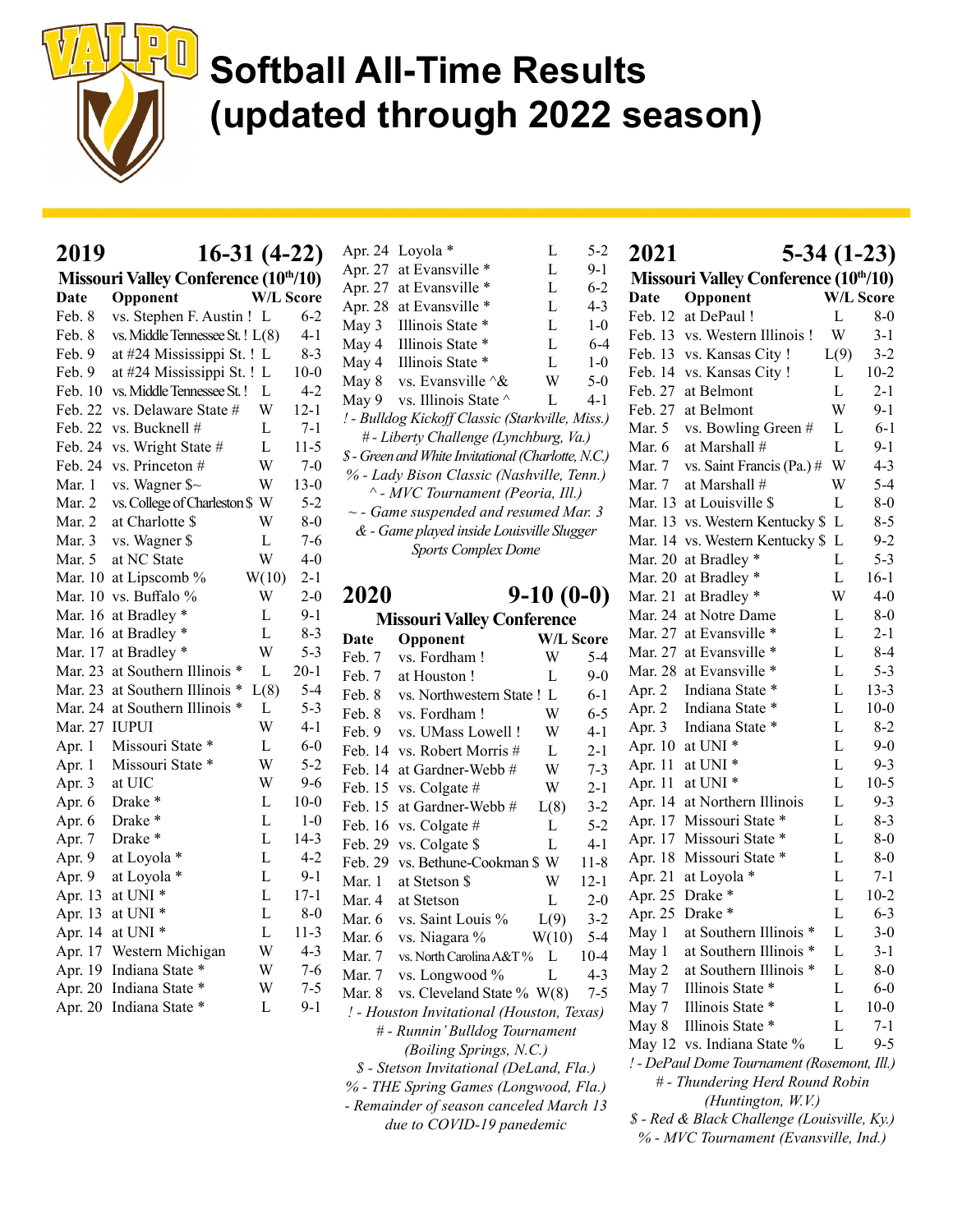

#### Amanda Eberhart

Head Coach - 2022-present Career Record - 14-33 2022 14-33 (5-22) Missouri Valley Conference (10<sup>th</sup>/10) Date Opponent W/L Score Feb. 10 at DePaul ! L 8-0 Feb. 10 vs. Butler ! [(8) 7-5 Feb. 11 vs. Eastern Illinois ! L 11-2 Feb. 12 vs. Western Michigan ! W 9-5 Feb. 18 at Charleston  $#$  W 1-0 Feb. 18 at Charleston  $\#$  W 4-3 Feb. 19 vs. Lipscomb  $#$  W 7-6 Feb. 19 vs. Holy Cross  $#$  W 10-4 Feb. 20 vs. Binghamton  $\#$  L 3-0 Mar. 4 vs. Western Illinois \$ W 2-1 Mar. 4 at Indiana \$ L 9-4 Mar. 5 vs. Western Illinois \$ W 10-1 Mar. 5 at Indiana  $\ell$  L 9-0 Mar. 10 vs. Central Michigan % W 5-0 Mar. 10 at Louisville  $\%$  L 3-1 Mar. 11 vs. Eastern Kentucky % L 4-1 Mar. 11 at #9/12 Kentucky % L 10-2 Mar. 19 at Indiana State \* L 10-0 Mar. 20 at Indiana State \* L 9-0 Mar. 20 at Indiana State \* W 1-0 Mar. 26 at Missouri State \* L 8-0 Mar. 26 at Missouri State \* L 3-2 Mar. 27 at Missouri State \* L 8-0 Mar. 29 at Western Michigan L 3-0 Apr. 2 Bradley  $\ast$  L 4-2 Apr. 3 Bradley \* L 10-6 Apr. 3 Bradley  $*$  L 4-3 Apr. 10 Southern Illinois \* L 10-4 Apr. 10 Southern Illinois \* L 10-1 Apr. 11 Southern Illinois \* L 12-2 Apr. 12 Purdue Fort Wayne W 5-4 Apr. 15 UNI \* L 9-1 Apr. 15 UNI \* L 5-0 Apr. 16 UNI \* L 3-1 Apr. 20 Loyola  $*$  W 9-7 Apr. 20 Loyola \* L 7-1

| Apr. 23                                          | at Drake *          | L    | $10-2$  |
|--------------------------------------------------|---------------------|------|---------|
|                                                  | at Drake *          | L    | $5 - 4$ |
| Apr. 23                                          |                     |      |         |
| Apr. 24                                          | at Drake *          | L    | $5 - 1$ |
| Apr. 26                                          | at Loyola *         | W    | $6-2$   |
| Apr. 30                                          | at Illinois State * | L    | $6-2$   |
| May 1                                            | at Illinois State   | L    | $17-0$  |
| May 1                                            | at Illinois State * | L    | $7 - 4$ |
| May 7                                            | Evansville *        | W    | $5-1$   |
| May 7                                            | Evansville *        | L(8) | $2 - 1$ |
| May 8                                            | Evansville *        | W    | $10-0$  |
| May 11                                           | vs. Indiana State ^ | L    | 9-5     |
| ! - DePaul Dome Tournament (Rosemont, Ill.)      |                     |      |         |
| # - Charleston Invitational (Mt. Pleasant, S.C.) |                     |      |         |
| \$ - Hoosier Classic (Bloomington, Ind.)         |                     |      |         |
| % - Bluegrass Challenge (Louisville, Ky./        |                     |      |         |
| Lexington, Ky.)                                  |                     |      |         |
| ^ - MVC Tournament (Springfield, Mo.)            |                     |      |         |